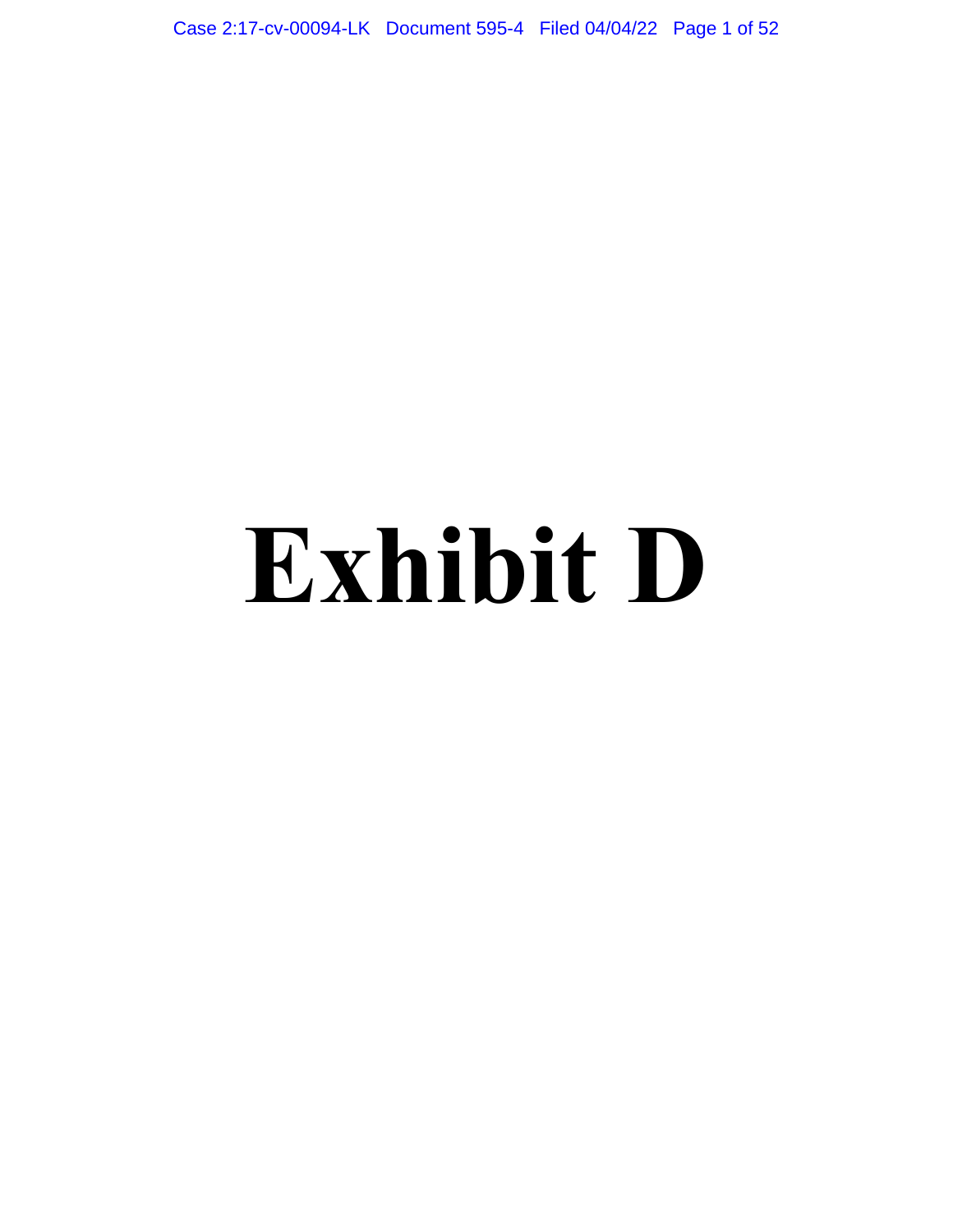| 1              |                                                             | THE HONORABLE RICHARD A. JONES                                     |
|----------------|-------------------------------------------------------------|--------------------------------------------------------------------|
| $\overline{2}$ |                                                             |                                                                    |
| 3              |                                                             |                                                                    |
| $\overline{4}$ |                                                             |                                                                    |
| 5              |                                                             |                                                                    |
| 6              |                                                             |                                                                    |
| 7              |                                                             | UNITED STATES DISTRICT COURT<br>WESTERN DISTRICT OF WASHINGTON     |
| 8              |                                                             | <b>AT SEATTLE</b>                                                  |
| 9              | ABDIQAFAR WAGAFE, et al., on behalf of                      | No. 2:17-cv-00094-RAJ                                              |
| 10             | themselves and others similarly situated,                   | PLAINTIFFS' REPLY IN SUPPORT OF                                    |
| 11             | Plaintiffs,                                                 | <b>MOTION FOR SUMMARY JUDGMENT</b><br>AND MEMORANDUM IN OPPOSITION |
| 12             | V.                                                          | TO DEFENDANTS' CROSS MOTION FOR<br><b>SUMMARY JUDGMENT</b>         |
| 13             | JOSEPH R. BIDEN, President of the<br>United States, et al., |                                                                    |
| 14             | Defendant.                                                  | NOTE FOR MOTION CALENDAR:                                          |
| 15             |                                                             | Friday, July 2, 2021                                               |
| 16             |                                                             | ORAL ARGUMENT REQUESTED                                            |
| 17             |                                                             |                                                                    |
| 18             |                                                             |                                                                    |
| 19             |                                                             |                                                                    |
| 20             |                                                             |                                                                    |
| 21             |                                                             |                                                                    |
| 22             |                                                             |                                                                    |
| 23             |                                                             |                                                                    |
| 24             |                                                             |                                                                    |
| 25             |                                                             |                                                                    |
| 26             |                                                             |                                                                    |
|                | DI AINTIEES' REDI Y IN SUPPORT OF MOT FOR SUMM I            | Perkins Coje LLP                                                   |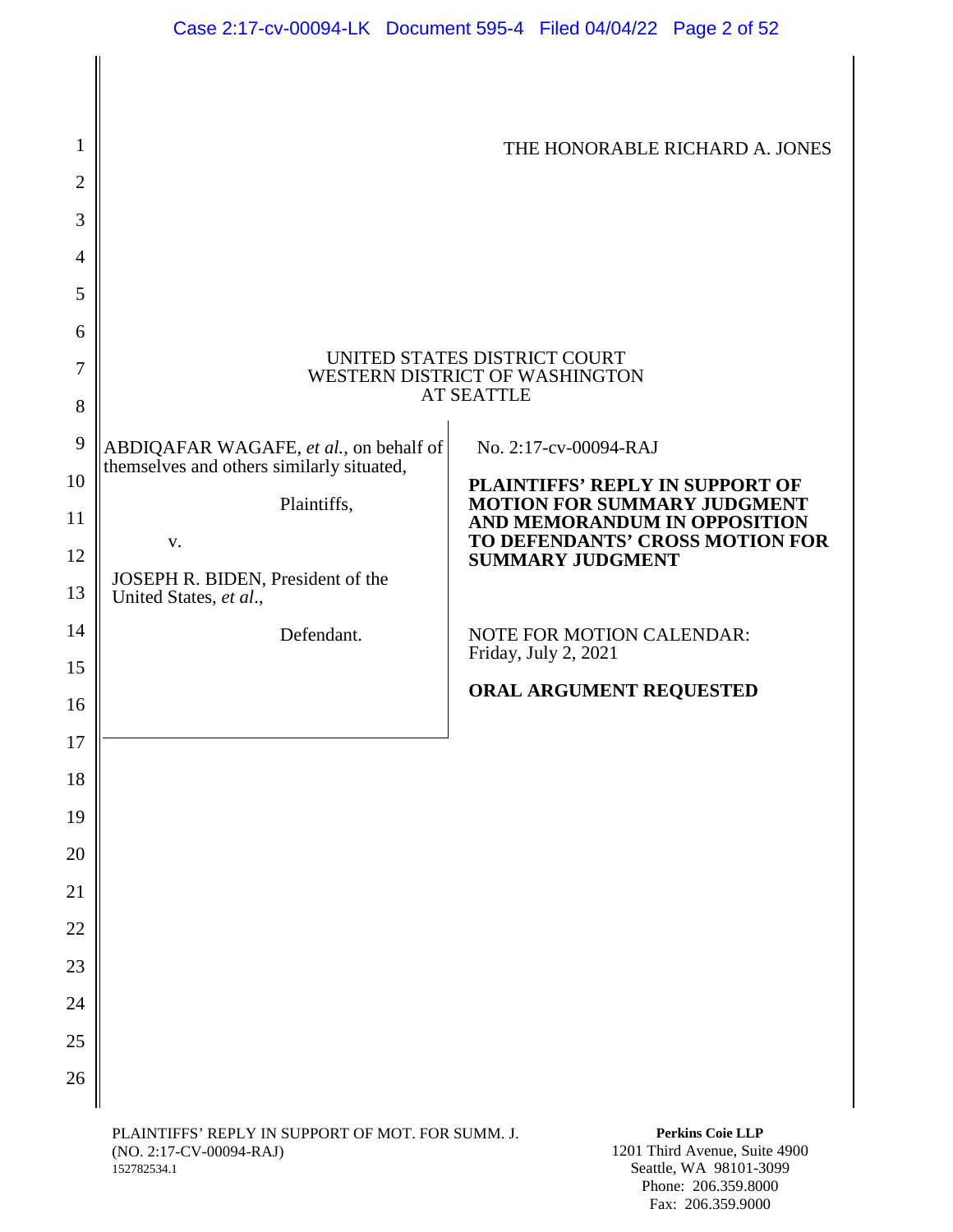#### Case 2:17-cv-00094-LK Document 595-4 Filed 04/04/22 Page 3 of 52

#### **TABLE OF CONTENTS**

| $\mathbf{1}$   |      |           |                                                                                                                                          |  |  |
|----------------|------|-----------|------------------------------------------------------------------------------------------------------------------------------------------|--|--|
| $\overline{2}$ | I.   |           |                                                                                                                                          |  |  |
| 3              | Π.   |           |                                                                                                                                          |  |  |
| $\overline{4}$ | III. |           |                                                                                                                                          |  |  |
| 5              |      | A.        |                                                                                                                                          |  |  |
| 6              |      | <b>B.</b> |                                                                                                                                          |  |  |
| 7              | IV.  |           |                                                                                                                                          |  |  |
| 8              |      | A.        |                                                                                                                                          |  |  |
| 9              |      |           | 1.                                                                                                                                       |  |  |
| 10             |      |           | 2.                                                                                                                                       |  |  |
| 11             |      |           | 3.<br>CARRP Violates the INA and Agency Regulations and is Therefore                                                                     |  |  |
| 12<br>13       |      |           | CARRP Violates the APA Because it Unlawfully Withholds and<br>4.<br>Unreasonably Delays Adjudication of Class Members' Applications.  21 |  |  |
| 14             |      |           | CARRP Violates the APA Because USCIS Failed to Engage in Required<br>5.                                                                  |  |  |
| 15             |      |           | 6.                                                                                                                                       |  |  |
| 16             |      | <b>B.</b> | CARRP Violates the Procedural Due Process Rights of the Naturalization Class27                                                           |  |  |
| 17             |      |           | 1.<br>The Naturalization Class Members' Interests are Significant  28                                                                    |  |  |
| 18             |      |           | 2.                                                                                                                                       |  |  |
| 19             |      |           | 3.<br>Defendants' Burden in Adopting Additional Safeguards is Low  29                                                                    |  |  |
| 20             |      |           | Brown Did Not 'Narrowly Circumscribe' Plaintiffs' Due Process Rights 29<br>4.                                                            |  |  |
| 21             |      | C.        |                                                                                                                                          |  |  |
| 22             |      |           | 1.                                                                                                                                       |  |  |
| 23             |      |           | 2.<br>The Undisputed Facts Establish that Discriminatory Intent was a                                                                    |  |  |
| 24<br>25       |      |           | CARRP is Subject to Strict Scrutiny, and Even if CARRP is Subject to a<br>3.                                                             |  |  |
| 26             |      |           |                                                                                                                                          |  |  |
|                |      |           |                                                                                                                                          |  |  |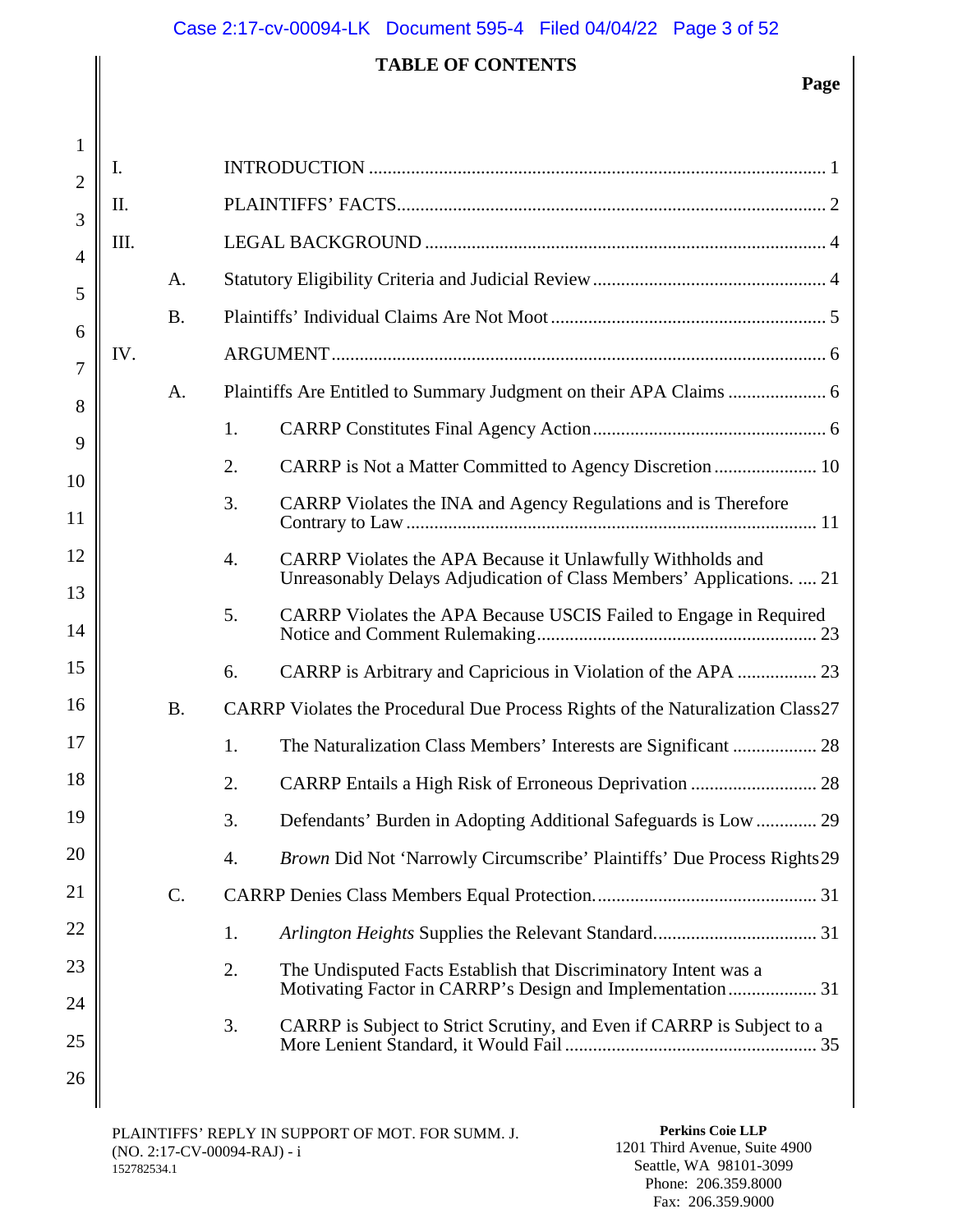#### Case 2:17-cv-00094-LK Document 595-4 Filed 04/04/22 Page 4 of 52

 $\parallel$ 

|            | $\sqrt{2}$     |
|------------|----------------|
| ${\bf E}.$ | $\mathfrak{Z}$ |
| V.         | $\overline{4}$ |
|            | $\sqrt{5}$     |
|            | 6              |
|            | $\tau$         |
|            | $8\,$          |
|            | 9              |
|            | $10\,$         |
|            | $11\,$         |
|            | 12             |
|            | 13             |
|            | 14             |
|            | 15             |
|            | 16             |
|            | $17\,$         |
|            | 18             |
|            | 19             |
|            | $20\,$         |
|            | $21\,$         |
|            | $22\,$         |
|            | 23             |
|            | $24\,$         |
|            | $25\,$         |
|            | 26             |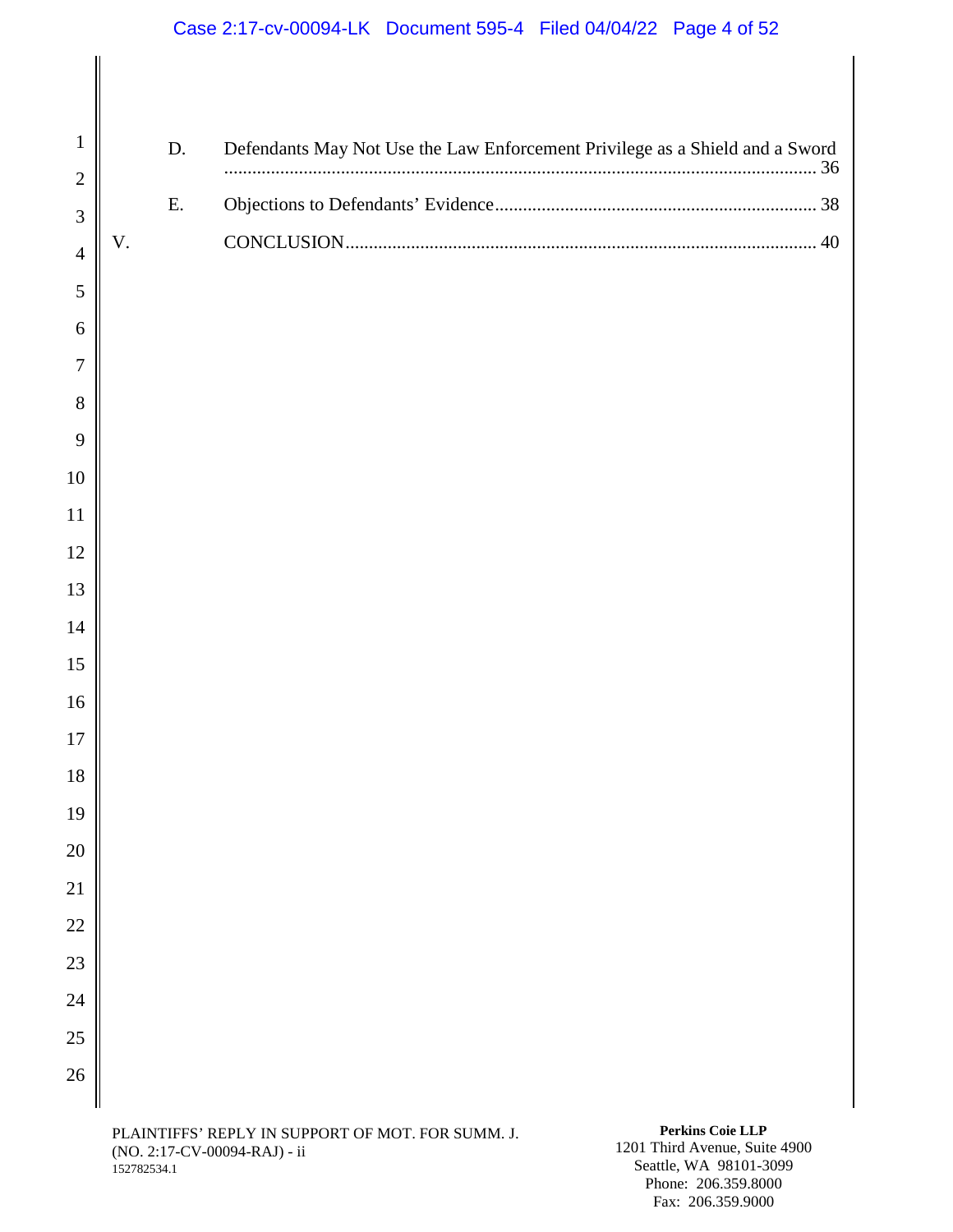#### Case 2:17-cv-00094-LK Document 595-4 Filed 04/04/22 Page 5 of 52

#### **TABLE OF AUTHORITIES**

II

| $\mathbf{1}$   | <b>CASES</b>                                    |
|----------------|-------------------------------------------------|
| $\overline{2}$ | AADC v. Reno,                                   |
| 3              |                                                 |
| $\overline{4}$ | Al Otro Lado, Inc. v. McAleenan,                |
| 5              |                                                 |
| 6              | Ali v. Mukasey,                                 |
| $\overline{7}$ | Arce v. Douglas,                                |
| 8              |                                                 |
| 9              | Army Corps of Engrs. v. Hawkes Co., Inc.,       |
| 10             | Ball v. Massanari,                              |
| 11             |                                                 |
| 12             | Bennett v. Spear,                               |
| 13             |                                                 |
| 14             | Bittaker v. Woodford,                           |
| 15             | Broadgate Inc. v. USCIS,                        |
| 16             |                                                 |
| 17             | Brown v. Holder,                                |
| 18             |                                                 |
| 19             | Chen v. Allstate Ins. Co.,                      |
| 20             | Ching v. Mayorkas,                              |
| 21             |                                                 |
| 22             | Church of Scientology of Cal. v. United States, |
| 23             | City & Cnty. of San Francisco v. USCIS,         |
| 24             |                                                 |
| 25             | Columbia Riverkeeper v. U.S. Coast Guard,       |
| 26             |                                                 |
|                |                                                 |

| PLAINTIFFS' REPLY IN SUPPORT OF MOT. FOR SUMM. J. |
|---------------------------------------------------|
| $(NO. 2:17-CV-00094-RAJ) - iii$                   |
| 152782534.1                                       |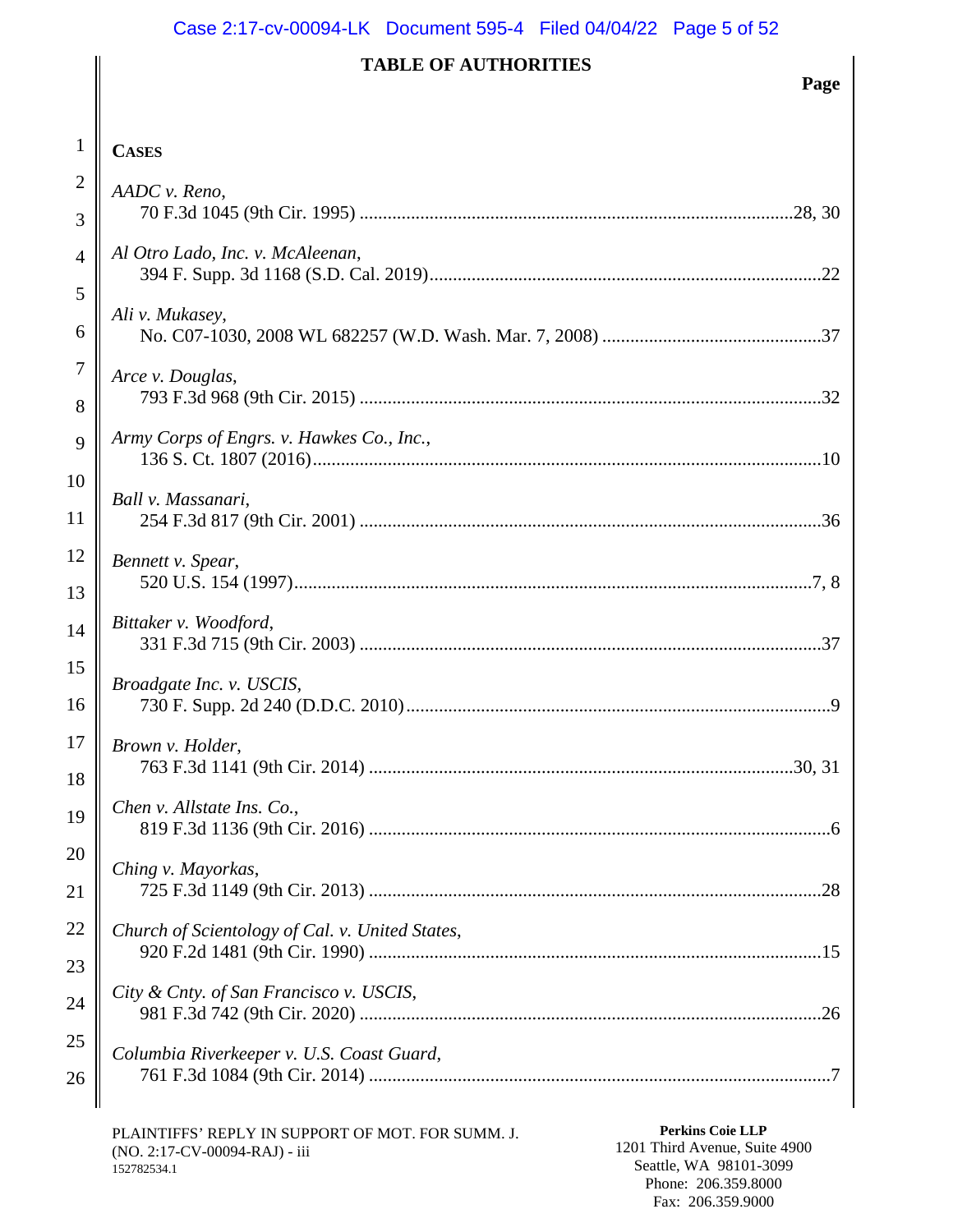## Case 2:17-cv-00094-LK Document 595-4 Filed 04/04/22 Page 6 of 52

| $\mathbf{1}$   |                                                                          |
|----------------|--------------------------------------------------------------------------|
| $\overline{2}$ | Cook Cnty. v. Wolf,                                                      |
| 3              | Dep't of Commerce v. New York,                                           |
| $\overline{4}$ |                                                                          |
| 5              | Dep't of Homeland Sec. v. Regents of the Univ. of Cal.,                  |
| 6              | Dolan v. Sentry Credit, Inc.,                                            |
| $\overline{7}$ | No. C17-1632 RAJ, 2018 WL 6604212 (W.D. Wash. Dec. 17, 2018) (Jones,     |
| 8              | E. Bay Sanctuary Covenant v. Garland,                                    |
| 9              |                                                                          |
| 10             | Eberle v. City of Anaheim,                                               |
| 11             |                                                                          |
| 12             | Elhady v. Kable,                                                         |
| 13             | Encino Motorcars, LLC v. Navarro,                                        |
| 14             |                                                                          |
| 15             | FCC v. Fox Television Stations, Inc.,                                    |
| 16             |                                                                          |
| 17             | First Advantage Background Servs. Corp. v. Private Eyes, Inc.,<br>12, 13 |
| 18             | Gill v. Dep't of Justice,                                                |
| 19             |                                                                          |
| 20             | Greene v. McElroy,                                                       |
| 21             |                                                                          |
| 22             | Guiney v. Bonham,                                                        |
| 23             | Hamdi v. USCIS,                                                          |
| 24             |                                                                          |
| 25             | Heckler v. Chaney,                                                       |
| 26             |                                                                          |
|                |                                                                          |

| PLAINTIFFS' REPLY IN SUPPORT OF MOT. FOR SUMM. J. | <b>Perkins Coie LLP</b>       |
|---------------------------------------------------|-------------------------------|
| $(NO. 2:17-CV-00094-RAJ) - iv$                    | 1201 Third Avenue. Suite 4900 |
| 152782534.1                                       | Seattle, WA 98101-3099        |
|                                                   | Phone: 206.359.8000           |

Fax: 206.359.9000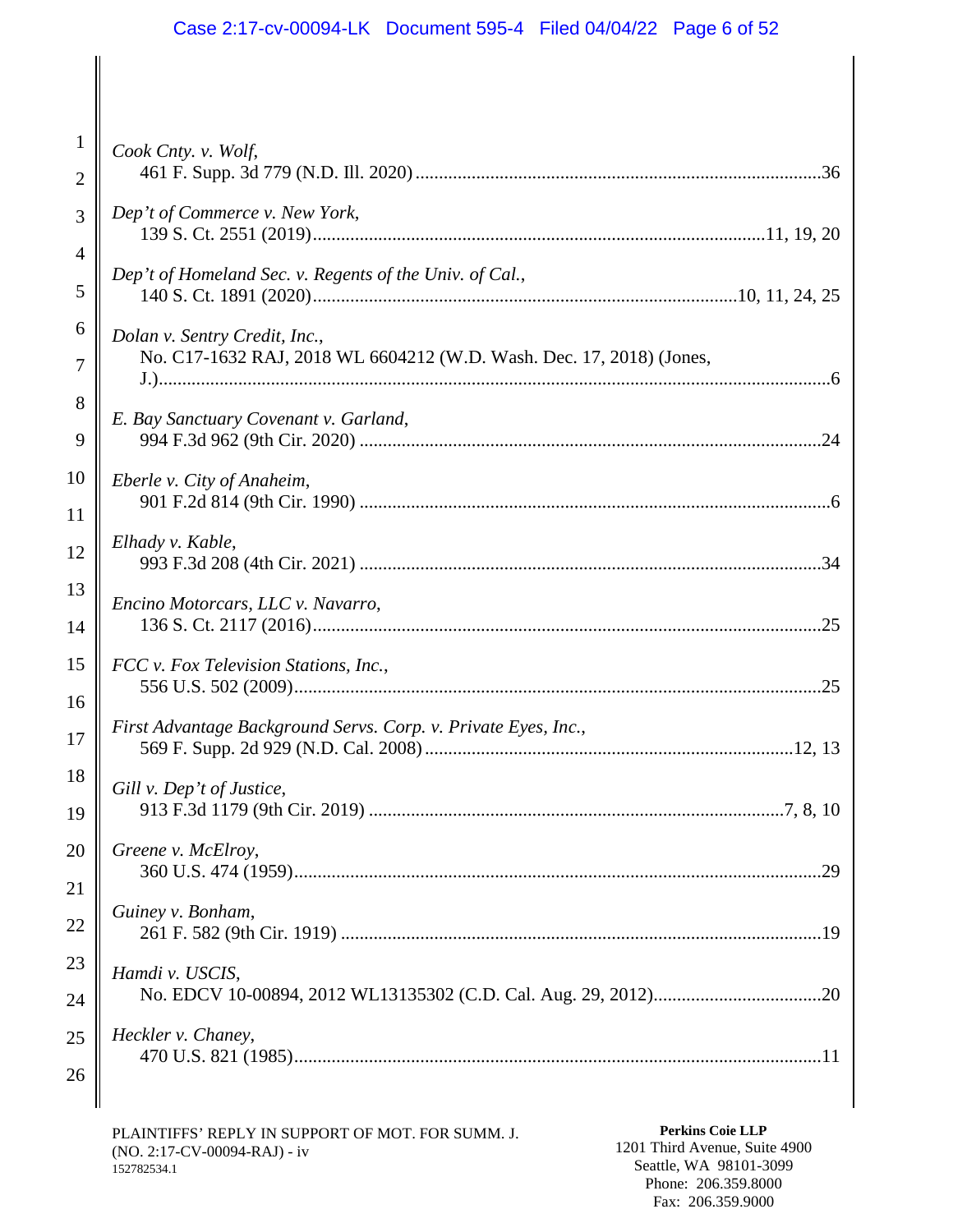## Case 2:17-cv-00094-LK Document 595-4 Filed 04/04/22 Page 7 of 52

| $\mathbf{1}$ | Hemp Indus. Ass'n v. Drug Enf't Admin.,                                                                                                                                                                                    |
|--------------|----------------------------------------------------------------------------------------------------------------------------------------------------------------------------------------------------------------------------|
| 2            |                                                                                                                                                                                                                            |
| 3            | Huawei Techs., Co, Ltd v. Samsung Elecs. Co, Ltd.,                                                                                                                                                                         |
| 4            | Indus. Customers of Nw. Utilities v. Bonneville Power Admin.,                                                                                                                                                              |
| 5            |                                                                                                                                                                                                                            |
| 6<br>7       | Jafarzadeh v. Duke,                                                                                                                                                                                                        |
| 8            | Kaur v. Holder,                                                                                                                                                                                                            |
| 9<br>10      | Kungys v. U.S.,                                                                                                                                                                                                            |
| 11           | Lands Council v. Powell,                                                                                                                                                                                                   |
| 12           |                                                                                                                                                                                                                            |
| 13           | Laub v. Dep't of Interior,                                                                                                                                                                                                 |
| 14           | Lincoln v. Vigil,                                                                                                                                                                                                          |
| 15           |                                                                                                                                                                                                                            |
| 16           | Lopez-Vasquez v. Holder,                                                                                                                                                                                                   |
| 17           |                                                                                                                                                                                                                            |
| 18           | Lujan v. National Wildlife Federation,                                                                                                                                                                                     |
| 19           | Luke v. Family Care and Urgent Med. Clinics,                                                                                                                                                                               |
| 20           |                                                                                                                                                                                                                            |
| 21           | Maina v. Lynch,                                                                                                                                                                                                            |
| 22           |                                                                                                                                                                                                                            |
| 23           | Mamigonian v. Biggs,                                                                                                                                                                                                       |
| 24           | Mariscal v. Graco, Inc.,                                                                                                                                                                                                   |
| 25           |                                                                                                                                                                                                                            |
| 26           | Mathews v. Eldridge,                                                                                                                                                                                                       |
|              | Perkins Coie LLP<br>PLAINTIFFS' REPLY IN SUPPORT OF MOT. FOR SUMM. J.<br>1201 Third Avenue, Suite 4900<br>(NO. 2:17-CV-00094-RAJ) - v<br>Seattle, WA 98101-3099<br>152782534.1<br>Phone: 206.359.8000<br>Fax: 206.359.9000 |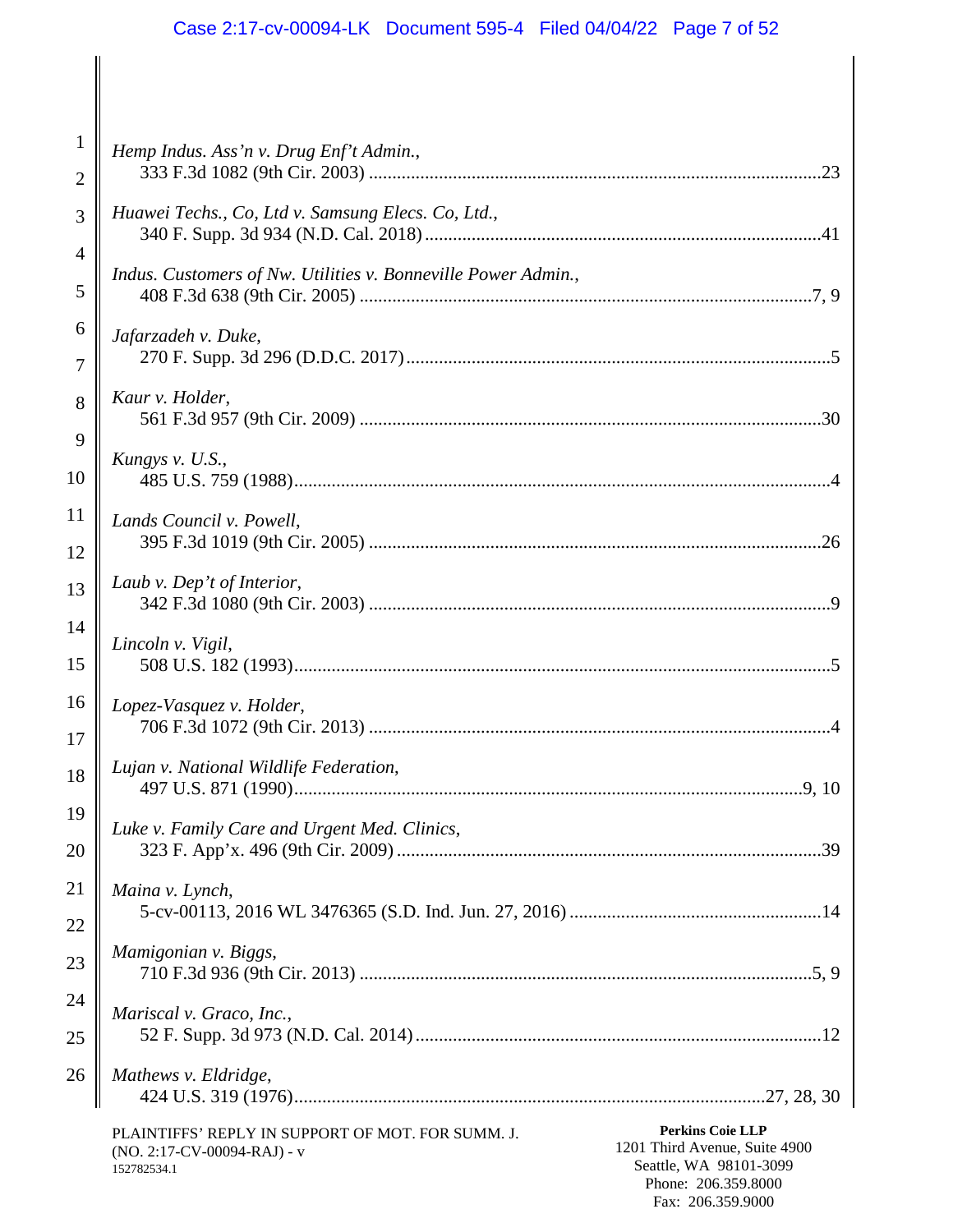## Case 2:17-cv-00094-LK Document 595-4 Filed 04/04/22 Page 8 of 52

| $\mathbf{1}$   |                                                                                                                                                                                                                                    |
|----------------|------------------------------------------------------------------------------------------------------------------------------------------------------------------------------------------------------------------------------------|
| $\overline{2}$ | Matter of Chawathe,                                                                                                                                                                                                                |
| 3              | Mattson v. Wolf,                                                                                                                                                                                                                   |
| $\overline{4}$ |                                                                                                                                                                                                                                    |
| 5              | Motor Vehicle Mfrs. Ass'n of U.S., Inc. v. State Farm Mut. Auto. Ins. Co.,                                                                                                                                                         |
| 6              | Naiker v. USCIS,                                                                                                                                                                                                                   |
| 7              |                                                                                                                                                                                                                                    |
| 8              | Nat'l Sec. Counselors v. C.I.A.,                                                                                                                                                                                                   |
| 9<br>10        | Nat'l Wildlife Fed'n v. Army Corps of Eng'rs,                                                                                                                                                                                      |
| 11             | Nilsson v. City of Mesa,                                                                                                                                                                                                           |
| 12             |                                                                                                                                                                                                                                    |
| 13             | Nio v. Dep't of Homeland Sec.,                                                                                                                                                                                                     |
| 14             | Nio v. United States Dep't of Homeland Sec.,                                                                                                                                                                                       |
| 15             |                                                                                                                                                                                                                                    |
| 16             | Occidental Eng'g Co. v. INS,                                                                                                                                                                                                       |
| 17             |                                                                                                                                                                                                                                    |
| 18             | Ohio Forestry Ass'n, Inc. v. Sierra Club,                                                                                                                                                                                          |
| 19             | Or. Nat. Desert Ass'n v. U.S. Forest Serv.,                                                                                                                                                                                        |
| 20             |                                                                                                                                                                                                                                    |
| 21             | Parsons v. Ryan,                                                                                                                                                                                                                   |
| 22             |                                                                                                                                                                                                                                    |
| 23             | People v. Kinder Morgan Energy Partners, L.P.,                                                                                                                                                                                     |
| 24             | Perez Perez v. Wolf,                                                                                                                                                                                                               |
| 25             |                                                                                                                                                                                                                                    |
| 26             | Price v. INS,                                                                                                                                                                                                                      |
|                | <b>Perkins Coie LLP</b><br>PLAINTIFFS' REPLY IN SUPPORT OF MOT. FOR SUMM. J.<br>1201 Third Avenue, Suite 4900<br>(NO. 2:17-CV-00094-RAJ) - vi<br>Seattle, WA 98101-3099<br>152782534.1<br>Phone: 206.359.8000<br>Fax: 206.359.9000 |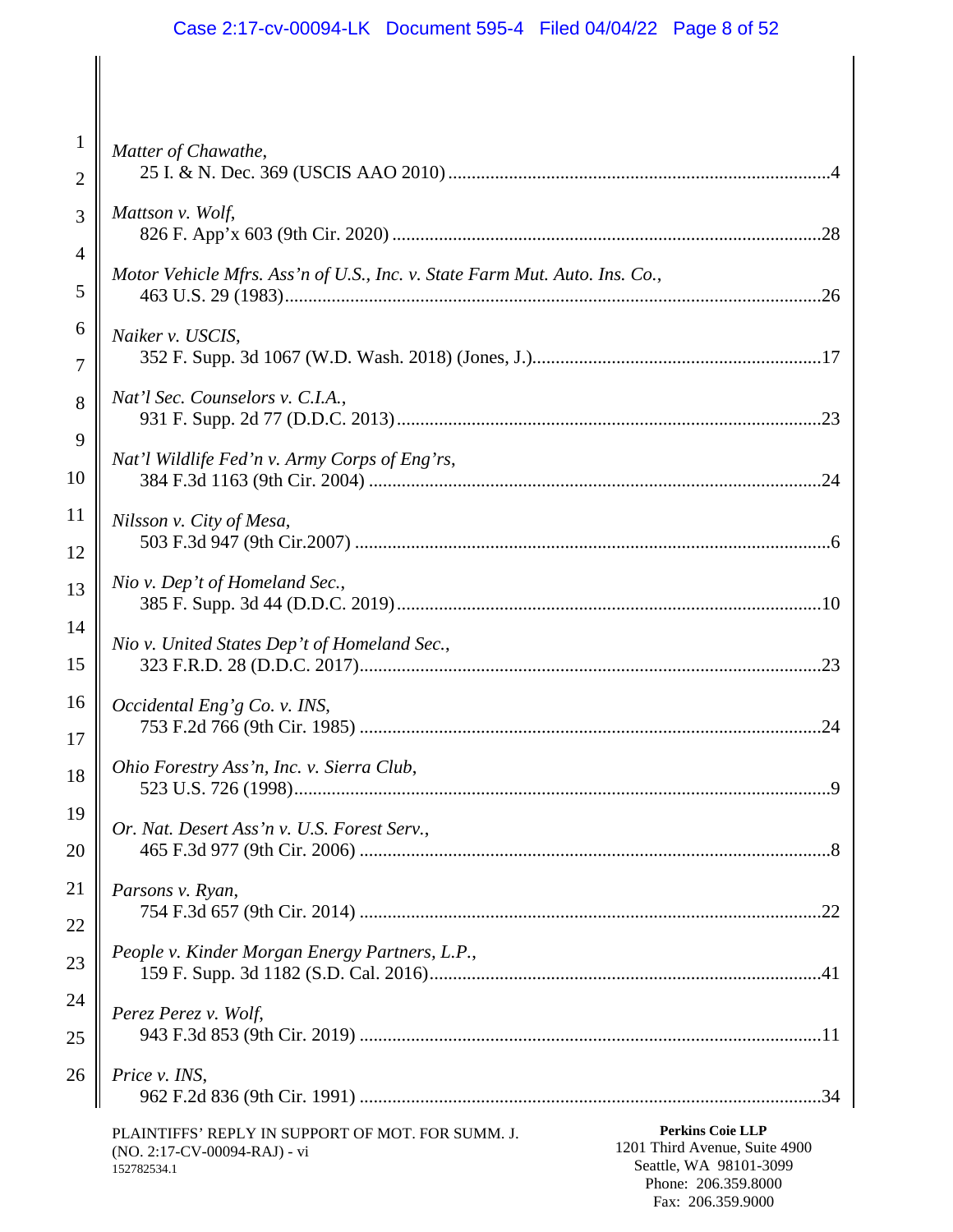## Case 2:17-cv-00094-LK Document 595-4 Filed 04/04/22 Page 9 of 52

| $\mathbf{1}$   | Rajah v. Mukasey,                                                                                                                                                                                                            |
|----------------|------------------------------------------------------------------------------------------------------------------------------------------------------------------------------------------------------------------------------|
| $\overline{2}$ |                                                                                                                                                                                                                              |
| 3              | Ramos v. Wolf,                                                                                                                                                                                                               |
| 4              |                                                                                                                                                                                                                              |
| 5              | Reno v. Bossier Par. Sch. Bd.,                                                                                                                                                                                               |
| 6              | Roshandel v. Chertoff,                                                                                                                                                                                                       |
| 7              |                                                                                                                                                                                                                              |
| 8<br>9         | Ruiz-Diaz v. United States,                                                                                                                                                                                                  |
| 10             | S.E.C. v. Jerry T. O'Brien, Inc.,                                                                                                                                                                                            |
| 11             | Samma v. Dep't of Def.,                                                                                                                                                                                                      |
| 12             |                                                                                                                                                                                                                              |
| 13             | San Luis & Delta-Mendota Water Auth. v. Locke,                                                                                                                                                                               |
| 14             | Singh v. Still,                                                                                                                                                                                                              |
| 15             |                                                                                                                                                                                                                              |
| 16             | The Comm. Concerning Cmty. Improvement v. City of Modesto,                                                                                                                                                                   |
| 17             | Tiwari v. Mattis,                                                                                                                                                                                                            |
| 18             |                                                                                                                                                                                                                              |
| 19<br>20       | Trump v. Hawaii,                                                                                                                                                                                                             |
| 21             | U.S. v. Hovsepian,                                                                                                                                                                                                           |
| 22             |                                                                                                                                                                                                                              |
| 23             | Vill. of Arlington Heights v. Metro. Hous. Dev. Corp.,                                                                                                                                                                       |
| 24             |                                                                                                                                                                                                                              |
| 25             | Washington v. Davis,                                                                                                                                                                                                         |
| 26             | Yeti by Molly, Ltd. v. Deckers Outdoor Corp.,                                                                                                                                                                                |
|                | Perkins Coie LLP<br>PLAINTIFFS' REPLY IN SUPPORT OF MOT. FOR SUMM. J.<br>1201 Third Avenue, Suite 4900<br>(NO. 2:17-CV-00094-RAJ) - vii<br>Seattle, WA 98101-3099<br>152782534.1<br>Phone: 206.359.8000<br>Fax: 206.359.9000 |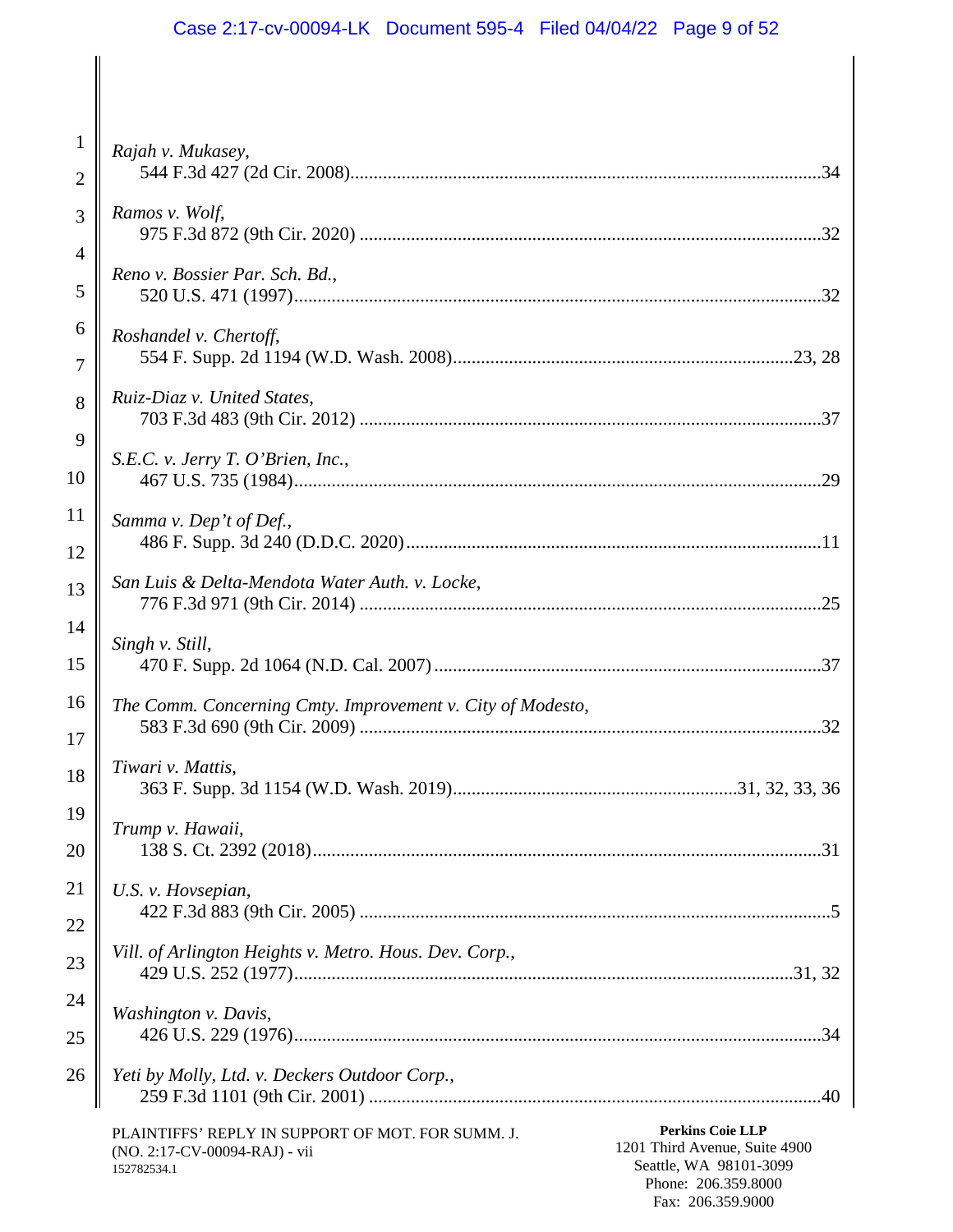#### Case 2:17-cv-00094-LK Document 595-4 Filed 04/04/22 Page 10 of 52

| $\mathbf{1}$        | Zerezghi v. USCIS,             |
|---------------------|--------------------------------|
| $\overline{2}$      |                                |
| 3<br>$\overline{4}$ | Zhu v. DHS,<br><b>STATUTES</b> |
| 5                   |                                |
| 6                   |                                |
| $\overline{7}$      |                                |
| 8                   |                                |
| 9<br>10             |                                |
| 11                  |                                |
| 12                  |                                |
| 13                  |                                |
| 14                  |                                |
| 15                  |                                |
| 16                  |                                |
| 17                  | <b>OTHER AUTHORITIES</b>       |
| 18                  |                                |
| 19<br>20            |                                |
| 21                  |                                |
| 22                  |                                |
| 23                  |                                |
| 24                  |                                |
| 25                  |                                |
| 26                  |                                |

| PLAINTIFFS' REPLY IN SUPPORT OF MOT. FOR SUMM. J. | <b>Perkins Coie LLP</b>       |
|---------------------------------------------------|-------------------------------|
| $(NO. 2:17-CV-00094-RAJ) - viii$                  | 1201 Third Avenue, Suite 4900 |
| 152782534.1                                       | Seattle, WA 98101-3099        |
|                                                   | Phone: 206.359.8000           |
|                                                   | Fax: 206.359.9000             |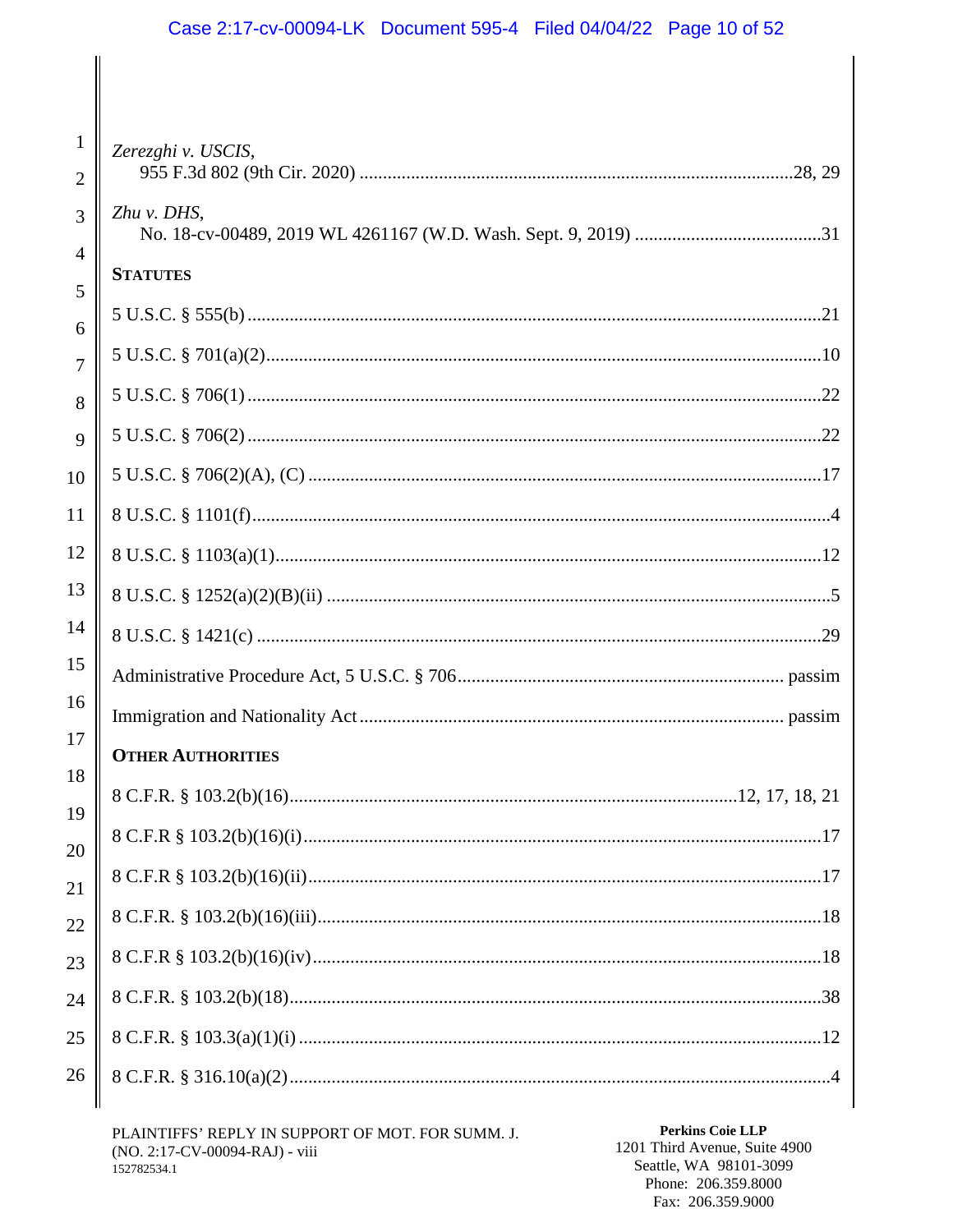#### Case 2:17-cv-00094-LK Document 595-4 Filed 04/04/22 Page 11 of 52

∥

| $\mathbf{1}$   |                                   |
|----------------|-----------------------------------|
| $\overline{2}$ |                                   |
| 3              |                                   |
| $\overline{4}$ |                                   |
| 5              |                                   |
| 6              |                                   |
| $\overline{7}$ | Pretextual, CAMBRIDGE DICTIONARY, |
| 8              |                                   |
| 9              |                                   |
| 10             |                                   |
| 11             |                                   |
| 12             |                                   |
| 13             |                                   |
| 14             |                                   |
| 15             |                                   |
| 16             |                                   |
| 17             |                                   |
| 18             |                                   |
| 19             |                                   |
| 20             |                                   |
| 21             |                                   |
| $22\,$         |                                   |
| 23             |                                   |
| 24             |                                   |
| 25             |                                   |
| 26             |                                   |
|                |                                   |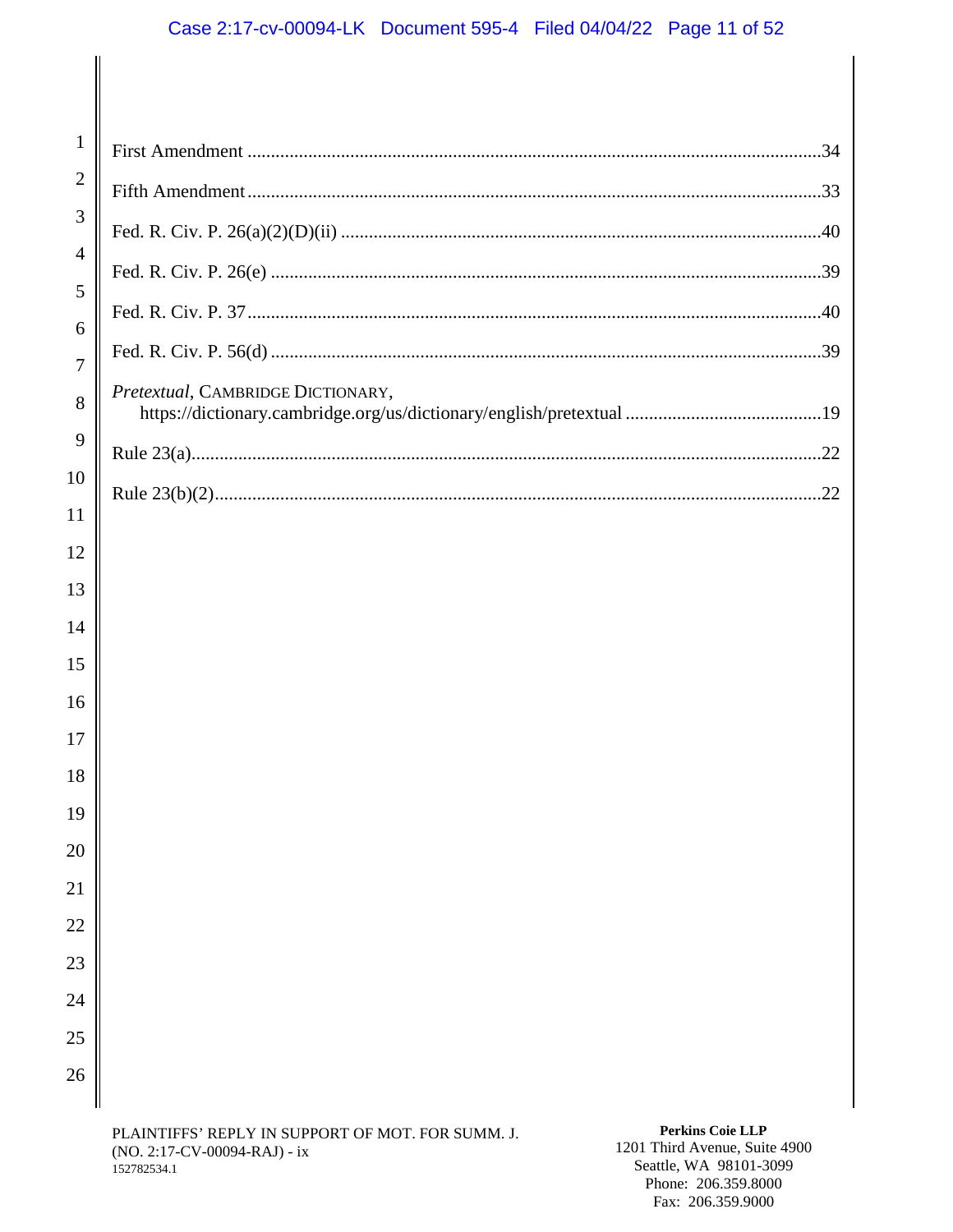26

#### **I. INTRODUCTION**

The undisputed material facts demonstrate that Plaintiffs are entitled to summary judgment. Defendants do not, and cannot, dispute that CARRP inserts a new standard that USCIS invented into the process of adjudicating immigration benefits, and that CARRP governs whether, when, and how applications can be approved. Defendants do not dispute that they sought but failed to legislate CARRP and that they created the program without public notice and comment. They do not dispute that CARRP bars USCIS officers from approving eligible applications with "unresolved" national security concerns, and that those concerns do not correspond to ineligibility grounds set forth in the Immigration and Nationality Act ("INA"). Defendants do not dispute that USCIS never informs applicants that they have been referred to CARRP or discloses the "concerns" that prompted referral. Defendants' own statistics prove that CARRP cases are delayed and denied at significantly higher rates than non-CARRP cases, and that class members from Muslim-majority countries are referred to CARRP at *ten to twelve times* the rate of applicants from other countries. And Defendants do not dispute that

for years despite their

eligibility for the benefits they sought.

Faced with these undisputed material facts, Defendants pursued obfuscation and misdirection. Defendants improperly suggest that evidence they withheld as "privileged" would show that CARRP is something other than what the record now shows, while also seeking to rely on inadmissible evidence and self-serving agency declarations. They strain to recast CARRP as a program that affects relatively few applicants, but their own data shows that CARRP has impacted tens of thousands of applicants since its inception. Defendants fail to grapple with controlling authority, rely on inapposite cases, and suggest USCIS possesses powers and discretion it does not. They effectively concede, by failing to address, Plaintiffs' claims that CARRP violates the INA and agency regulations, and that it unlawfully withholds and unreasonably delays adjudication of class members' applications. And Defendants fail to raise a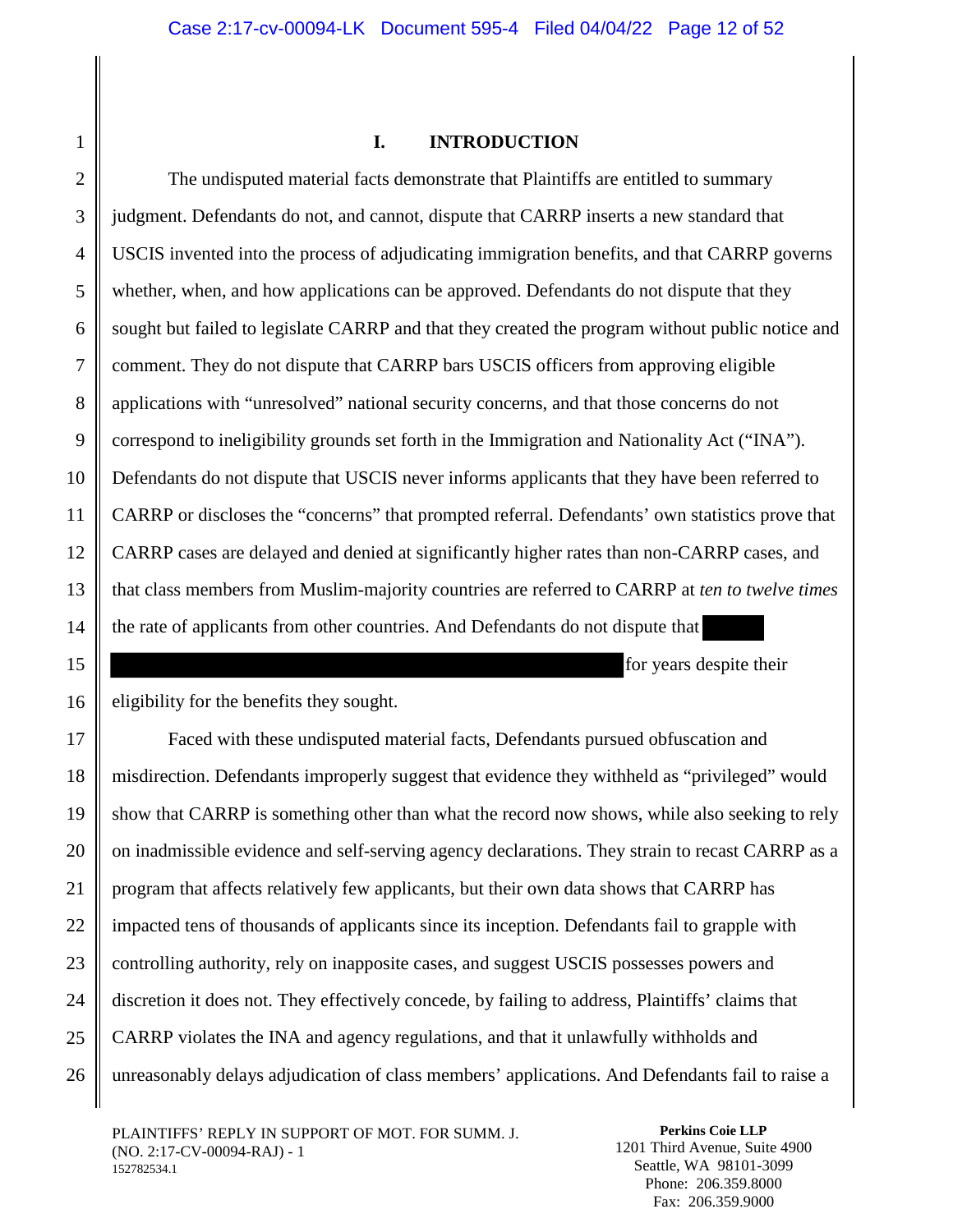#### Case 2:17-cv-00094-LK Document 595-4 Filed 04/04/22 Page 13 of 52

| $\mathbf{1}$   | genuine dispute sufficient to avoid summary judgment on Plaintiffs' other claims.                                                                                                                                                                        |
|----------------|----------------------------------------------------------------------------------------------------------------------------------------------------------------------------------------------------------------------------------------------------------|
| $\overline{2}$ | II.<br><b>PLAINTIFFS' FACTS1</b>                                                                                                                                                                                                                         |
| 3              | The undisputed facts demonstrate that                                                                                                                                                                                                                    |
| 4              | Defendants do not dispute that $(1)$                                                                                                                                                                                                                     |
| 5              |                                                                                                                                                                                                                                                          |
| 6              | $2$ (2) in over three years USCIS never found any ineligibility                                                                                                                                                                                          |
| 7              | grounds despite<br>one year after Mr. Wagafe filed; and (3) USCIS                                                                                                                                                                                        |
| 8              | stopped working on his application from October 2015 until the filing of this lawsuit. Plfs' Mot.                                                                                                                                                        |
| 9              | at 17-18; Defs' Mot. at 25. Defendants offer no evidence<br>reason for                                                                                                                                                                                   |
| 10             | the delay. Defs' Mot. at 25.                                                                                                                                                                                                                             |
| 11             | Defendants do not dispute that<br>Muslim from Iran working in the energy sector                                                                                                                                                                          |
| 12             | <b>Plaintiff Ostadhassan</b><br>with U.S. government contracts<br>or that                                                                                                                                                                                |
| 13             | only one month after Mr. Ostadhassan refused to meet voluntarily with the FBI,                                                                                                                                                                           |
| 14             | Plfs' Mot. at 19; Defs' Mot. at 25-26. Critically, there is no                                                                                                                                                                                           |
| 15             | dispute that USCIS found him statutorily eligible for adjustment<br>denied his application                                                                                                                                                               |
| 16             |                                                                                                                                                                                                                                                          |
| 17             | including by questioning the legality of his marriage, or that the denial decision did not meet the                                                                                                                                                      |
| 18             | legal standard for false testimony and discretionary denials. Plfs' Mot. at 21; Defs' Mot. at 25-                                                                                                                                                        |
| 19             | 26. Defendants assert that Mr. Ostadhassan left the country "without first securing any lawful                                                                                                                                                           |
| 20             | means of return," Defs' Mot. at 26, but neglect to mention that Defendants issued him a denial                                                                                                                                                           |
| 21             | notice informing him he must leave. Ex. 85 at DEF-00422120.0005.                                                                                                                                                                                         |
| 22             | <b>Plaintiff Bengezi</b><br>Defendants admit that                                                                                                                                                                                                        |
| 23             |                                                                                                                                                                                                                                                          |
| 24             | <sup>1</sup> Plaintiffs' exhibits 1-100 are attached to the March 25, 2021 Declaration of Jennifer Pasquarella at Dkt.<br>472. Exhibits 101-113 are attached to the June 11, 2021 Second Declaration of Jennifer Pasquarella filed                       |
| 25             | contemporaneously with this motion.<br><sup>2</sup> "[I]n the majority of cases [a]<br>] should be thought of as an innocent party by default,"                                                                                                          |
| 26             | are to witness and bystander names. Ex. 38 (Danik Rep.) at 22; Ex. 96 at 1.<br>because most<br>According to former DHS Secretary Michael Chertoff, "the vast majority of [hits on reference files] are benign<br>mentions." Ex. 71 (Chertoff Statement). |
|                | Perkins Coie LLP<br>PLAINTIFFS' REPLY IN SUPPORT OF MOT. FOR SUMM. J.<br>1201 Third Avenue, Suite 4900<br>$(NO. 2:17-CV-00094-RAJ) - 2$<br>Seattle, WA 98101-3099<br>152782534.1                                                                         |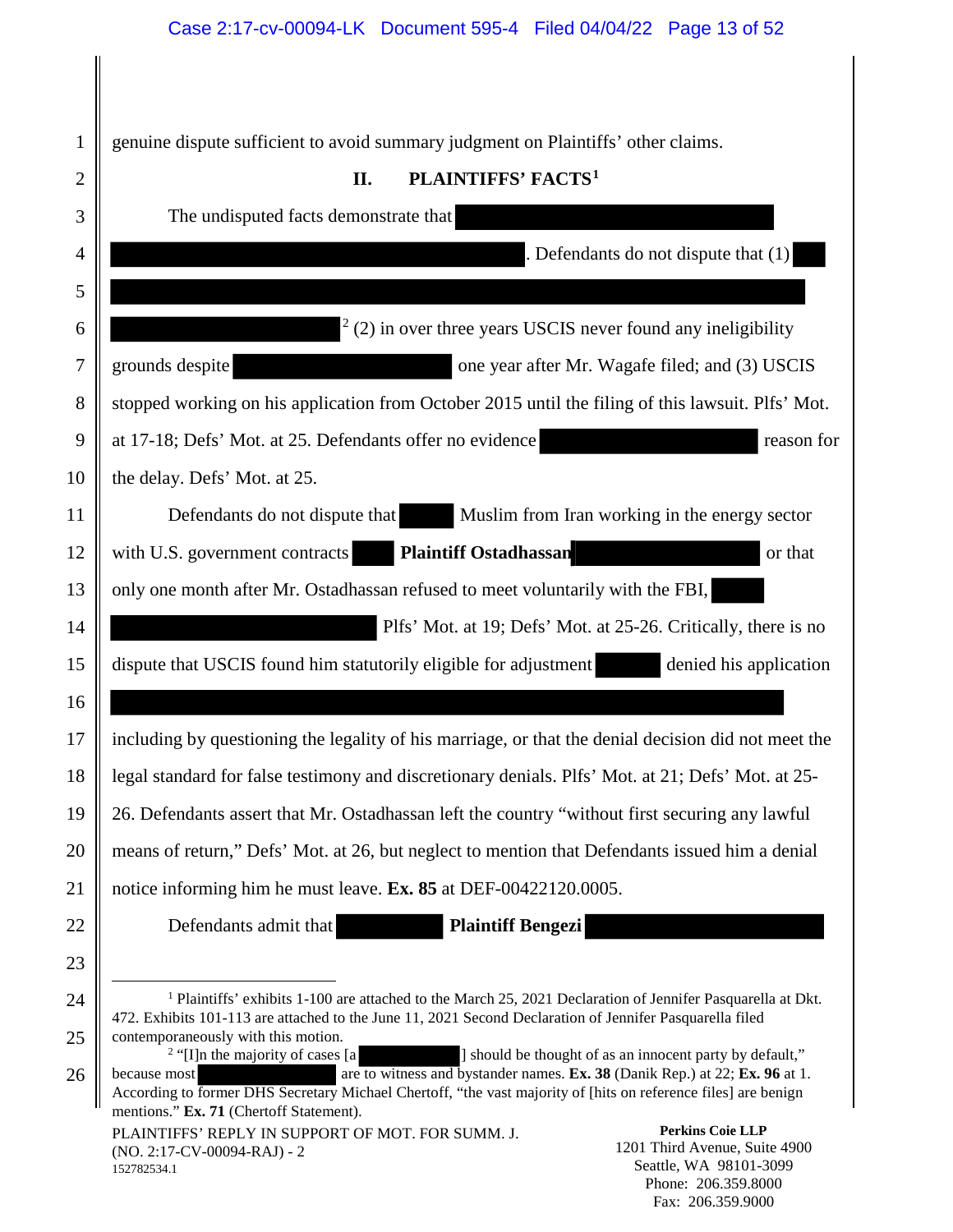#### Case 2:17-cv-00094-LK Document 595-4 Filed 04/04/22 Page 14 of 52

| $\mathbf{1}$   | Defs' Mot. at 26.                                                                                                                                                                                            |
|----------------|--------------------------------------------------------------------------------------------------------------------------------------------------------------------------------------------------------------|
| 2              |                                                                                                                                                                                                              |
| 3              | ." Ex. 82 at DEF-00419977.0583;                                                                                                                                                                              |
| $\overline{4}$ | Plfs' Mot. at 22; Defs' Mot. at 26. Defendants suddenly reversed course within days of Ms.                                                                                                                   |
| 5              | Bengezi joining this lawsuit, determining that they could approve the application                                                                                                                            |
| 6              | Plfs'                                                                                                                                                                                                        |
| 7              | Mot. at 22. Notably, Ms. Bengezi was shortly thereafter                                                                                                                                                      |
| 8              | applied for naturalization in March of 2020,<br>. Third                                                                                                                                                      |
| 9              | Pasquarella Decl. [2, filed concurrently.                                                                                                                                                                    |
| 10             | Defendants do not dispute the facts that                                                                                                                                                                     |
| 11             | Plaintiff Abraham's application for five years, immeasurably harming him and                                                                                                                                 |
| 12             | his family. Plfs' Mot. at 23-25; Defs' Mot. at 26.                                                                                                                                                           |
| 13             |                                                                                                                                                                                                              |
| 14             |                                                                                                                                                                                                              |
| 15             |                                                                                                                                                                                                              |
| 16             |                                                                                                                                                                                                              |
| 17             | 3                                                                                                                                                                                                            |
| 18             | <b>Plaintiff Manzoor</b><br>Finally, Defendants do not dispute that                                                                                                                                          |
| 19             | his national origin (Pakistan),                                                                                                                                                                              |
| 20             | Their own documents demonstrate                                                                                                                                                                              |
| 21             | that                                                                                                                                                                                                         |
| 22             | it to be swiftly approved on the "merits." Plfs"                                                                                                                                                             |
| 23             | Mot. at 25.                                                                                                                                                                                                  |
| 24             |                                                                                                                                                                                                              |
| 25             |                                                                                                                                                                                                              |
| 26             | <sup>3</sup> Defendants also do not dispute that<br>Plfs' Mot at $24-25$ .                                                                                                                                   |
|                | <b>Perkins Coie LLP</b><br>PLAINTIFFS' REPLY IN SUPPORT OF MOT. FOR SUMM. J.<br>1201 Third Avenue, Suite 4900<br>(NO. 2:17-CV-00094-RAJ) - 3<br>Seattle, WA 98101-3099<br>152782534.1<br>Phone: 206.359.8000 |

Fax: 206.359.9000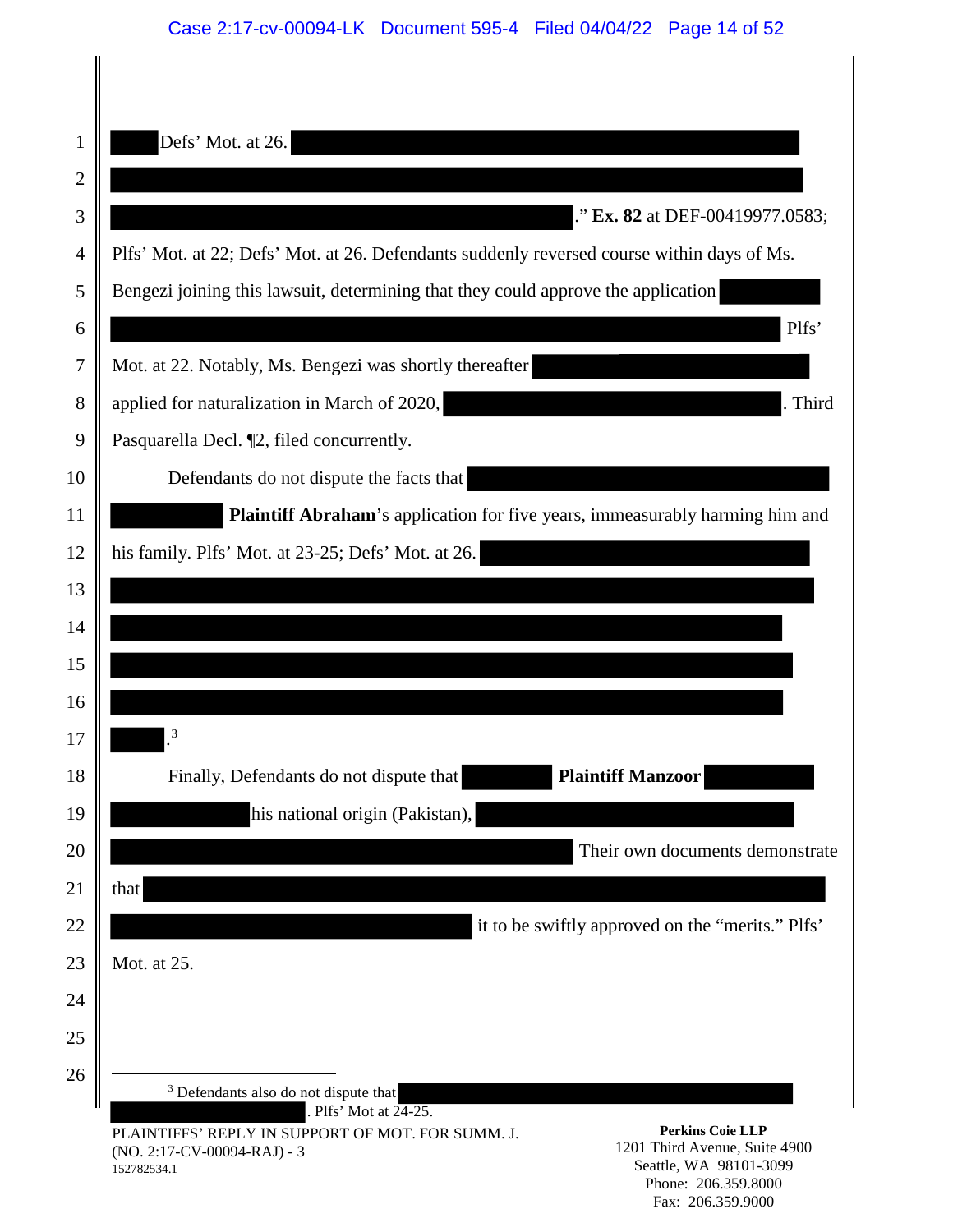## 1 2 3 4 5 6 7 8 9 10 11 12 13 14 15 16 17 18 19 20 21 22 23 24 25 26

#### **III. LEGAL BACKGROUND**

#### **A. Statutory Eligibility Criteria and Judicial Review**

Defendants mischaracterize basic immigration law. They claim applicants for adjustment of status must prove admissibility "clearly and beyond a doubt," Defs' Mot. at 29, but that is the standard to contest a charge of inadmissibility in immigration court. *See Lopez-Vasquez v. Holder*, 706 F.3d 1072, 1074 n.1 (9th Cir. 2013). The standard to prove eligibility for adjustment of status before the agency is preponderance of the evidence. *See Matter of Chawathe*, 25 I. & N. Dec. 369, 375 (USCIS AAO 2010); *see id.* at 369 (preponderance standard met if claim is "probably true," even if there is "some doubt").

Regarding naturalization, Defendants portray the "good moral character" standard as open-ended. It is not. Applicants are *presumed* to possess "good moral character" *unless*, during the five years preceding the application date, they meet an enumerated category under 8 U.S.C. § 1101(f) for *lacking* good moral character. *See* 8 C.F.R. § 316.10(a)(2); **Ex. 89** (Ragland Rep.) ¶37. And even then, USCIS must be able to prove they lack good moral character by probative evidence—a far cry from the unproven allegations and "concerns" driving CARRP. Plfs' Mot. at 31-32 & n.16 (citing cases).<sup>4</sup> Moreover, Congress has repeatedly rejected adding *allegations* of terrorist activity to the statutory definition of lack of good moral character. *See, e.g.*, S. 2192, 115th Cong. § 1622 (2017); S. 1757, 115th Cong. § 622 (2017); H.R. 1148, 114th Cong. § 202 (2016). Contrary to their suggestion, Defs' Mot. at 31, Defendants may only "consider events" outside the five-year statutory period "insofar as it bears on [an applicant's] *present* moral character" during the statutory period. *U.S. v. Hovsepian*, 422 F.3d 883, 886 (9th Cir. 2005) Defendants observe that, in certain circumstances, adjustment and naturalization

applicants may seek mandamus for lengthy delays and judicial review for denials of their

 <sup>4</sup> Defendants emphasize that "good moral character" excludes those who give "false testimony for the purpose of obtaining" an immigration benefit, Defs' Mot. at 31, but fail to mention that a finding of false testimony "will be relatively rare" because it requires proving an applicant made a false oral statement "with the subjective intent of obtaining immigration or naturalization benefits," as opposed to misrepresentations made for any other reason and concealments. *Kungys v. U.S.*, 485 U.S. 759, 780 (1988).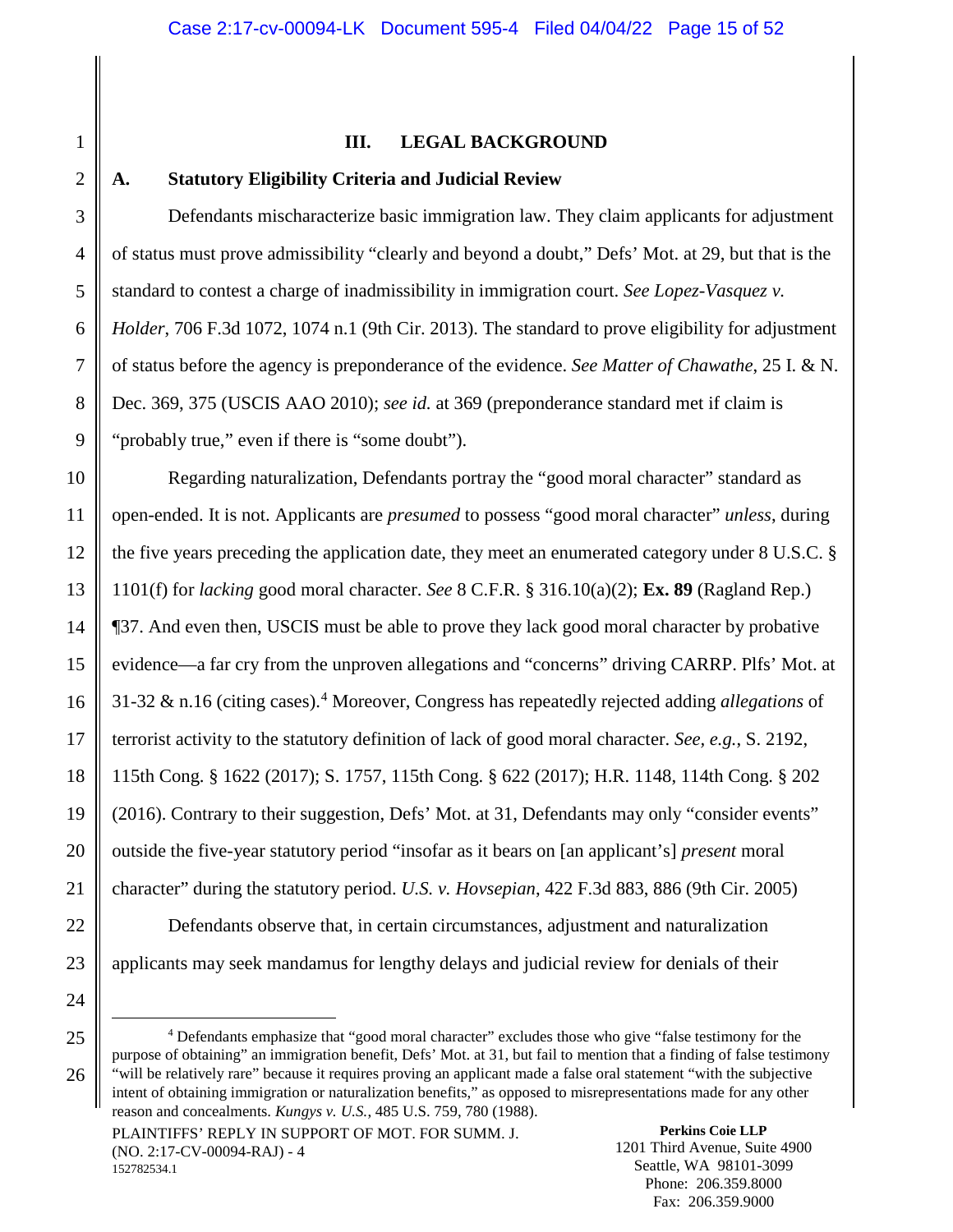applications. Defs' Mot. at 30, 32. But the availability of judicial intervention does not obviate Defendants' obligation to follow the law and adjudicate applications based on the statutory criteria. *Lincoln v. Vigil*, 508 U.S. 182, 193 (1993) ("[A]n agency is not free simply to disregard statutory responsibilities."). Moreover, judicial review is "*expressly precluded* by 8 U.S.C. §  $1252(a)(2)(B)(ii)$ " when USCIS denies adjustment applications as a matter of discretion. *Mamigonian v. Biggs*, 710 F.3d 936, 943 (9th Cir. 2013). Indeed, USCIS frequently denies CARRP applicants' adjustment of status as a matter of discretion and refuses to initiate removal proceedings (against its own policy) to avoid judicial review, as

. *See* **Ex. 89** (Ragland Rep.) ¶¶141, 132-133, 97-100, 139. And even where judicial review is available, very few applicants have the resources to resort to the courts. *Id.* ¶112; **Ex. 9** (Arastu Rep.) ¶¶102, 106.

#### **B. Plaintiffs' Individual Claims Are Not Moot**

Defendants incorrectly claim that this Court "recognized" that Plaintiffs' individual claims were moot. This is incorrect. The Court only "recognized" that Defendants *argued* their individual claims were moot, but held their claims were not. Dkt. 69 at 29-30, 13 (holding voluntary cessation does not moot Plaintiffs claims).

Moreover, Plaintiff Mehdi Ostadhassan's individual claim for relief is not moot. At the time of filing, he sought an order requiring Defendants to adjudicate his application in accordance with the law, . Dkt. 47 at 51. Although Defendants adjudicated Mr. Ostadhassan's application, he remains entitled to the relief he sought. *See Jafarzadeh v. Duke*, 270 F. Supp. 3d 296, 304 (D.D.C. 2017) (declining to find plaintiffs' claims moot after USCIS adjudicated their applications because they challenged the legality of CARRP, not just the delay in adjudication). Mr. Ostadhassan is entitled to individual relief requiring Defendants to readjudicate his application lawfully *See Chen v. Allstate Ins. Co.*, 819 F.3d 1136, 1138 (9th Cir. 2016) ("a claim becomes moot when a plaintiff *actually receives* complete relief on that claim").

PLAINTIFFS' REPLY IN SUPPORT OF MOT. FOR SUMM. J. (NO. 2:17-CV-00094-RAJ) - 5 152782534.1

**Perkins Coie LLP** 1201 Third Avenue, Suite 4900 Seattle, WA 98101-3099 Phone: 206.359.8000 Fax: 206.359.9000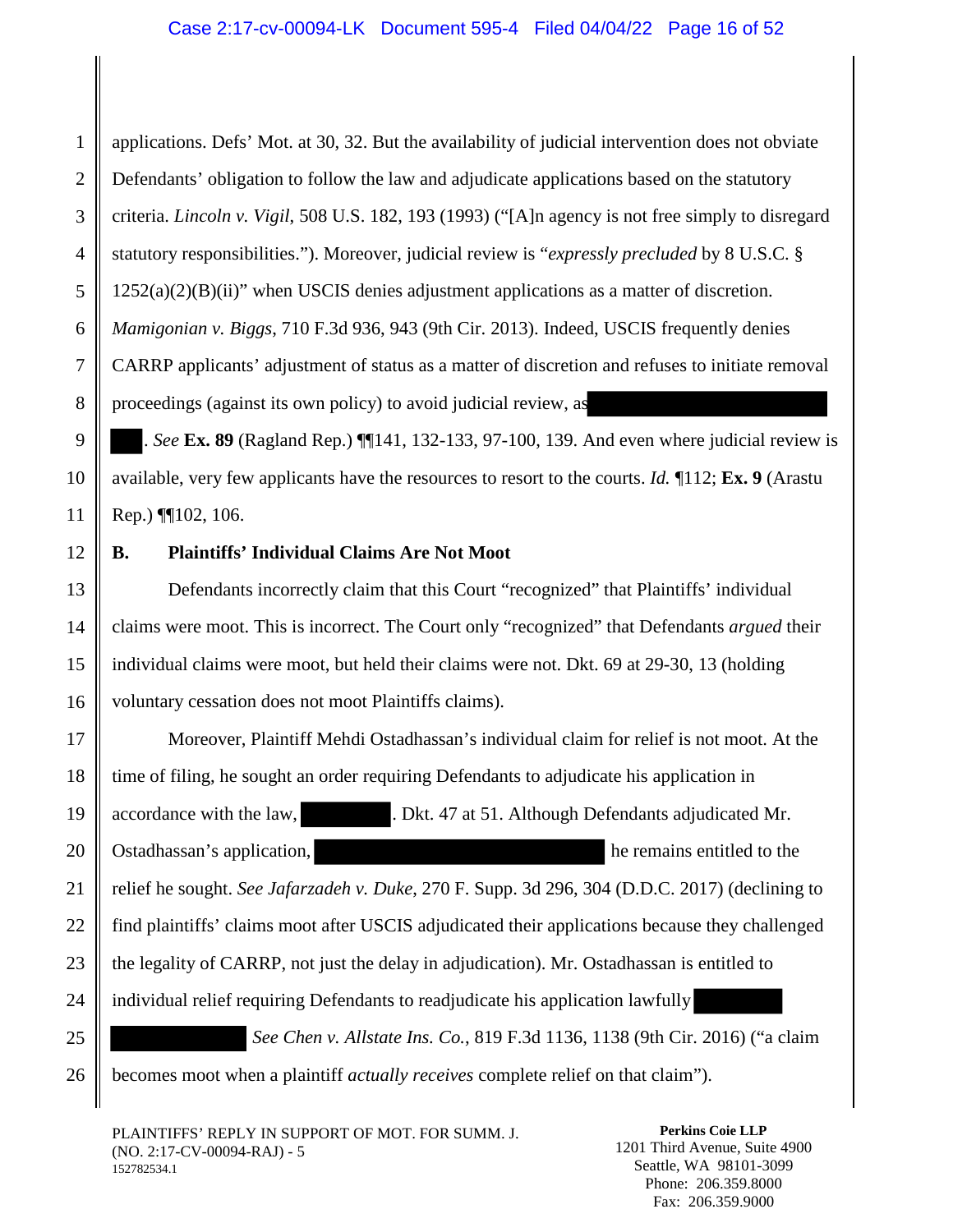#### **IV. ARGUMENT**

As a threshold matter, Defendants do not move for summary judgment on *all* of Plaintiffs' claims, despite their passing reference to doing so. Defs' Mot. at 39. Their brief only addresses *some* claims: Claims Four (procedural due process), Six (equal protection), Eight (Administrative Procedure Act ("APA"), 5 U.S.C. § 706), and Nine (APA, *id.* § 553). They do not address Plaintiffs' Claim Eight contrary-to-law arguments except in a footnote (thus conceding it), nor Claims Five (substantive due process), Seven (INA and regulations), or Ten (Uniform Rule of Naturalization). Dkt. 47. Consequently, they are precluded from doing so on reply. *See Eberle v. City of Anaheim*, 901 F.2d 814, 818 (9th Cir. 1990). Defendants also rely heavily on self-serving, conclusory agency declarations unsupported by (and often contradicted by) documentary evidence. *See, e.g.,* Dkt. 522 (Webb Decl.) (making previously undisclosed claims about processing times without citing any evidence); Dkt. 520 (Renaud Decl.) (citing no evidence); Dkt. 524 (Atkinson Decl.) (same). But a "conclusory, self-serving affidavit, lacking detailed facts and any supporting evidence, is insufficient to create a genuine issue of material fact." *Nilsson v. City of Mesa*, 503 F.3d 947, 952 n.2 (9th Cir.2007). The Court should disregard such evidence, as well as the inadmissible evidence Plaintiffs move to strike below. *Infra* Part IV.E; *see Dolan v. Sentry Credit, Inc.*, No. C17-1632 RAJ, 2018 WL 6604212, at \*3 (W.D. Wash. Dec. 17, 2018) (Jones, J.).

#### **A. Plaintiffs Are Entitled to Summary Judgment on their APA Claims**

Defendants' opposition to Plaintiffs' APA claims hinges on the argument that CARRP does not constitute final agency action. Defs' Mot. 55-58. That is plainly wrong, as this Court has already held. Dkt. 69 at 19. Plaintiffs are entitled to summary judgment on their APA contrary to law, notice and comment, unreasonable delay, and arbitrary and capricious claims.

#### **1. CARRP Constitutes Final Agency Action**

#### **a. CARRP is Final Agency Action as a Matter of Law**

Agency action is final if it (1) "mark[s] the consummation of the agency's decision-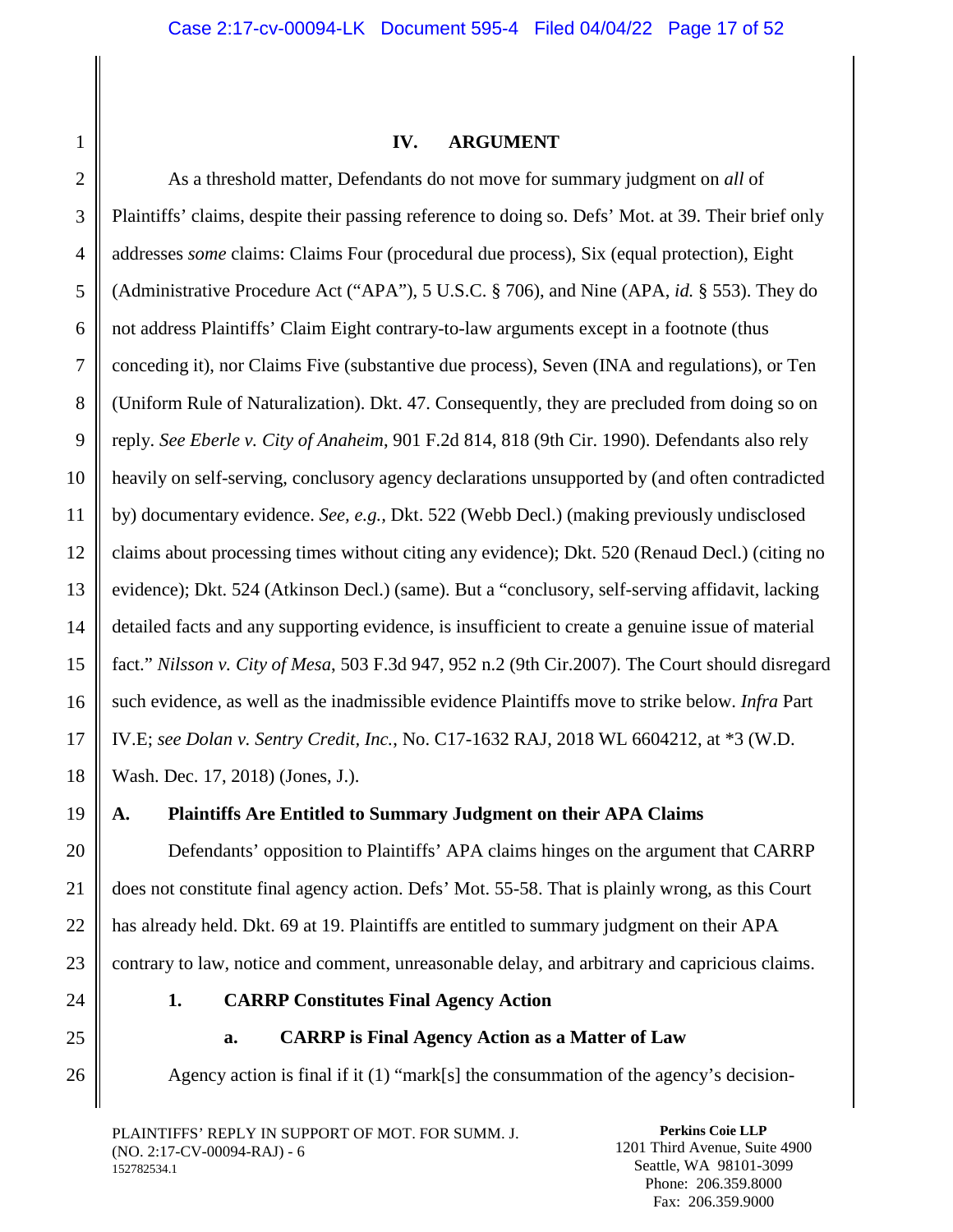#### Case 2:17-cv-00094-LK Document 595-4 Filed 04/04/22 Page 18 of 52

1

2

3

4

5

6

7

8

9

10

11

12

13

14

15

16

17

18

19

20

21

22

23

24

25

26

making process," and (2) is "one by which rights or obligations have been determined, or from which legal consequences will flow." *Bennett v. Spear*, 520 U.S. 154, 178 (1997) (cleaned up). Courts interpret finality in a "pragmatic and flexible manner." *Gill v. Dep't of Justice*, 913 F.3d 1179, 1184 (9th Cir. 2019). The Court previously found that, assuming Plaintiffs' facts as true: The first [*Bennett*] prong is met because CARRP is an active program implemented by the agency and represents the culmination of USCIS's decision making process. The implementation of CARRP affects the thousands of applicants whose qualified applications are allegedly indefinitely delayed or denied without explanation. The second prong is met because this results in distinct legal consequences. Dkt. 69 at 19. The undisputed facts now in the record fully support this conclusion. The *Bennett* "consummation" prong requires that agency action "not be of a merely tentative or interlocutory nature." 520 U.S. at 178. Finality may result, for example, from a "guidance document" that "reflect[s] a settled agency position." *Columbia Riverkeeper v. U.S. Coast Guard*, 761 F.3d 1084, 1095 (9th Cir. 2014). Courts also assess "whether the [action] amounts to a definitive statement of the agency's position," and "whether immediate compliance is expected." *Indus. Customers of Nw. Utilities v. Bonneville Power Admin.*, 408 F.3d 638, 646 (9th Cir. 2005).

Defendants' own documents indisputably demonstrate consummation: CARRP is "USCIS policy" established by the Deputy Director's directive that set an "effective date," rescinded prior policy guidance, and "provide[s] direction to identify and process cases containing NS concerns." **Ex. 13** at CAR 1-3. Related operational guidance directs "all Field Offices" to comply. CARRP plainly is neither tentative nor interlocutory; it is a formal program in effect since 2008. *See* Dkt. 74 (Answer) ¶55. And CARRP's policy directives are "definitive statements" with which "immediate compliance is expected." *Indus. Customers*, 408 F.3d at 646.

Courts assessing *Bennett's* second prong "focus on the practical and legal effects of the agency action." *Gill*, 913 F.3d at 1184. Agency action "by which rights *or* obligations have been determined, *or* from which legal consequences will flow" is enough. *Or. Nat. Desert Ass'n v. U.S. Forest Serv.*, 465 F.3d 977, 987 (9th Cir. 2006) (quoting *Bennett*, 520 U.S. at 178). CARRP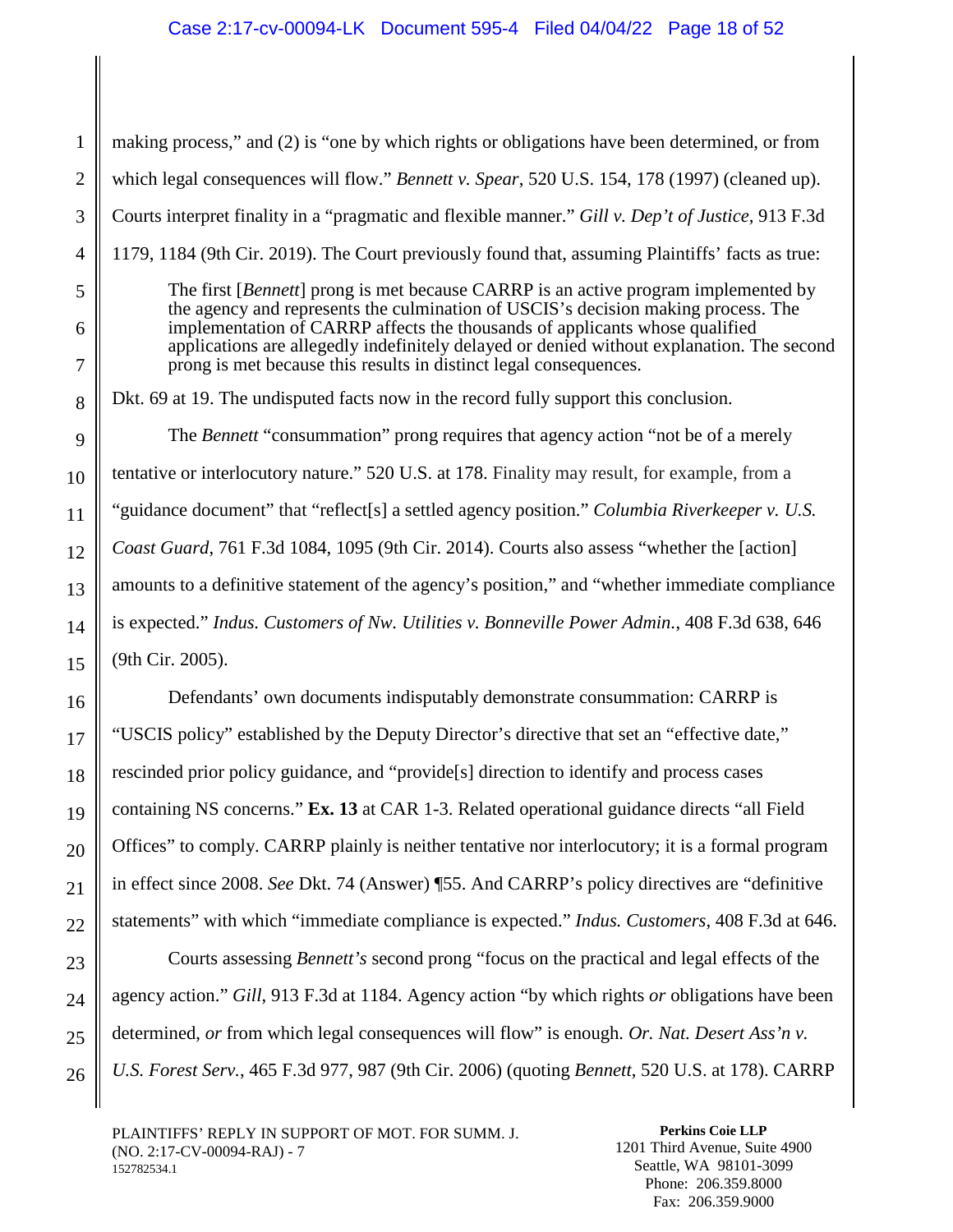is *designed* to have serious legal effects and consequences, and it does. CARRP policy and operational guidance "apply to all applications and petitions that convey an immigrant or nonimmigrant status in which an officer identifies a NS concern." **Ex. 29** at CAR 13. The undisputed facts establish that CARRP: (1) requires officers to process and adjudicate class members' applications subject to CARRP procedures, rather than the usual process; (2) subjects class members to that process without their knowledge or consent; (3) restricts USCIS officers' ability to approve applications where there is an unresolved NS concern (Dkt. 74 ¶10); and (4) urges officers to find pretextual reasons to deny eligible applicants with unresolved NS concerns. This results in applications taking far longer to process, and being denied at higher rates, than other applications. Plfs' Mot. at 16-17. The second *Bennett* prong is met even if some applications subjected to CARRP are ultimately approved or adjudicated after lesser delays. *See Gill*, 913 F.3d at 1185 (agency action final even if certain effects were not guaranteed in all instances).

Defendants strain to recast CARRP as "simply an internal USCIS process" applied "before applications reach the same adjudicative juncture" as other applications. Defs' Mot. at 58. But the test is "the actual effects of the action," not "an agency's characterization." *Gill*, 913 F.3d at 1184. Defendants ignore their own admissions, *see* Dkt. 74 (Answer) ¶10, and the plain words of the CARRP policies in the administrative record, calling CARRP a process "for vetting *and adjudicating* cases with national security concerns." **Ex. 101** at CAR 8 (emphasis added). And this adjudication is *not* the same as in other cases: CARRP cases are taken out of the normal adjudicative process and subjected to different rules that USCIS simply made up. Indeed, the administrative record indisputably shows that officers "are not authorized to approve applications with remaining KST NS concerns," or "remaining Non-KST NS concerns without supervisory approval and concurrence from the local management." Defs' Mot. at 58.

All Defendants can muster in light of this overwhelming evidence are two cases regarding *Bennett's* second prong, neither of which undermine this conclusion. *Mamigonian*, 710 F.3d at 941-42, merely held there was no jurisdiction over the petitioner's APA claim because

**Perkins Coie LLP** 1201 Third Avenue, Suite 4900 Seattle, WA 98101-3099 Phone: 206.359.8000 Fax: 206.359.9000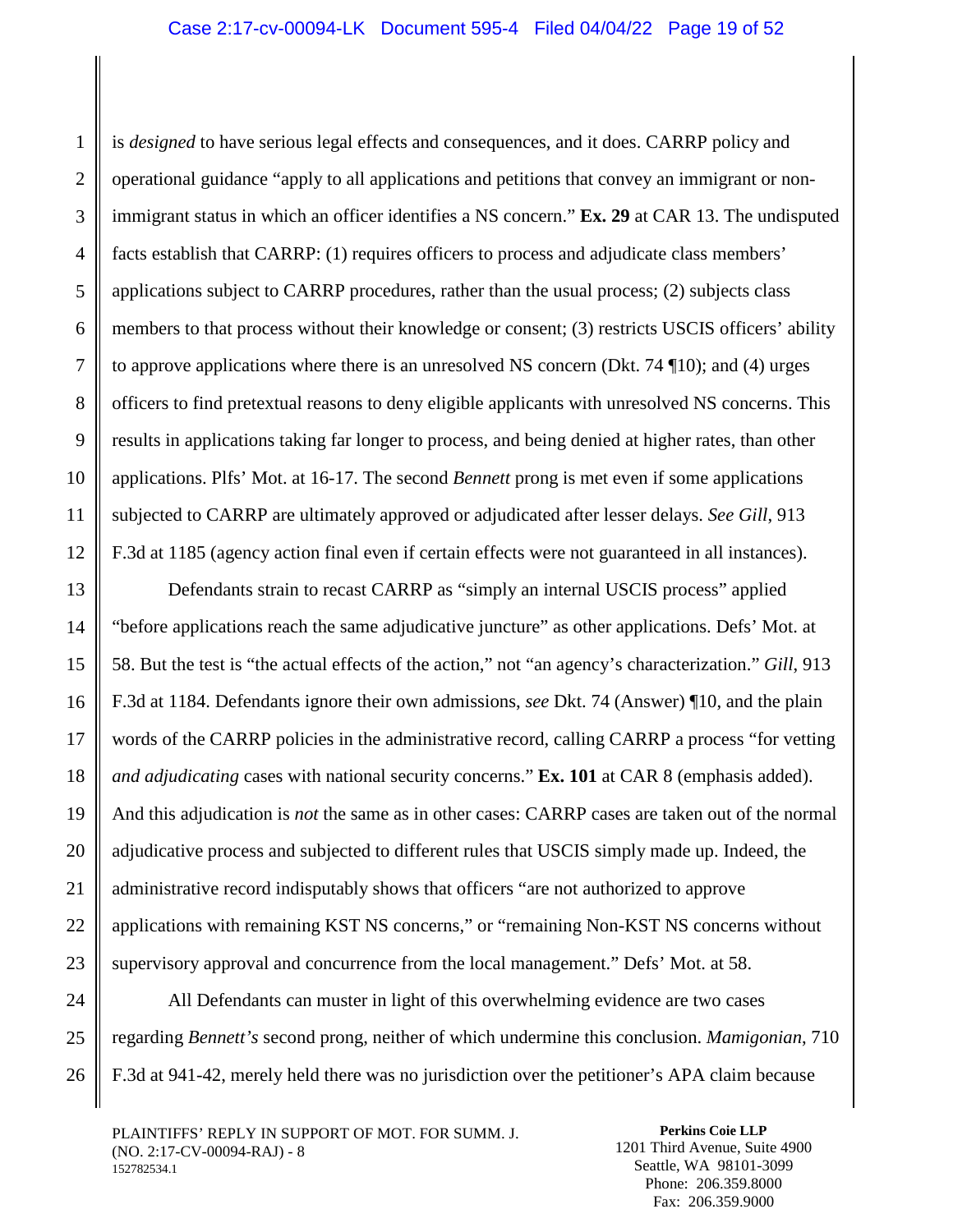USCIS had not yet made a determination on her application when she filed suit. That does not speak to USCIS's action here in establishing an extra-statutory adjudication process and subjecting class members to it. Similarly, in *Broadgate Inc. v. USCIS*, 730 F. Supp. 2d 240, 246 (D.D.C. 2010), the court held that an "advisory" non-binding memorandum that interpreted a formal regulation was not final agency action. In contrast, CARRP binds officers and field offices, and imposes clear, immediate, and substantial consequences. CARRP "directly affect[s]" class members and satisfies *Bennett's* second prong. *Indus. Customers*, 408 F.3d at 646.

#### **b. Defendants' Argument that Plaintiffs' APA Claims Amount to an Unreviewable "Programmatic Challenge" is Meritless**

Defendants remarkably argue that CARRP is beyond judicial review entirely. Defs' Mot. at 56-57. They claim *Lujan v. National Wildlife Federation*, 497 U.S. 871 (1990), "foreclose[s] review of USCIS policies like CARRP." *Id.* at 56. But the Court in *Lujan* acknowledged that agency action can be final and challengeable at a broad, programmatic level: "If there is in fact some specific order or regulation, applying some particular measure across the board to all individual classification terminations and withdrawal revocations, and if that order or regulation is final, . . . it can of course be challenged under the APA by a person adversely affected." *Id.* n.2.<sup>5</sup> That language comfortably encompasses programs such as CARRP, and in the time since *Lujan*, courts have repeatedly found challenges to agency action at the programmatic level reviewable under the APA. *See, e.g.*, *Dep't of Homeland Sec. v. Regents of the Univ. of Cal.*, 140 S. Ct. 1891, 1913 (2020) (challenge to rescission of DACA program); *Gill*, 913 F.3d at 1182 (reviewing national Suspicious Activity Reporting initiative); *Nio v. Dep't of Homeland Sec.*, 385 F. Supp. 3d 44 (D.D.C. 2019) (reviewing military naturalization policy).

*Lujan* did not carve out an expansive exception to the APA for "programmatic challenges," as Defendants suggest. Rather, *Lujan* simply acknowledged that inchoate agency

PLAINTIFFS' REPLY IN SUPPORT OF MOT. FOR SUMM. J. (NO. 2:17-CV-00094-RAJ) - 9 152782534.1

 <sup>5</sup> The Supreme Court and Ninth Circuit have interpreted *Lujan* as primarily addressing ripeness. *See Ohio Forestry Ass'n, Inc. v. Sierra Club*, 523 U.S. 726, 735 (1998); *Laub v. Dep't of Interior*, 342 F.3d 1080, 1088 (9th Cir. 2003). Viewed through that lens, *Lujan* remains easily distinguishable, as the class members are currently subject to CARRP and its consequences, as described above, and their claims are plainly ripe.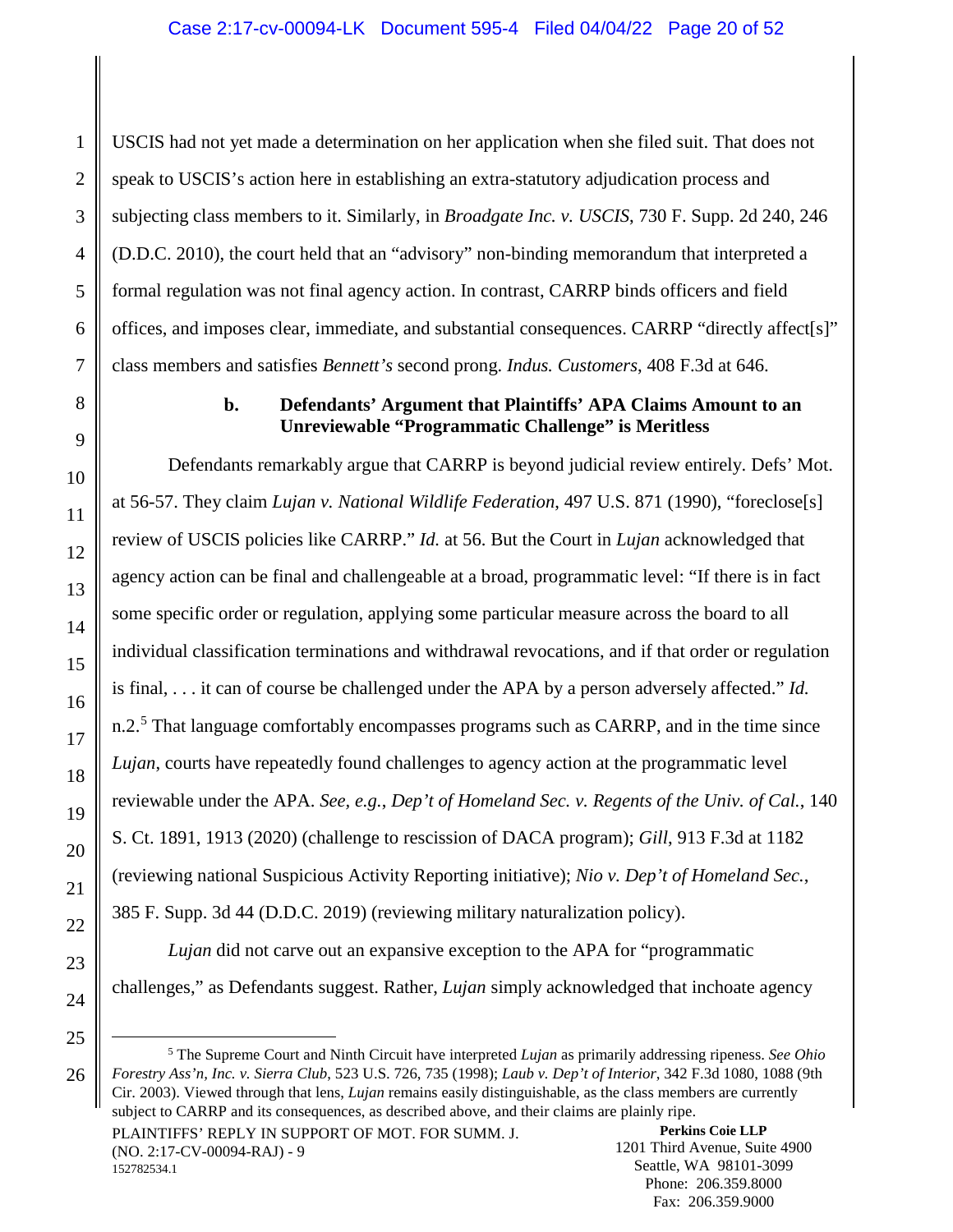phenomena that are not the consummation of agency decision making are not subject to challenge under the APA. 497 U.S. at 891. Moreover, CARRP, is a binding policy delineated through directives that specify "concrete action" and impose clear consequences on applicants; it is not "constantly changing." *Id.* at 890-91. As Defendants admit and the administrative record demonstrates, CARRP's foundational 2008 documents still govern the program. *See* Dkt. 74 ¶¶10, 55; **Ex. 13**; **Ex. 29**; **Ex. 101**; **Ex. 102**. And the fact that CARRP is "subject to change as USCIS management sees fit," Defs' Mot. at 56, does not alter the result. *See Army Corps of Engrs. v. Hawkes Co., Inc.*, 136 S. Ct. 1807, 1814 (2016) (possibility of revision "is a common characteristic of agency action, and does not make an otherwise definitive decision nonfinal").

Finally, Defendants' argument that "judicial review exists for each application that may be subject to CARRP either on the basis of delay or denial," Defs' Mot. at 57, is false, as the law precludes judicial review for some applicants, *see supra* Part III.A, and ignores that the Court certified this case as a class action, finding "Defendants appear to be engaging in a strategy of picking off named Plaintiffs to insulate CARRP from meaningful judicial review." Dkt. 69 at 29.

#### **2. CARRP is Not a Matter Committed to Agency Discretion**

Defendants further argue that CARRP is unreviewable under the APA because it "is committed to agency discretion by law." Defs' Mot. at 59. Once again, Defendants are incorrect. The APA embodies a "basic presumption of judicial review," and while the presumption may be rebutted if action is "committed to agency discretion by law," 5 U.S.C. § 701(a)(2), that exception should be read "quite narrowly." *Regents*, 140 S. Ct. at 1905.

CARRP does not fall within this narrow exception. Defendants identify no law that commits the formulation of eligibility criteria to USCIS's discretion. To the contrary, as Plaintiffs show in detail, the INA sets eligibility criteria and procedures for adjudicating applications. *See infra* Part IV.A(3). In an analogous context—U Visa processing—the Ninth Circuit observed that "statutes prescribe eligibility criteria, application procedures, and agency duties, all of which guide the Secretary's determination whether to grant or deny"

PLAINTIFFS' REPLY IN SUPPORT OF MOT. FOR SUMM. J. (NO. 2:17-CV-00094-RAJ) - 10 152782534.1

**Perkins Coie LLP** 1201 Third Avenue, Suite 4900 Seattle, WA 98101-3099 Phone: 206.359.8000 Fax: 206.359.9000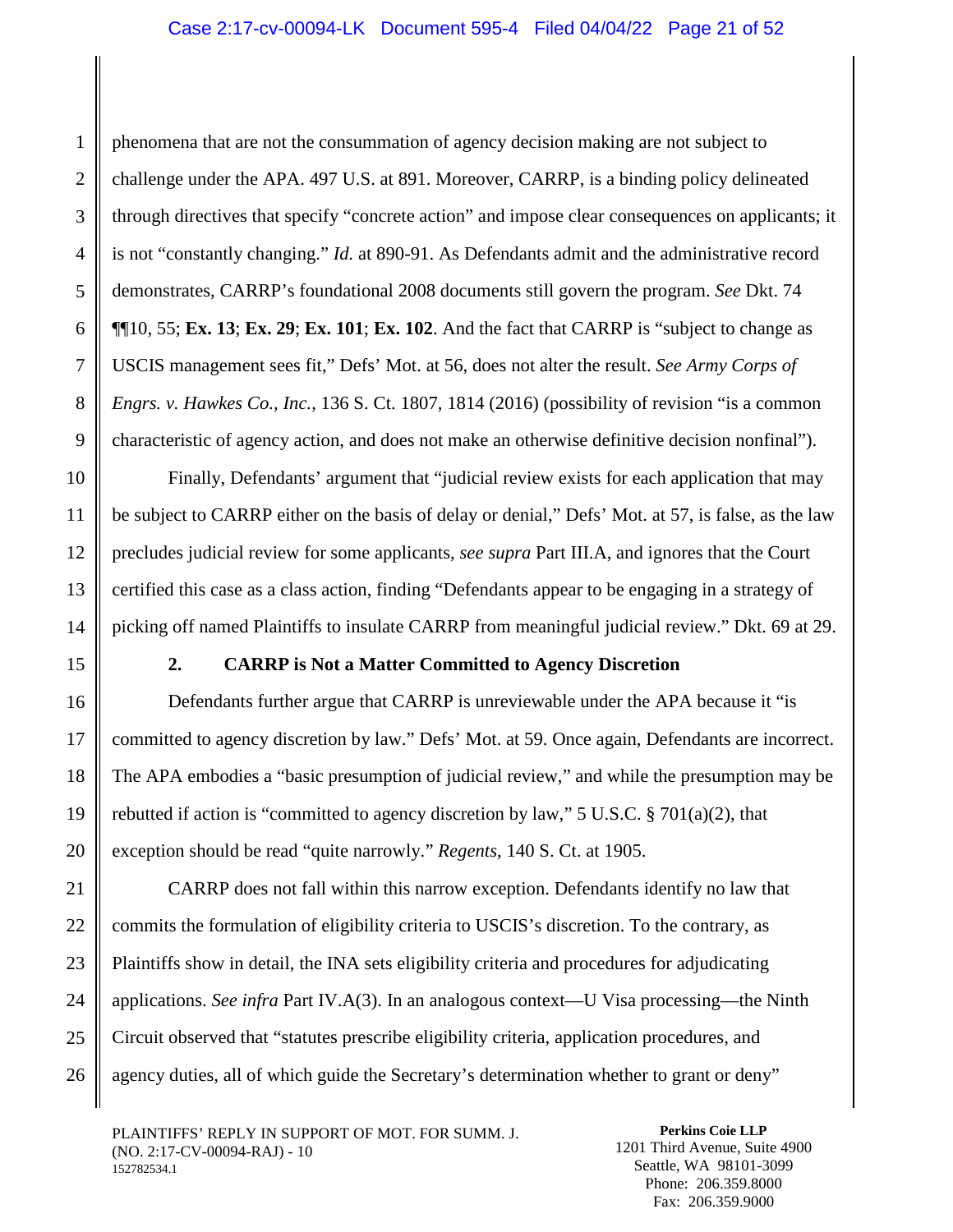applications, and it held the exception did not apply because those "determinations are thus not 'wholly discretionary.'" *Perez Perez v. Wolf*, 943 F.3d 853, 867 (9th Cir. 2019). *See also Samma v. Dep't of Def.*, 486 F. Supp. 3d 240, 261 (D.D.C. 2020) (DOD policy for military naturalization not committed to agency discretion).

Defendants' reliance on *Heckler v. Chaney* is unavailing. In that case, the Supreme Court emphasized that the discretion exception is "very narrow" and arises only in "rare instances" when "there is no law to apply." 470 U.S. 821, 830 (1985) (quoting *Citizens to Pres. Overton Park v. Volpe*, 401 U.S. 402, 410 (1971). And *Heckler* was about exercising discretion in *not taking action*. *Id.* That is not the case here. Rather than a decision *not* to exercise authority, CARRP is a policy delineating *how* USCIS exercises authority with respect to tens of thousands of applicants. And even if USCIS has some discretion in certain types of adjustment applications (unlike naturalization applications), that discretion is strongly circumscribed by applicable law. *See* Plfs' Mot. at 28; *Dep't of Commerce v. New York*, 139 S. Ct. 2551, 2568 (2019) (revision of census questionnaire not committed to agency discretion where Census Act conferred "broad" but not "unbounded" authority). Indeed, the Supreme Court rejected the argument Defendants advance here when it invalidated DHS's rescission of the DACA program, even though that program more directly raised the selective enforcement considerations at play in *Heckler*. *See Regents*, 140 S. Ct. at 1906-07.

#### **3. CARRP Violates the INA and Agency Regulations and is Therefore Contrary to Law**

CARRP inserts an agency-invented standard into the adjudication of immigration benefits and governs whether, when, and how applications can be approved, all without disclosing any information to the applicant. It imposes extra-statutory criteria not just for vetting but, critically, as barriers to the final adjudication and approval of benefits. CARRP is thus contrary to law under the APA because it violates both the INA and agency regulations. *See* Plfs' Mot. at 26-33.

Defendants do not substantively respond to Plaintiffs' motion on this claim, only mentioning it in a three-sentence footnote in which they assert without discussion that Plaintiffs'

PLAINTIFFS' REPLY IN SUPPORT OF MOT. FOR SUMM. J. (NO. 2:17-CV-00094-RAJ) - 11 152782534.1

**Perkins Coie LLP** 1201 Third Avenue, Suite 4900 Seattle, WA 98101-3099 Phone: 206.359.8000 Fax: 206.359.9000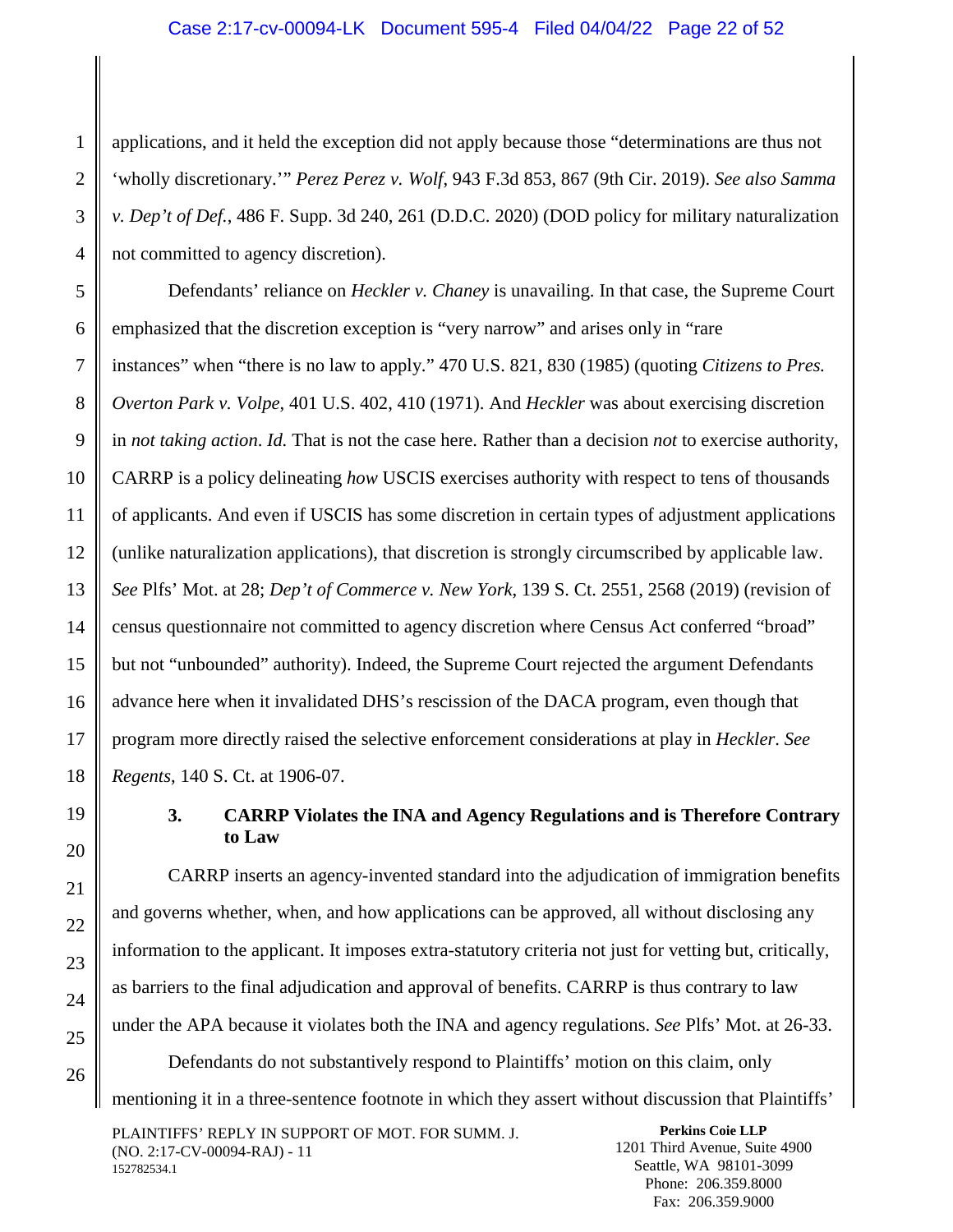*ultra vires* claim is refuted by Defendants' "broad authority to inquire and to develop procedures." Defs' Mot. at 63 n.11. "A footnote is the wrong place for substantive arguments on the merits of a motion." *First Advantage Background Servs. Corp. v. Private Eyes, Inc.*, 569 F. Supp. 2d 929, 935 n.1 (N.D. Cal. 2008). Defendants thus concede this claim as a matter of law. *See Mariscal v. Graco, Inc.*, 52 F. Supp. 3d 973, 984 (N.D. Cal. 2014). In any event, 8 U.S.C. §  $1103(a)(1)$  "charge[s]" USCIS with administration and enforcement of immigration laws but does not permit the agency to *exceed* that authority, as it does in CARRP, by making its own set of rules that override the legal standards governing naturalization and adjustment of status.<sup>6</sup> Plaintiffs are entitled to summary judgment on their contrary-to-law claim.

1

#### **a. Plaintiffs Have Shown That CARRP Violates the INA**

Beyond Defendants' failure to contest this claim, the following undisputed material facts, taken on their own and together, provide an ample foundation for summary judgment: (1) CARRP impeded for years the favorable adjudication of Plaintiffs' applications despite their proven eligibility; (2) CARRP's rules are legislative, as USCIS sought but failed to legislate the same rules; (3) CARRP bars adjudicators from approving eligible applications with unresolved NS concerns; as a result, (4) USCIS denies and delays applicants with unresolved NS concerns at exceptionally high rates; even though, (5) NS concerns are not synonymous with grounds of ineligibility. These undisputed facts prove that CARRP imposes extra-statutory criteria to the approval of class members' applications in violation of the INA.

First, the facts related to the adjudication of Plaintiffs' applications demonstrate that despite the agency's own findings that Plaintiffs were eligible for the requested benefits,

years of delay, and, in Plaintiff

Ostadhassan's case, denial.

Second, there is no dispute that Congress rejected USCIS's proposed legislation to enact

(NO. 2:17-CV-00094-RAJ) - 12 152782534.1

**Perkins Coie LLP** PLAINTIFFS' REPLY IN SUPPORT OF MOT. FOR SUMM. J. 6 Defendants' footnote also claims that Plaintiffs' regulatory claim is wrong because 8 C.F.R. §  $103.3(a)(1)(i)$  "does not abrogate the administrative law principle that an agency need not state all its reasons for a decision so long as the stated reasons are lawful." But Plaintiffs did not move for summary judgment on that regulation—they did not even mention it. Plfs' Mot. 32-33 (arguing CARRP violates 8 C.F.R. § 103.2(b)(16)).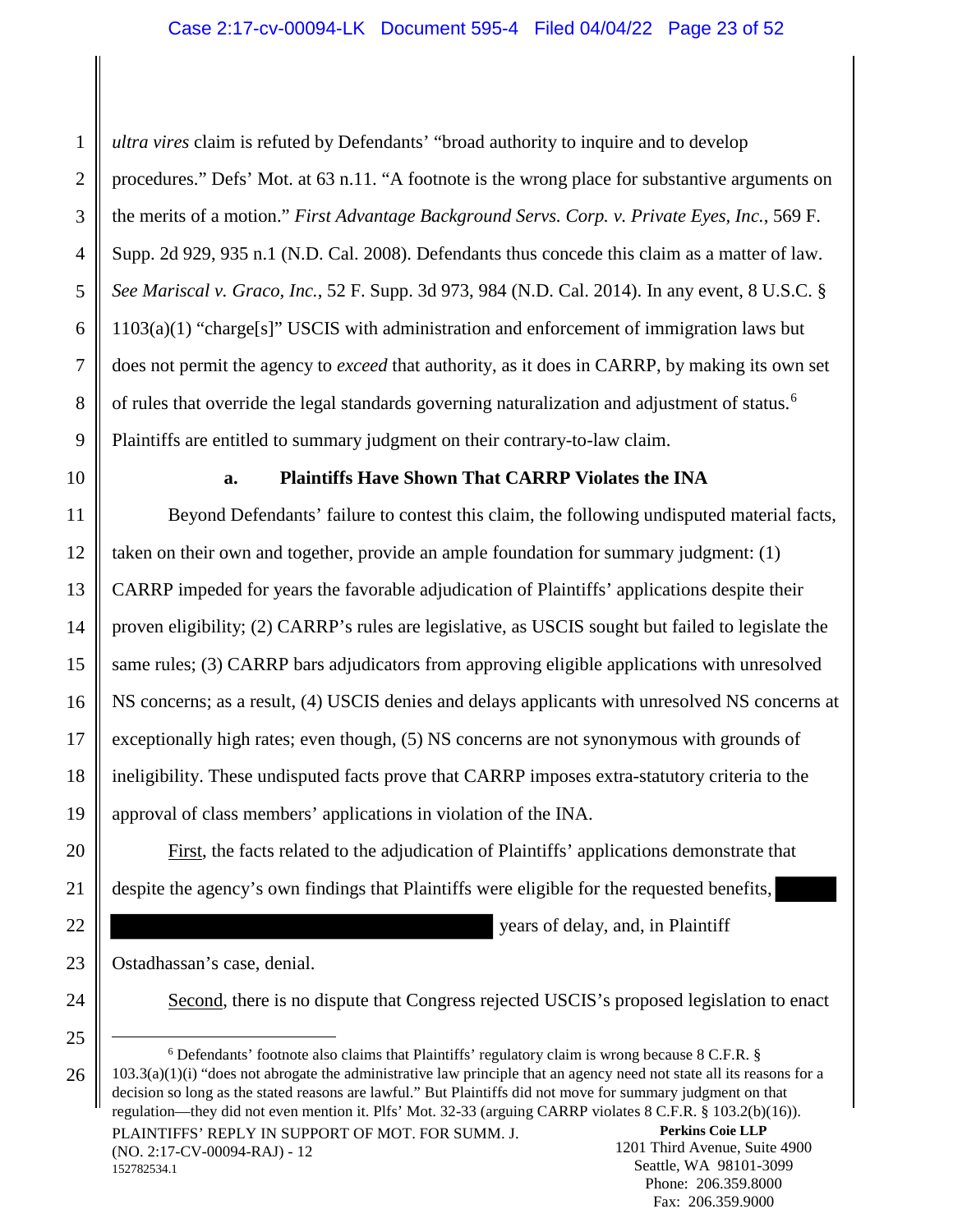CARRP-like rules *eleven times*. Plfs' Mot. at 2-3**; Ex. 103** (relevant sections of the proposed legislation). Defendants do not dispute the accounts of DOJ and DHS Inspectors General that USCIS sought to legislate CARRP because it did not have authority to withhold approvals and deny applicants based on security check concerns that were "unresolved" to DHS's satisfaction, because the law *required* them to approve eligible applicants. Plfs' Mot. at 3; **Ex. 5** at 41281 (DHS report); **Ex. 4** at 11 & n.14 (DOJ report). Defendants do not dispute that CARRP enacts the same rules and achieves the same outcomes USCIS sought in the failed amendments, and thus displaces the very statutory rules it once knew it needed to amend.

Third, CARRP indisputably bars adjudicators from approving *eligible* applicants with an unresolved national security concern, unless they have permission from the highest levels of USCIS. Defs' Mot. at 14 ("Where the NS concern is unresolved, but the applicant is eligible, the ISO and his/her supervisor will recommend the application for approval and the benefit will issue *if the Field Office Director or Senior Leadership Review Board concur*.") (emphasis added); Plfs' Mot. at 7.<sup>7</sup> This plainly violates USCIS's mandatory duty to adjudicate and approve eligible applicants. Plfs' Mot. at 28, 33. Defendants offer no rejoinder.

Moreover, Defendants do not dispute that the process to obtain senior-level consent is onerous—so onerous, it has rarely been invoked . Plfs' Mot. at 7. Nor do they dispute that the default is that USCIS , even though that is not grounds for ineligibility. *Id*. at 7, 9-10, 31.

Given its bars to approval, CARRP teaches officers to find ways to deny *eligible* applicants due to . Defendants admit they instruct officers to find pretextual bases to deny applicants with , Defs' Mot. at 14, and they do not refute the clear directives in CARRP trainings to deny eligible applicants wherever possible. Plfs' Mot. at 6, 15; *see, e.g.,* **Ex. 105** at CAR 1275 (where applicant is eligible the "purpose" is

 <sup>7</sup> USCIS does not require this senior-level concurrence to approve any immigration benefits in any other context. *See* **Ex. 104** (USCIS Dep. 132:22-133:12).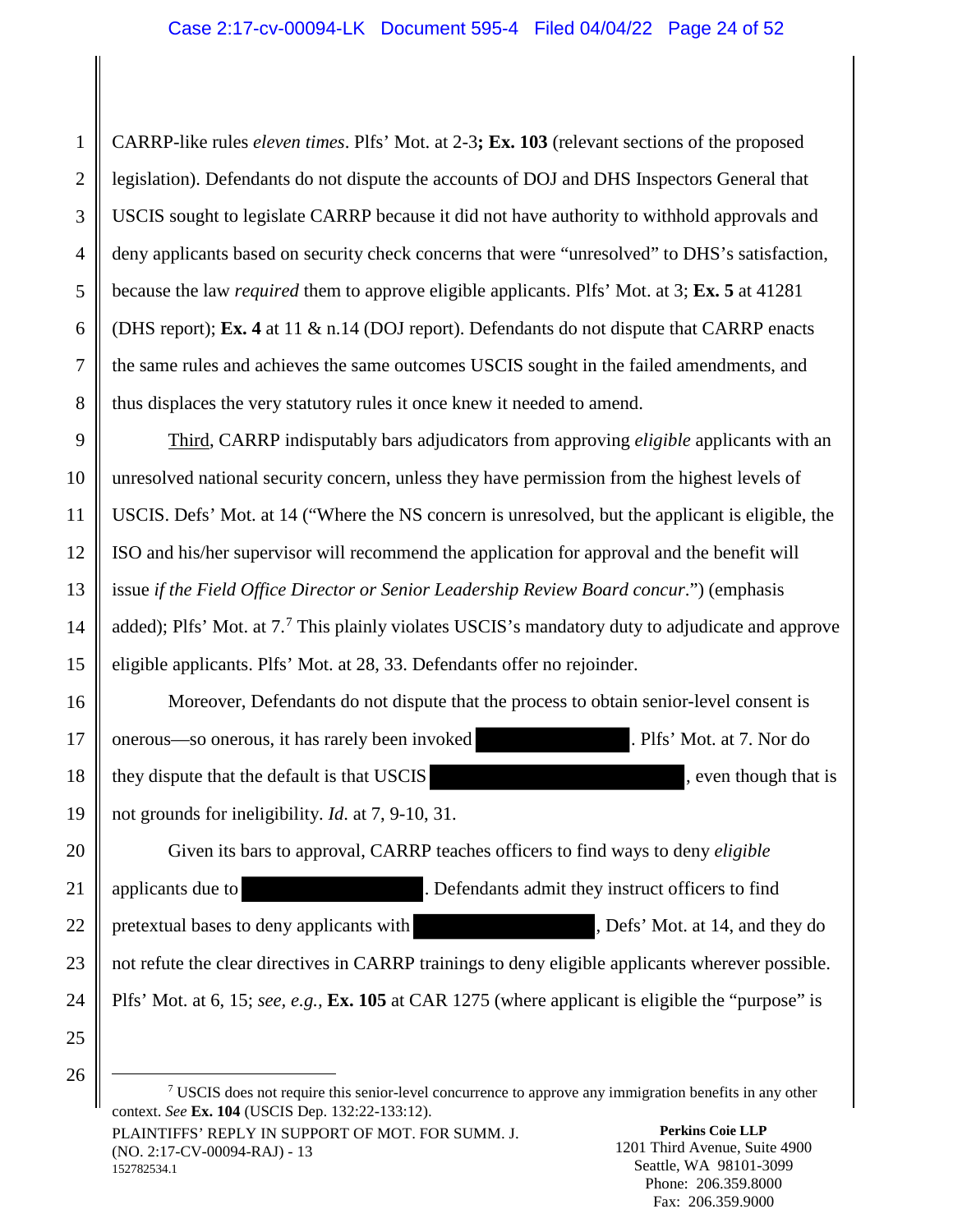to "resolve the concern, or deny the case"); **Ex. 16** at DEF-00116759.0146 (same).<sup>8</sup> Defendants rely on the self-serving declaration of one USCIS official who claims that the instruction is to only deny ineligible applicants, but the document he cites actually underscores CARRP's default focus on delay and denial of *eligible* applicants. Defs' Mot. at 20. The document cited—which is from an inadmissible 2020 training module, *see infra* Part IV.E—states that, if an applicant is eligible, but the NS concern is unresolved, either: (1) get a senior leader to sign off on approval, or (2) go back and do more vetting "to look for potential ineligibility." Defs' Ex. 14 at DEF-00432008. The admissible version of the same training slide more plainly states option (2) as "we have to find a way to not have to approve." Hyatt Decl. ¶5, Ex. B at 9 (comparing slides), filed concurrently; **Ex. 19** at DEF-0090968.0014 (explaining that the purpose of 'going back' to do more vetting on an eligible application is towards "the specific end of not approving an NS concern"). The record is clear that CARRP at its core is about officers "not approving" eligible applicants if they can possibly help it, and that is contrary to law.

Defendants also make no effort to contest that CARRP entails a search for inconsistencies and mistakes, however trivial, to find bases to deny. Plfs' Mot. at 5-6. They resort to speculating that officers do not actually follow this aspect of the CARRP trainings.<sup>10</sup> Defs' Mot. at 14-15. But agencies are presumed to follow their own policies. *See, e.g., Church of* 

(NO. 2:17-CV-00094-RAJ) - 14 152782534.1

25

26

1

 <sup>8</sup> *See, e.g.,* **Ex. 105** at 1291 ("we know that we would like to not approve them because they are an unresolved NS concern"); **Ex. 16** at DEF-00116759.0162 (same); **Ex. 105** at CAR 1273 ("The challenge comes

<sup>24</sup>  when the individual seems eligible, but. . . we're probably not going to be able to resolve the concern").<br><sup>9</sup> Underlying CARRP's training is USCIS's "common belief" that "[i]f you look hard enough, you can find evidence of fraud and/or ineligibility in almost any case." **Ex. 21** at DEF-00068350.0011. That is because, as one USCIS adjudicator put it, "[i]t is common for an applicant to make 'a lot' of mistakes when filling out a [naturalization application]," such that ten mistakes (incl. on travel, addresses, work history, etc) is "about average." *Maina v. Lynch*, 5-cv-00113, 2016 WL 3476365, \*2 (S.D. Ind. Jun. 27, 2016). A hallmark of CARRP denials is seizing on these to-be-expected mistakes and using them as bases to deny. For example, USCIS used the alleged failure of to file a change of address form as the stated reason to deny them permanent residency in the exercise of discretion, ignoring, unlawfully, all the positive factors meriting approval. **Ex. 89**

**Perkins Coie LLP** PLAINTIFFS' REPLY IN SUPPORT OF MOT. FOR SUMM. J. (Ragland Rep.)  $\P$  $92-96$ .<br><sup>10</sup> Defendants cite two depositions as support, which themselves refute the point. Defs' Mot. at 15. The two asylum officers deposed just explained that some of the trivial mistakes and inconsistencies that CARRP training urged officers to use for denial were not applicable in *asylum* cases and so they never used them. *See* Defs' Ex. 16 (Averill Dep. 267:11-22) ("minor misstatements, omissions, and mistakes" on an application were not statutory "grounds for a negative credibility determination" in asylum referrals); Defs' Ex. 17 (Costello Dep. 246:17-247:2).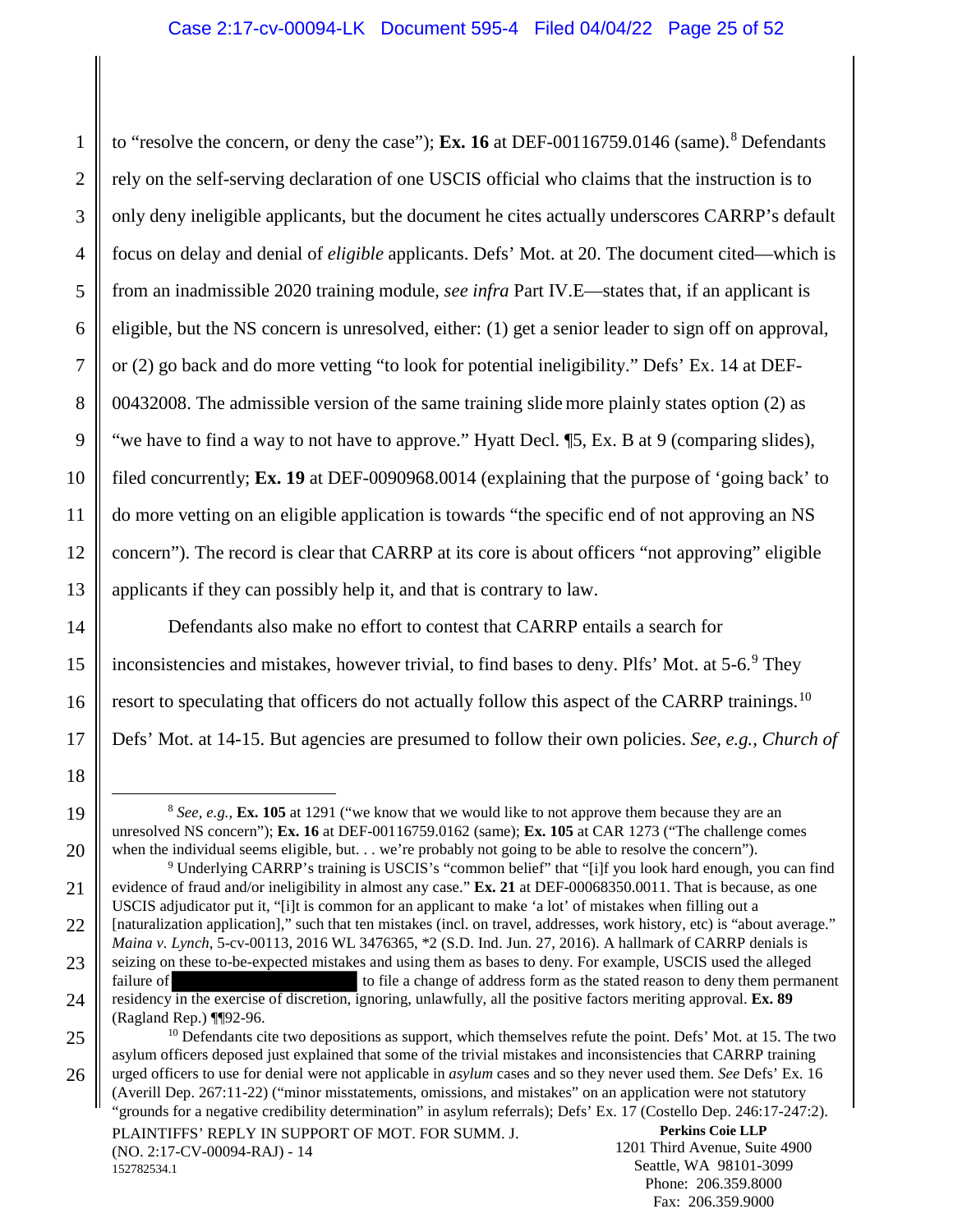*Scientology of Cal. v. United States*, 920 F.2d 1481, 1487 (9th Cir. 1990).

Fourth, the fact that applicants with unresolved NS concerns are denied and delayed at exponentially higher rates than other applicants is irrefutable proof of CARRP's extra-statutory rules. There is no dispute that only 7.5% of applicants not subject to CARRP are denied, whereas are denied. Plfs' Mot. at 17. Delay for CARRP applications is also far longer than "routine" applicants, many dragging on for years because of CARRP's barriers to approval. *Id.* For example, in a seven-year period, Defendants adjudicated only

Rep.) Exs. BM, BN; *see* Plfs' Mot. at 17. Rather than grapple with these important facts, Defendants repeatedly cite approval rates for *all* applicants processed through CARRP, including those whose concerns were "resolved." Defs' Mot. at 1, 23-25. But applications with "resolved" concerns are released to "routine" processing where they are not subject to CARRP's extrastatutory bars, so those numbers are inapposite. Plfs' Mot. at 6. Still, even including "resolved" concern cases, Defendants' statistics further prove that CARRP cases are denied and delayed at significantly higher rates than non-CARRP cases. *See* Defs' Mot. at 24 (comparing non-CARRP adjustment cases filed in FY2013 that were approved to only of such CARRP cases that were approved).

Fifth, these rules and outcomes could only be lawful if an unresolved NS concern was the same as ineligibility, but it is not. As Defendants admit, NS concerns in CARRP are not coextensive with eligibility criteria for naturalization and adjustment of status. Defs' Mot. at 17- 18 (NS concerns "not dispositive of eligibility"); Plfs' Mot. at 8, 29 (citing Defs' admissions). Defendants claim instead that the significance of being flagged as an NS concern is only that it requires a "certain process, not an adjudicative result." Defs' Mot. at 17. But as Plaintiffs have demonstrated, being labeled an unresolved NS concern in CARRP is highly determinative of the adjudicative result.

**Perkins Coie LLP** 1201 Third Avenue, Suite 4900 Seattle, WA 98101-3099 Phone: 206.359.8000 Fax: 206.359.9000

. **Ex. 32** (Mar. 2021 Kruskol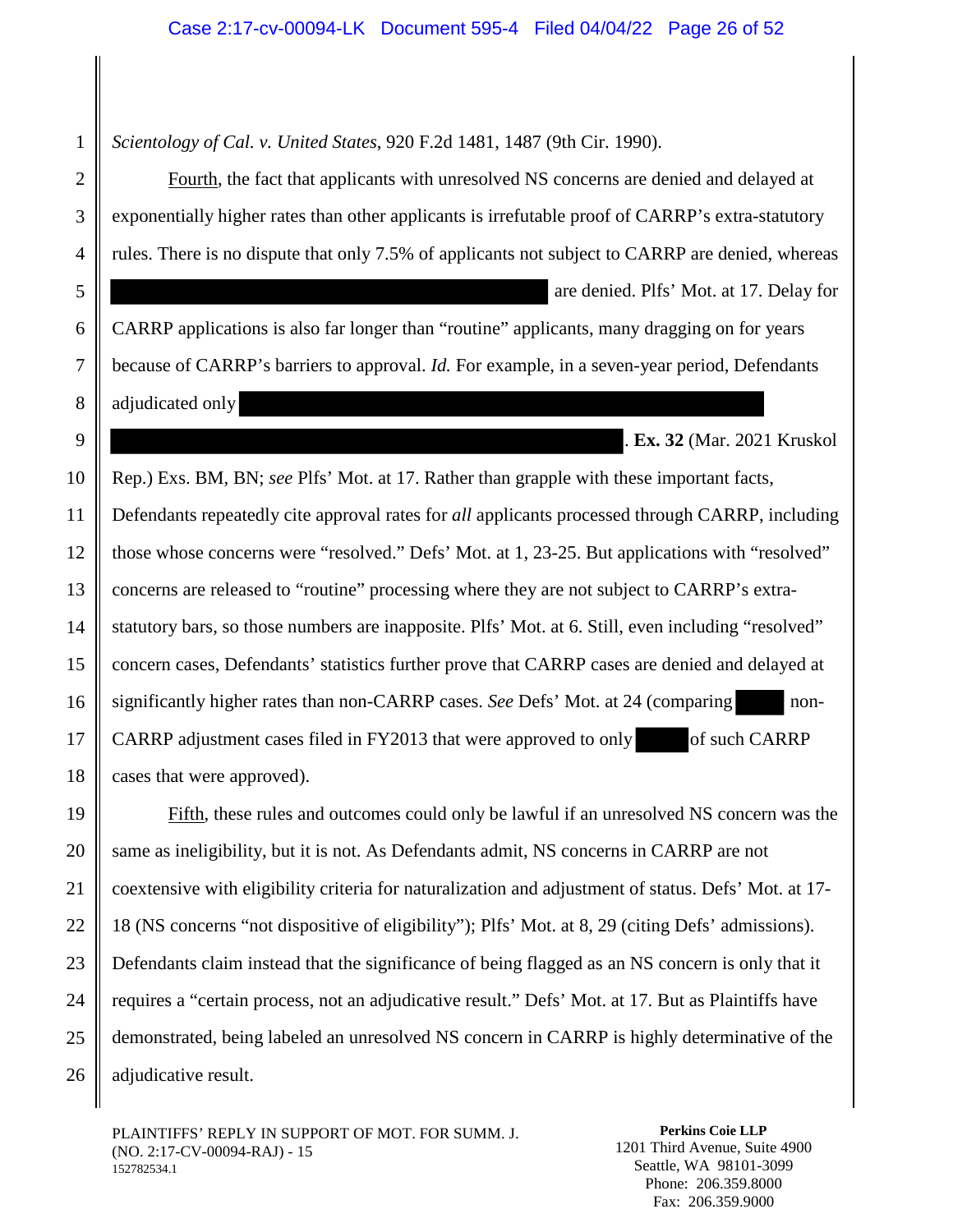#### Case 2:17-cv-00094-LK Document 595-4 Filed 04/04/22 Page 27 of 52

| $\mathbf{1}$   | Rather than dispute the material facts, Defendants take aim at tangential issues that                                                                                                                                                                                                                                                                                                                                                                                         |
|----------------|-------------------------------------------------------------------------------------------------------------------------------------------------------------------------------------------------------------------------------------------------------------------------------------------------------------------------------------------------------------------------------------------------------------------------------------------------------------------------------|
| $\overline{2}$ | contradict their own agency admissions. For example, Defendants claim they do not treat                                                                                                                                                                                                                                                                                                                                                                                       |
| 3              | , but USCIS confirmed the                                                                                                                                                                                                                                                                                                                                                                                                                                                     |
| 4              | opposite, as does the very document Defendants cite and misquote. Ex. 8 (USCIS Dep.) 172:21-                                                                                                                                                                                                                                                                                                                                                                                  |
| 5              | 173:2 ("                                                                                                                                                                                                                                                                                                                                                                                                                                                                      |
| 6              | "); Defs' Mot. at 9 (misquoting Defs' Ex. 5 at DEF-431327, which confirms                                                                                                                                                                                                                                                                                                                                                                                                     |
| 7              | see also Ex. 39 at DEF-00429588                                                                                                                                                                                                                                                                                                                                                                                                                                               |
| 8              | $\cdot$ , 609                                                                                                                                                                                                                                                                                                                                                                                                                                                                 |
| 9              |                                                                                                                                                                                                                                                                                                                                                                                                                                                                               |
| 10             | "). The undisputed fact that USCIS treats applicants                                                                                                                                                                                                                                                                                                                                                                                                                          |
| 11             | with                                                                                                                                                                                                                                                                                                                                                                                                                                                                          |
| 12             | is further evidence that CARRP violates the INA.                                                                                                                                                                                                                                                                                                                                                                                                                              |
| 13             | Defendants also claim that, with respect to non-KSTs, only applicants with an                                                                                                                                                                                                                                                                                                                                                                                                 |
| 14             | "articulable link"—itself an invented CARRP term—are subject to CARRP. Defs' Mot. at 6-7.                                                                                                                                                                                                                                                                                                                                                                                     |
| 15             | This is wrong. CARRP policy permits referrals to CARRP based on one or more "indicators" of                                                                                                                                                                                                                                                                                                                                                                                   |
| 16             | a concern, even where no "articulable link" is present. Plfs' Mot. at 9; see Ex. 8 (USCIS Dep)                                                                                                                                                                                                                                                                                                                                                                                |
| 17             | 231:8-232:18. This fact about CARRP is so basic the officer certification test asks: "A case with                                                                                                                                                                                                                                                                                                                                                                             |
| 18             | indicators of a connection to an area of national security concern cannot be handled in CARRP                                                                                                                                                                                                                                                                                                                                                                                 |
| 19             | until an articulable link is established?" Answer: "False." Ex. 106 at DEF-0093119, DEF-                                                                                                                                                                                                                                                                                                                                                                                      |
| 20             | 0093116. Defendants' track this distinction by labeling those with "articulable links" as                                                                                                                                                                                                                                                                                                                                                                                     |
| 21             | Plfs' Mot. at 8-9. It is<br>concerns and those with just "indicators" as                                                                                                                                                                                                                                                                                                                                                                                                      |
| 22             | undisputed that<br>of non-KST cases in CARRP are<br>Plfs' Mot. at 9; see also                                                                                                                                                                                                                                                                                                                                                                                                 |
| 23             | Johansen-Mendez Rep. 198-39 (concerns were rarely "confirmed" with an "articulable link"). <sup>11</sup>                                                                                                                                                                                                                                                                                                                                                                      |
| 24             |                                                                                                                                                                                                                                                                                                                                                                                                                                                                               |
| 25             | <sup>11</sup> Defendants further fault Plaintiffs for not acknowledging that officers are instructed to look for<br>"indicators" within the "totality of the circumstances," but never explain why that matters since it is not directed at                                                                                                                                                                                                                                   |
| 26             | eligibility for the immigration benefit. There is no dispute that the indicators reflect a litany of immutable traits that<br>are not reflective of statutory ineligibility. See Ex. 35 at CAR 86; Plfs' Mot. at 8-15. Defendants attempt to<br>rationalize labeling people "concerns" based on their lawful relationships and associations because they could or<br>would have reasonably known about the suspected person's NS activities. Defs' Mot. at 10. But a person's |
|                | <b>Perkins Coie LLP</b><br>PLAINTIFFS' REPLY IN SUPPORT OF MOT. FOR SUMM. J.<br>1201 Third Avenue, Suite 4900<br>(NO. 2:17-CV-00094-RAJ) - 16<br>Seattle, WA 98101-3099<br>152782534.1                                                                                                                                                                                                                                                                                        |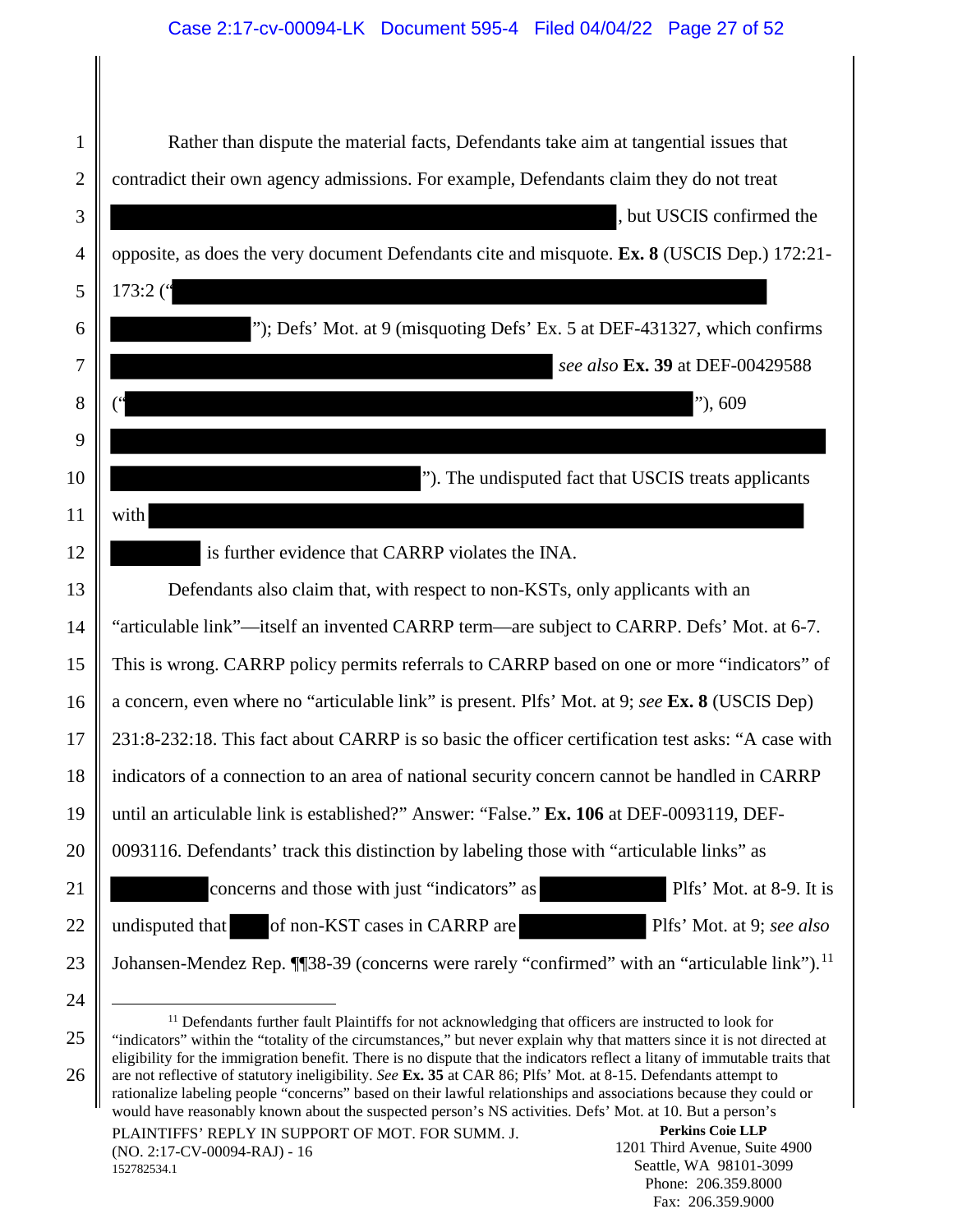In sum, by applying a standard to the adjudication of immigration benefits not authorized—indeed, rejected—by Congress, and by using a standard that significantly impedes the approval of eligible applicants, CARRP is "not in accordance with law" and is "in excess of statutory authority" under the APA. 5 U.S.C. § 706(2)(A), (C).

#### **b. CARRP Violates 8 C.F.R. § 103.2(b)(16) and the APA**

Defendants also fail to directly address Plaintiffs' regulatory claim while simultaneously admitting the facts proving it. There is no dispute that USCIS considers information it does not disclose to deny CARRP cases, and it does not permit applicants to inspect and rebut any of that information. This practice violates 8 C.F.R. § 103.2(b)(16).

The regulations are clear. They provide that "[i]f the decision will be adverse to the applicant or petitioner and is based on derogatory information *considered* by [USCIS] and of which the applicant or petitioner is unaware, he/she shall be advised of this fact and offered an opportunity to rebut the information." 8 C.F.R § 103.2(b)(16)(i) (emphasis added). Accordingly, USCIS must disclose any "derogatory information" USCIS has "considered" in denying an application. Additionally, USCIS's "determination of statutory eligibility" must "be based only on information contained in the record of proceeding which is *disclosed* to the applicant or petitioner." 8 C.F.R § 103.2(b)(16)(ii) (emphasis added); *see also Naiker v. USCIS*, 352 F. Supp. 3d 1067, 1078 (W.D. Wash. 2018) (Jones, J.). This requirement is relaxed only where the information is classified, in which case USCIS must "give[] [the applicant] notice of the general nature of the information and an opportunity to offer opposing evidence." 8 C.F.R § 103.2(b)(16)(iv). Only where a decision turns on the exercise of discretion, and where the information is classified, may the agency withhold information from the record and from the applicant as otherwise required by the regulation. 8 C.F.R. § 103.2(b)(16)(iii).

 $\overline{a}$ 

Defendants admit they deny applicants for undisclosed reasons: "[i]n many CARRP cases

knowledge of someone else's bad acts is not a lawful basis to deny immigration benefits, nor does it make them guilty of any wrongdoing.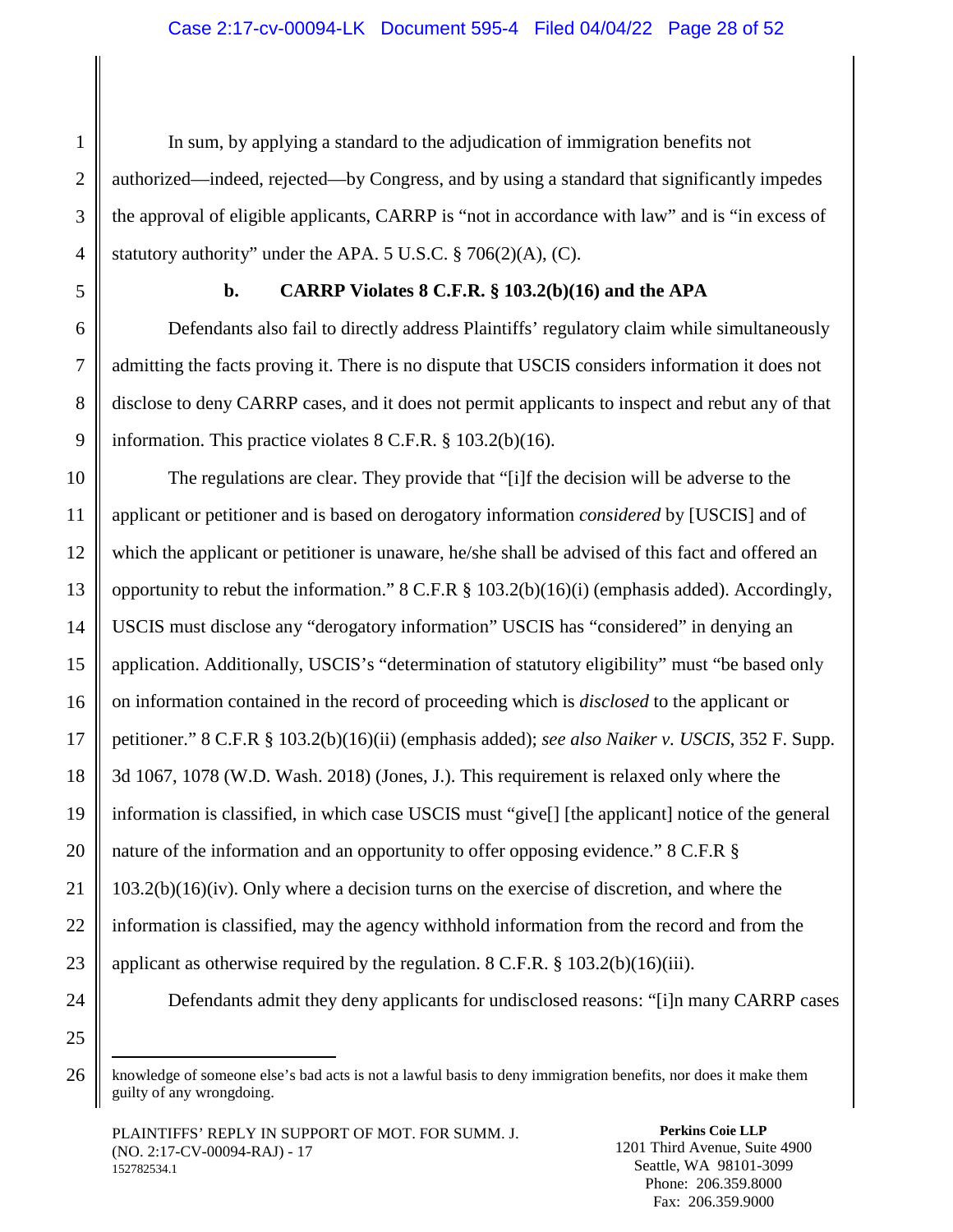where vetting is complete and the NS concern is still unresolved, USCIS is aware of information that makes an applicant ineligible for a benefit, but cannot disclose that information to the applicant because it might compromise United States government interests. Thus, USCIS trains its officers to explore alternative options to reach the same result without disclosing such information." Defs' Mot. at 14; *see also id.* at 19. In other words, in direct violation of § 103.2(b)(16), USCIS does not tell applicants about the unresolved NS concern creating the true reason for denial. *Id.* at 14, 19; *see also* Plfs' Mot. at 5-7 (citing evidence). The regulation already addresses Defendants' purported concerns because it protects *classified* information; it does not, however, give USCIS permission to exempt itself just because it decides the information is sensitive or "might compromise" government interests. Defs' Mot. at 14.

The regulation unambiguously applies where there is an adverse decision "based on derogatory information *considered* by the Service"; there is no exception for information USCIS unilaterally claims it can withhold. Yet Defendants try to nullify the rule by claiming they can fail to disclose the real reason for denial. They confusingly claim they need not provide notice if the information is "not legally relevant to the basis for [the] decision," even though it "happens to inform USCIS's decision," Defs' Mot. at 36, while elsewhere suggesting that such information is legally relevant, indeed that it "makes an applicant ineligible for a benefit." Defs' Mot. at 14; *see also id.* at 19. Either way, derogatory information that "inform[s] USCIS' decision" is relevant when the agency acknowledges *that information* causes it to deny applications that would otherwise be approved. Defs' Mot. at 36-37. What Defendants dismiss as "tangential considerations" are centrally relevant under the rule because they form the true basis for why the agency withholds and denies applications. *Id.* at 37, 14.

Defendants further claim that principles of administrative law somehow relieve them of their regulatory obligations but cite no authority for that proposition. Defs' Mot. at 37; *see also id.* at 63 n.11 (citing a different regulation). Instead, they claim *Department of Commerce v. New York*, 139 S. Ct. 2551 (2019) authorizes their pretextual denial practices. But the issue discussed

PLAINTIFFS' REPLY IN SUPPORT OF MOT. FOR SUMM. J. (NO. 2:17-CV-00094-RAJ) - 18 152782534.1

**Perkins Coie LLP** 1201 Third Avenue, Suite 4900 Seattle, WA 98101-3099 Phone: 206.359.8000 Fax: 206.359.9000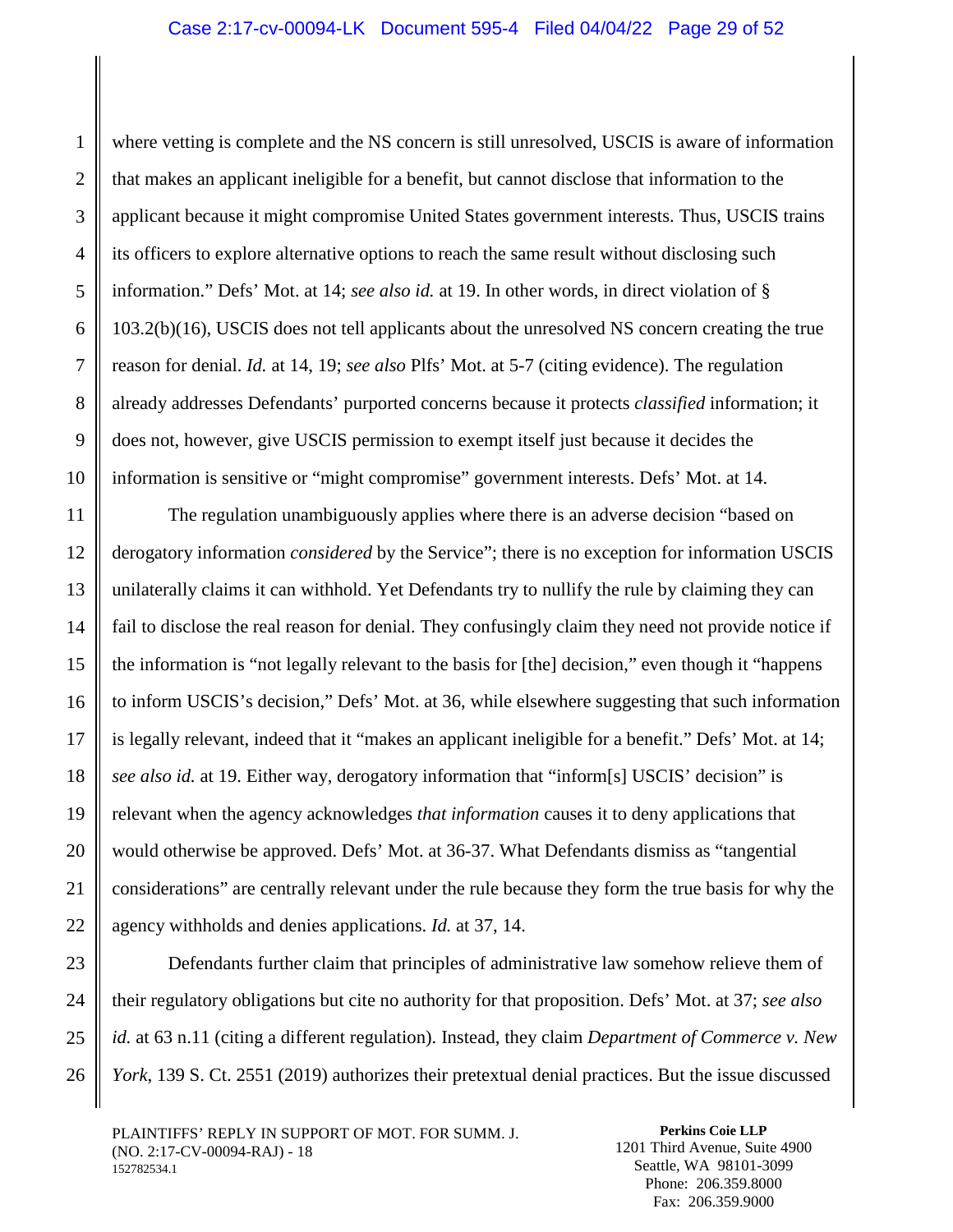1

2

3

4

5

6

7

8

9

10

11

12

13

14

15

16

17

18

19

20

21

22

23

24

25

26

there is whether an agency's *administrative record* must contain the actual reasons for its adoption of a policy to enable judicial review under an APA arbitrary and capricious claim. *Id.* at 2573-76. The case says nothing about whether, under an APA contrary to law claim, an agency may deny an individual a benefit without providing the true basis for the decision, and when a governing regulation requires it to. Moreover, *Department of Commerce* stands for exactly the opposite of what Defendants claim. Defs' Mot. at 37, 50-51. While the Supreme Court noted that agencies need not state all the reasons for a decision, it held they cannot hide the *true* reasons for their decisions by offering pretextual explanations in their place.<sup>12</sup> 139 S. Ct. at  $2575-76$ (describing "a significant mismatch between the [agency's] decision and the rationale [it] provided" and setting the policy aside). As the Court explained, "[t]he reasoned explanation requirement of administrative law . . . is meant to ensure that agencies offer genuine justifications for important decisions, reasons that can be scrutinized by courts and the interested public. Accepting contrived reasons would defeat the purpose of the enterprise." *Id.* at 2575-  $76.13$ 

Here, the record is clear: USCIS teaches officers to do exactly what the Supreme Court has prohibited. It instructs officers to "build a separate evidentiary basis" for denial that does not reveal—indeed, is entirely dissimilar from—the true reason for denial: the unresolved NS concern. **Ex. 16** at DEF-00116759.0161; *see id.* at .0162 (teaching officers "a parallel construction to build a new path from the starting point (our person) to the ending point (we need to deny them)."); Defs' Mot. at 14; Plfs' Mot. at 5-7. As a result, the stated reasons are necessarily incongruent with the real reasons for the denial, and thus are unlawful. *Dep't of Commerce*, 139 S. Ct. at 2575 (describing pretextual reasons as "incongruent," "contrived,"

PLAINTIFFS' REPLY IN SUPPORT OF MOT. FOR SUMM. J. (NO. 2:17-CV-00094-RAJ) - 19 152782534.1

 $12$  Defendants take issue with the word "pretext," Defs' Mot. at 49, but Plaintiffs use the word as it is commonly understood: "a pretended reason for doing something that is used to hide the real reason." *Pretextual*, CAMBRIDGE DICTIONARY, https://dictionary.cambridge.org/us/dictionary/english/pretextual.

<sup>13</sup> Defendants also rely on a decision from over a hundred years ago, *Guiney v*. *Bonham*, 261 F. 582 (9th Cir. 1919), but not only did that decision predate the regulation at issue here, the petitioner in that case *was* provided notice and an opportunity to respond to the charges levied against him, even if he did not see all the evidence. There was no allegation of a pretextual denial.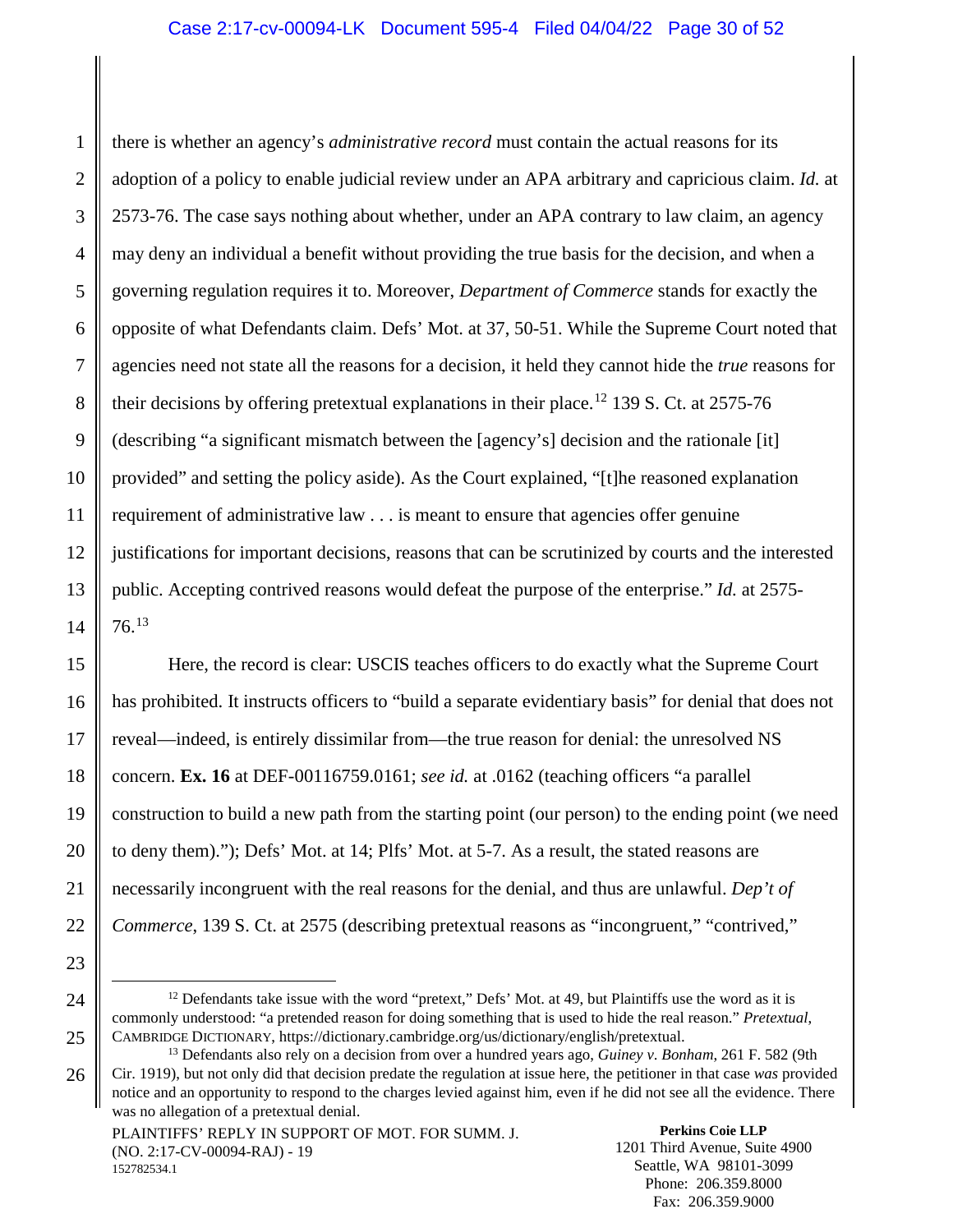"mismatched," and "disconnected" from the "genuine" reasons for a decision). For example, in *Hamdi v. USCIS*, No. EDCV 10-00894, 2012 WL13135302 (C.D. Cal. Aug. 29, 2012), USCIS subjected the applicant to CARRP because of a donation to a charity that later was accused of financing terrorism. His donation was neither unlawful nor a basis to deny him naturalization, but, as the district court found, "USCIS could not dispel the shadow of guilt those donations cast on Hamdi" and "looked for other reasons to deny him United States citizenship." *Id.* at \*13. The adjudicator testified that, although the NS concern did not make Hamdi ineligible, under CARRP, until the concern "is resolved, he won't get approved." **Ex. 107** (Osuna Dep.) at 171:4- 172:11. At each stage, from administrative proceedings to trial, the agency layered on new pretextual reasons—eight in total—for denial. *Hamdi*, 2012 WL 13135302 at \*5-12. The Court held that none of these pretextual bases had a "reasonable basis in fact and law" and admonished the agency for using "gossamer evidence" to render Hamdi's burden to demonstrate his eligibility for citizenship "impossible to carry." *Id.* at \*13. This is exactly what USCIS did to

(and many other class members subjected to pretextual denials).<sup>14</sup> Each time he rebutted the agency's pretextual reasons, it offered new spurious ones that were both factually wrong and failed to satisfy the legal standard for denial. Plfs' Mot. at 20-21; **Ex. 89** (Ragland Rep.) ¶¶141, 143, 49; **Ex. 88** (Bajoghli Rep.) ¶20. And because USCIS denied his application in the exercise of discretion, he could not appeal or seek judicial review. *See supra*  Part III.A.

In sum, Defendants concede—indeed, they insist—that they can completely hide the basis for their actions, causing applicants years of unnecessary delay and unlawful denials without an opportunity to address USCIS's "concerns" and move forward. These undisputed facts make clear that CARRP violates 8 C.F.R. §103.2(b)(16).

25

26

1

2

3

4

5

6

7

8

9

10

11

12

13

14

15

16

17

18

19

20

21

22

23

24

<sup>14</sup> Plaintiffs' experts offer many other examples of CARRP pretextual denials that lack "reasonable basis in law and fact." *Hamdi*, 2012 WL 13135302 at \*13. *See, e.g.,* **Ex. 89** (Ragland Rep.) ¶¶74-100 (adjustment denials for based on failure to file a change of address form); **Ex. 76** (Gairson Rep.) ¶¶204-

**Perkins Coie LLP** 1201 Third Avenue, Suite 4900 Seattle, WA 98101-3099 PLAINTIFFS' REPLY IN SUPPORT OF MOT. FOR SUMM. J. (NO. 2:17-CV-00094-RAJ) - 20 152782534.1 216, 241-253; **Ex. 108** (Johansen-Mendez Rep.) ¶¶66-82; **Ex. 9** (Arastu Rep.) ¶¶93-100; *see also id.* ¶¶68-91.

Phone: 206.359.8000 Fax: 206.359.9000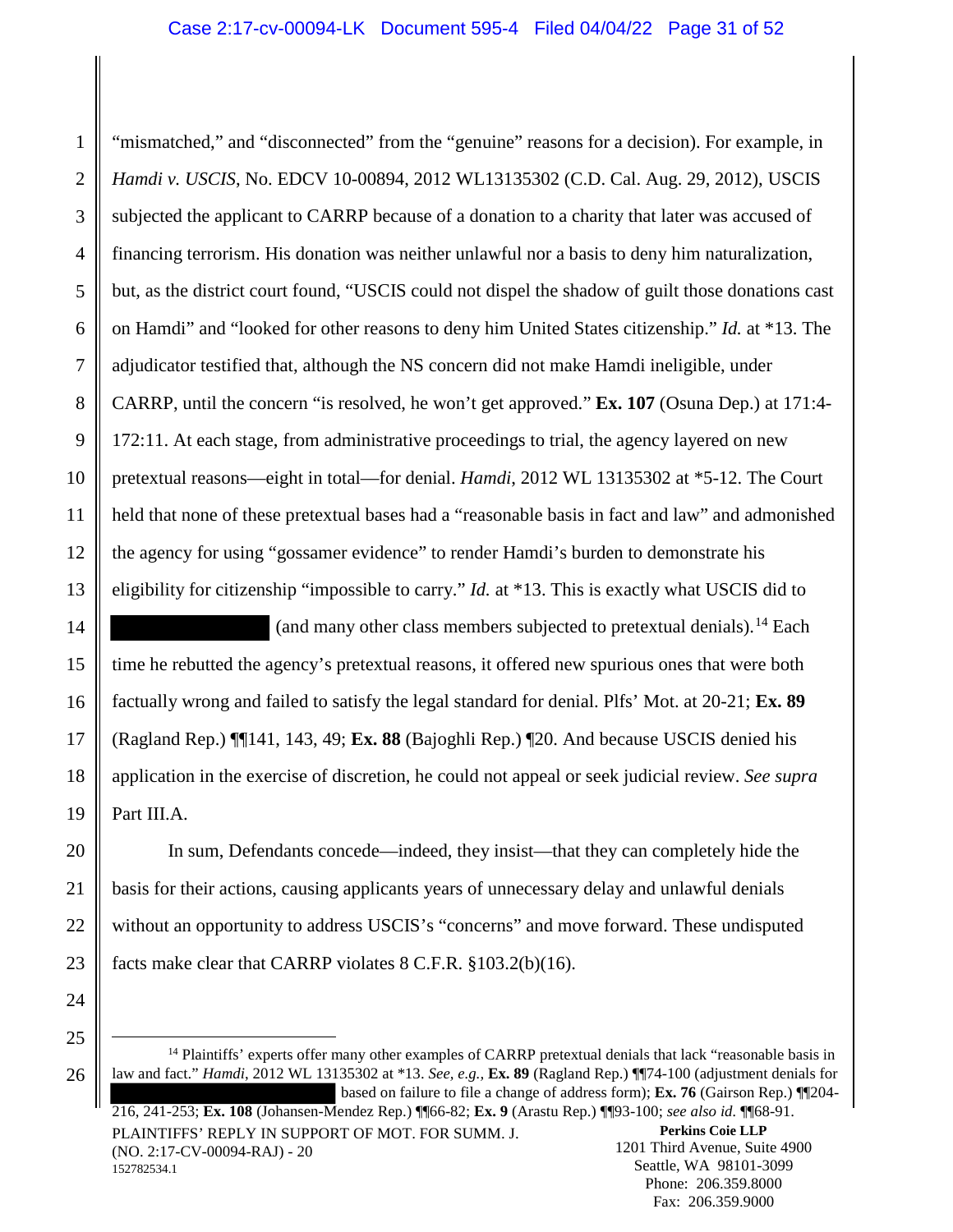#### **4. CARRP Violates the APA Because it Unlawfully Withholds and Unreasonably Delays Adjudication of Class Members' Applications**

Defendants have a mandatory and non-discretionary duty to act on naturalization and adjustment-of-status applications without unreasonable delay—an obligation that derives from both immigration law and the APA's mandate that agencies conclude matters presented to them "within a reasonable time." 5 U.S.C. § 555(b); *see* Plfs' Mot. at 33. CARRP violates this clear mandate. One inevitable—and indeed, intended—result of CARRP's extra-statutory obstacles to the approval of eligible applicants is delay. When an application cannot be approved due to CARRP, and it cannot be denied because the applicant is eligible, USCIS simply sits on it, as it did with all five Plaintiffs. *See* Plfs' Mot. at 16-26; *supra* Part II. It is undisputed that adjudications of CARRP cases take 250% longer than non-CARRP cases, with hundreds of current class members stretching over five years of delay.<sup>15</sup> Plfs' Mot. at 16, 33-34. And there is no dispute that USCIS swiftly adjudicated 6,000 undeniably delayed CARRP cases in response to Plaintiffs' lawsuit.<sup>16</sup> Plfs' Mot. at 34; **Ex. 2** 121:20-126:6. These systemic delays are unreasonable as a matter of law. *See* Plfs' Mot. at 33-35.

Defendants' arguments to the contrary are unavailing. They first argue that the APA "provides no mechanism" for relief from these delays. Defs' Mot. at 64 (citing 5 U.S.C. §

PLAINTIFFS' REPLY IN SUPPORT OF MOT. FOR SUMM. J. (NO. 2:17-CV-00094-RAJ) - 21 152782534.1

<sup>&</sup>lt;sup>15</sup> Defendants attempt to minimize the magnitude of the delays resulting from CARRP, but even their cherrypicked statistics show that applicants subjected to CARRP suffer far longer delays than applicants not subjected to CARRP. *See* Defs' Mot. at 24. Among adjustment applications filed in FY 2013, applications subject to CARRP were about *three times* more likely to remain unadjudicated by the end of the following fiscal year (10.9 percent versus 36.3 percent). *See id.* For naturalization applications filed in FY 2013, applications subject to CARRP were *17 times* more likely to remain unadjudicated by the end of the following fiscal year (1.6 percent versus 27.3 percent). *See id.* For other years, the discrepancy is even larger. For adjustment applications filed in FY 2016, applications subject to CARRP were *five times* more likely to remain adjudicated by the end of the following fiscal year (15.1 percent versus 77.9 percent). Def. Ex. 11 at 57. For naturalization applications filed in FY 2016, applications subject to CARRP were *14 times* more likely to remain adjudicated by the end of the following fiscal

year. (5.3 percent versus 76.3 percent). *Id.* at 58.<br><sup>16</sup> Defendants' witness Daniel Renaud quibbles only that he does not know the age of those 6,000 cases; he could have accessed that information, but he did not. Dkt. 520 (Renaud Decl.) ¶¶20-21. Plaintiffs' expert, a former USCIS adjudicator, worked on this national review to "clear out the backlog in CARRP cases" and was instructed to go through "stacks of neglected CARRP files" that had been "untouched and unworked for years." **Ex. 108**

<sup>26</sup>  (Johansen-Mendez Rep.) ¶20. Moreover, statistically, many of those applications had to be old because, between 2017 and 2019, far more CARRP applications were adjudicated than were received. **Ex. 57** (July 2020 Kruskol Rep.) at Exs. AF, AG, AJ, AK.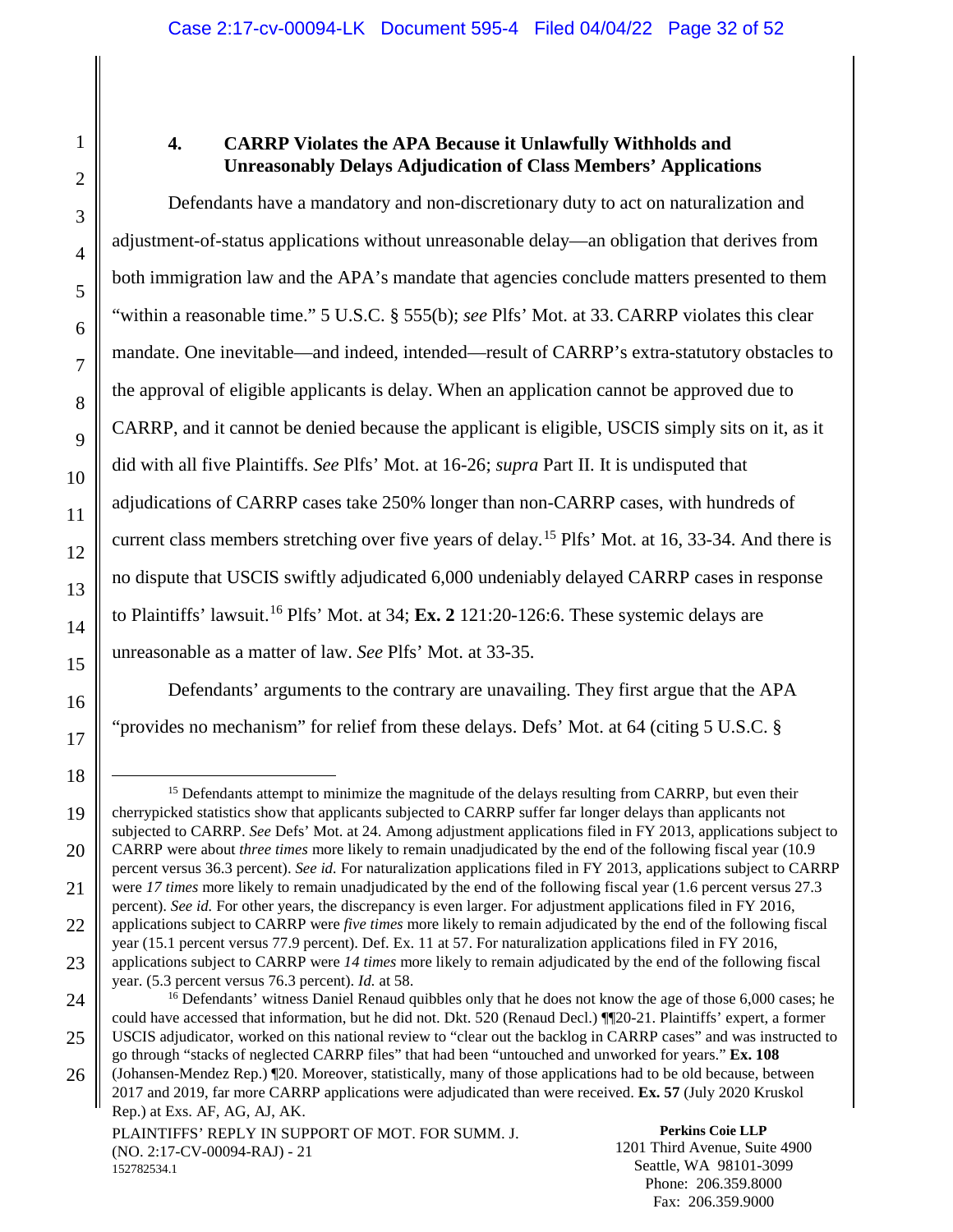706(1); *Norton v. S. Utah Wilderness All.*, 542 U.S. 55, 64 (2004)). Second, they argue that "class-wide resolution of this claim is not possible" because "whether USCIS has acted unreasonably in any individual case requires a case-by-case determination taking into account the reasons for the 'delay.'" Defs' Mot. at 66. Both arguments miss the point. Plaintiffs do not challenge the government's failure to act in any individual case; rather, Plaintiffs challenge the systemic delays resulting from the CARRP policy as whole. CARRP *policy* is reviewable as a final agency action that the Court can and should "hold unlawful and set aside," while compelling the agency to act on applications it has "unlawfully withheld and unreasonably delayed" due to CARRP. *See* 5 U.S.C. § 706(2); 5 U.S.C. § 706(1); *see also Al Otro Lado, Inc. v. McAleenan*, 394 F. Supp. 3d 1168, 1196 (S.D. Cal. 2019).

This Court already found this claim amenable to class treatment, Dkt. 69 at 25, and for good reason.<sup>17</sup> Nothing has changed since that ruling, nor have Defendants moved to decertify the classes. The certified classes present a common question under Rule 23(a)—whether the delays inherent in CARRP processing are unreasonable—that "can be determined in one stroke." *Parsons v. Ryan*, 754 F.3d 657, 678 (9th Cir. 2014). The classes also seek uniform injunctive and declaratory relief from practices that affect all class members under Rule 23(b)(2). Rather than focus on the circumstances of each class member, Rule 23(b)(2) "focuses on the *defendant* and questions whether the *defendant* has a policy that affects everyone in the proposed class in a similar fashion." 2 William B. Rubenstein, Newberg on Class Actions § 4:28 (5th ed. 2019) (emphasis added). As this Court has done, "courts routinely certify classes in unreasonable-delay cases where a common issue exists regarding the legality of the government's policies and practices that serve as the reason for delay." *Nio v. United States Dep't of Homeland Sec.*, 323 F.R.D. 28, 30, 32 n.2 (D.D.C. 2017) (citing cases) (challenging policy resulting in naturalization delays); *see also, e.g.*, *Roshandel v. Chertoff*, 554 F. Supp. 2d 1194 (W.D. Wash. 2008) (same).

25

**Perkins Coie LLP** 1201 Third Avenue, Suite 4900 Seattle, WA 98101-3099 Phone: 206.359.8000 PLAINTIFFS' REPLY IN SUPPORT OF MOT. FOR SUMM. J. (NO. 2:17-CV-00094-RAJ) - 22 152782534.1  $17$  Rejecting the government's argument that Plaintiffs' claims require a "fact-intensive, individualized inquiry into the causes of the delay in each case," the Court held that "Plaintiffs' claim is that CARRP is an unlawful program," and "[a] byproduct of CARRP's alleged unlawful program is unreasonable delays." Dkt. 69 at 25.

Fax: 206.359.9000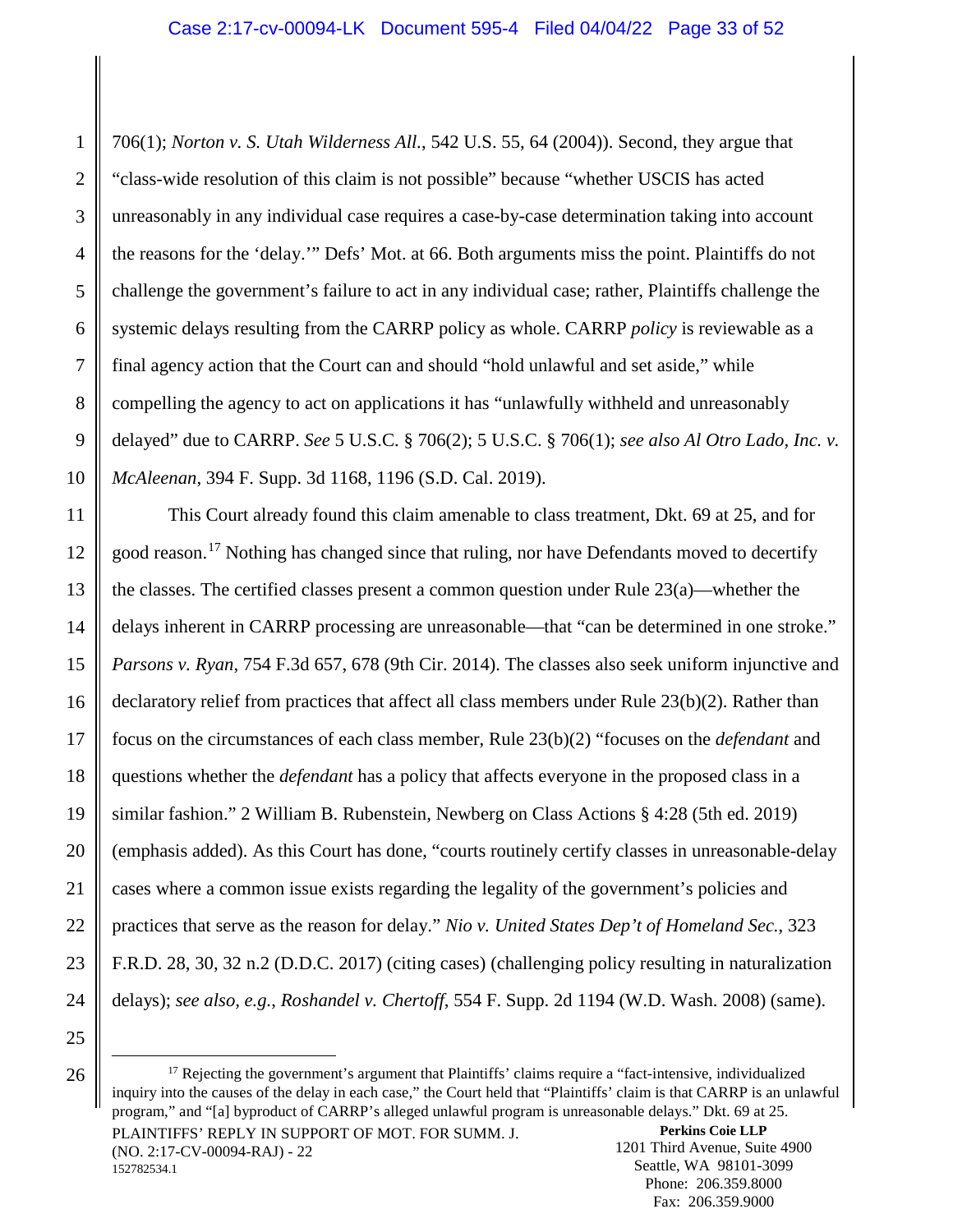#### **5. CARRP Violates the APA Because USCIS Failed to Engage in Required Notice and Comment Rulemaking**

There is no dispute that USCIS failed to engage in notice and comment rulemaking. **Ex. 7** (RFAs) No. 3. The only question is whether CARRP is a legislative rule—one that imposes "extrastatutory obligations" or "effect[s] a change in existing law"—or is an interpretive rule that "merely explains, but does not add to" existing law. *Hemp Indus. Ass'n v. Drug Enf't Admin.*, 333 F.3d 1082, 1087 (9th Cir. 2003). CARRP is plainly a legislative rule, as it imposes extrastatutory eligibility criteria, encouraging officers to deny or withhold approvals of eligible applicants. *Supra* Part IV.A(3)(a). It is hardly a mere tool for agency "efficiency" and vetting standardization. Defs' Mot. at 64. "[T]he court need not accept the agency characterization at face value," *Hemp Indus.*, 333 F.3d at 1087, and Defendants' characterization is far off base. If CARRP were just an efficiency tool, it would not bar approval of eligible applicants absent senior-level approval or instruct officers to find ways to deny applicants with unresolved concerns. Nor would the agency have sought to legislate CARRP eleven times. *See supra*  IV.A(3)(a). Defendants also claim that rules are only substantive if imposed by "outside parties." Defs' Mot. at 64. That is wrong. The two cases they cite are not APA challenges and are irrelevant. *Id.* The standard is plain: rules are procedural only if "they do not 'change the *substantive standards* by which the [agency] evaluates' applications." *Nat'l Sec. Counselors v. C.I.A.*, 931 F. Supp. 2d 77, 107 (D.D.C. 2013) (quoting *JEM Broad. Co. v. F.C.C.*, 22 F.3d 320, 327 (D.C. Cir. 1994). Here, Defendants changed the "substantive standard" and violated the APA when they adopted CARRP in secret and without public engagement.

#### **6. CARRP is Arbitrary and Capricious in Violation of the APA**

As a threshold matter, Defendants claim the standard of review on summary judgment of an APA arbitrary and capricious claim is "somewhat modified because the agency, not the Court, is the finder of fact and the evidence considered by the Court is confined to what is contained in the administrative record," limiting review here to only "whether the agency could reasonably have found the facts as it did." Defs' Mot. at 38 (citing *Occidental Eng'g Co. v. INS*, 753 F.2d

PLAINTIFFS' REPLY IN SUPPORT OF MOT. FOR SUMM. J. (NO. 2:17-CV-00094-RAJ) - 23 152782534.1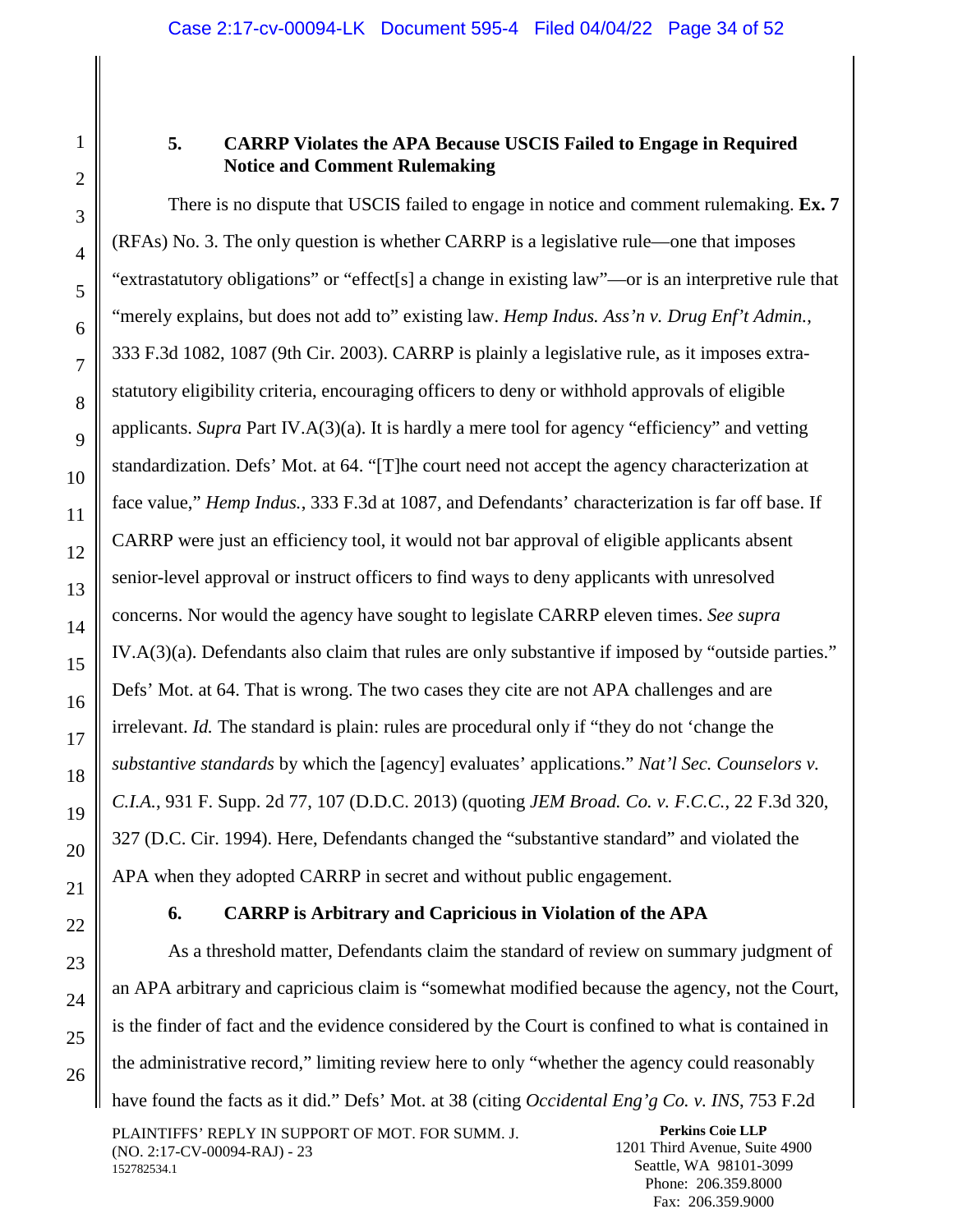766, 770 (9th Cir. 1985)). That standard is not applicable here. *Occidental* involved district-court review of an administrative proceeding in which the agency found facts and rendered a decision regarding an individual petitioner. 753 F.2d at 767-68. Here, Plaintiffs challenge the implementation of CARRP, for which USCIS conducted no proceedings and found no facts.

The APA supplies the standard of review: Agency action must be set aside if it is "arbitrary, capricious, an abuse of discretion, or otherwise not in accordance with law." *Nat'l Wildlife Fed'n v. Army Corps of Eng'rs*, 384 F.3d 1163, 1170 (9th Cir. 2004) (quoting APA).

#### **a. The Undisputed Facts Demonstrate that CARRP is Arbitrary and Capricious**

Defendants emphasize that Plaintiffs' arbitrary-and-capricious claim must be adjudicated solely based on the administrative record, Defs' Mot. at 60-61, but that record is of no help to Defendants. It lacks any (1) reasoned explanation for CARRP's adoption and implementation; (2) evaluation of alternatives; (3) analysis of CARRP's harms against its purported benefits; and (4) data, research, evidence, or agency findings. USCIS considered nothing—not benefits or downsides of the policy, nor evidence supporting or undermining it. The administrative record contains only CARRP policies and training documents and presents CARRP as a *fait accompli*, devoid of the "reasoned analysis" or "reasoned decisionmaking" that is "the touchstone of arbitrary and capricious review." *Regents*, 140 S. Ct. at 1913; *see E. Bay Sanctuary Covenant v. Garland*, 994 F.3d 962, 980-81 (9th Cir. 2020) (amended op.). Any of these omissions alone would be sufficient to render CARRP arbitrary and capricious. *Regents*, 140 S. Ct. at 1913 (DHS's failure to consider available policy alternatives "alone renders [its] decision arbitrary and capricious"). Taken together, there can be no doubt.

Defendants point to isolated phrases scattered in the administrative record, from which they infer CARRP's "purpose" and "rationale." Defs' Mot. at 61-62. According to Defendants, that purpose is "to efficiently process cases with NS issues and mitigate potential risks to national security." *Id.* at 62 (citing CAR 8). But even if these fragments could be considered a coherent statement of CARRP's purpose, such conclusory statements do not supply the reasoned

PLAINTIFFS' REPLY IN SUPPORT OF MOT. FOR SUMM. J. (NO. 2:17-CV-00094-RAJ) - 24 152782534.1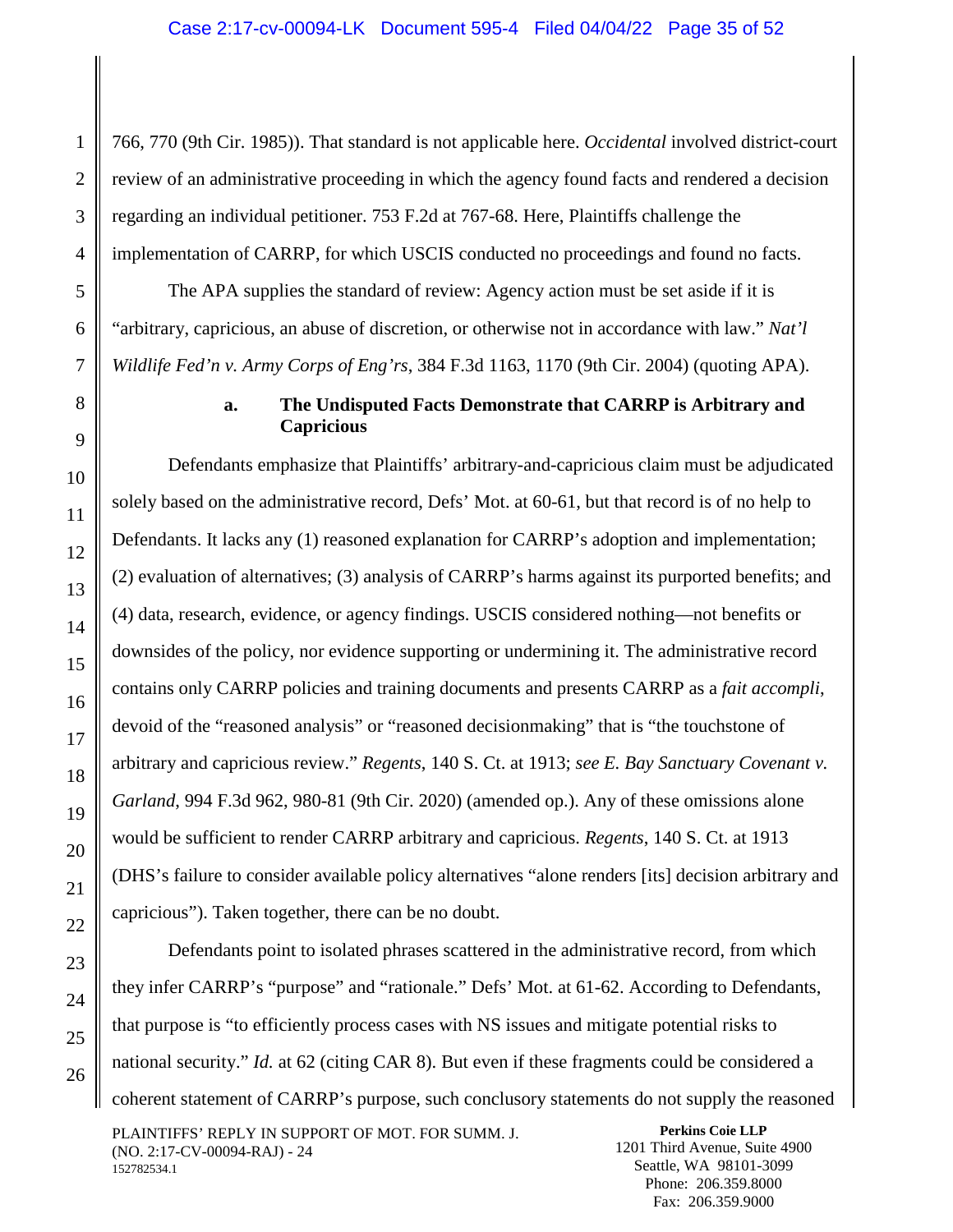analysis the APA requires. *See Encino Motorcars, LLC v. Navarro*, 136 S. Ct. 2117, 2126-27 (2016) (noting the agency "offered barely any explanation" for rule change and holding that "conclusory statements do not suffice to explain its decision"). Isolated references to efficiency, consistency, or national security do not explain how CARRP would facilitate such concepts, assess whether it would improve on the status quo ante, analyze potential alternatives, parse relevant data, or otherwise demonstrate that CARRP was "founded on a reasoned evaluation of the relevant factors." *San Luis & Delta-Mendota Water Auth. v. Locke*, 776 F.3d 971, 995 (9th Cir. 2014). Additionally, in implementing CARRP—a sweeping policy change, *see* **Ex. 13** at CAR00002-3 (rescinding prior policies and procedures)—USCIS impermissibly departed *sub silentio* from prior policy without "show[ing] that there are good reasons for the new policy." *FCC v. Fox Television Stations, Inc.*, 556 U.S. 502, 515 (2009).

Defendants' assertion that CARRP has a "rational basis" is both ironic and inapposite. Defs' Mot. at 61. That assertion, which immediately follows Defendants' insistence that APA review be limited to the administrative record, relies heavily on extra-record evidence. *See id.* at 54. Plaintiffs recognize that courts may consider extra-record evidence in limited circumstances, *see* Plfs' Mot. at 38 n.20, but Defendants' proffered evidence of CARRP's "rational basis" does not fall within any of those exceptions, and Defendants make no attempt to argue that it does*.* USCIS's claim here is simply the kind of "*post hoc* rationalization[] for agency action" the Supreme Court has long held impermissible. *Motor Vehicle Mfrs. Ass'n of U.S., Inc. v. State Farm Mut. Auto. Ins. Co.*, 463 U.S. 29, 50 (1983).

#### **b. USCIS's Failure to Consider Important Factors Underscores that CARRP is Arbitrary and Capricious**

Because the administrative record self-evidently lacks what the APA requires, the Court need look no further to conclude that CARRP is arbitrary and capricious. The Ninth Circuit, however, has identified narrow but "widely accepted" exceptions to the general rule that APA review is limited to the administrative record, including to "determine whether the agency has considered all relevant factors and has explained its decision." *Lands Council v. Powell*, 395

PLAINTIFFS' REPLY IN SUPPORT OF MOT. FOR SUMM. J. (NO. 2:17-CV-00094-RAJ) - 25 152782534.1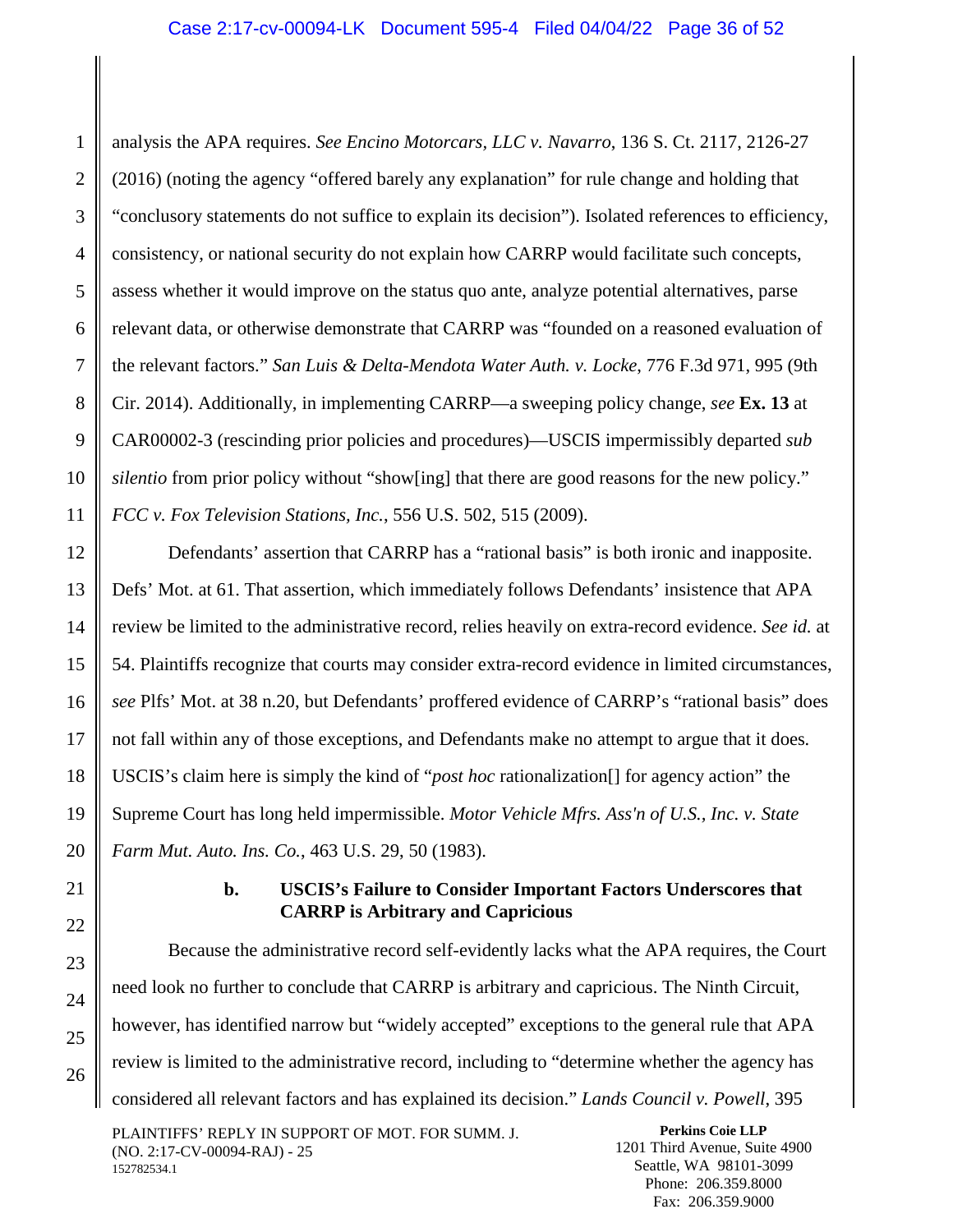F.3d 1019, 1030 (9th Cir. 2005). Plaintiffs have adduced undisputed evidence that further demonstrates that USCIS ignored key factors relevant to CARRP's adoption. Defendants' attempt to dismiss such evidence wholesale is unavailing.

First, USCIS failed to consider the costs and consequences that CARRP would impose on applicants. *See* Plfs' Mot. at 37-39. Defendants argue that such consequences "all tie back to the issue of delay" and that because the administrative record references efficiency, USCIS must have considered unnecessary delay as a factor. Defs' Mot. at 63. That is unwarranted supposition. Agencies cannot ignore the effects a policy will have on those subject to it. *City & Cnty. of San Francisco v. USCIS*, 981 F.3d 742, 759 (9th Cir. 2020). Not only was it foreseeable that CARRP would cause delay, increased likelihood of denial, confusion, and stigmatization, among other harms, but it is also clear that USCIS could have but did not consider those harms against any purported benefits when it adopted CARRP, as the agency did with previous policies.<sup>18</sup> Defendants do not dispute that USCIS considered no information other than the INA and "on-the-job" experience of USCIS staff in adopting CARRP. **Ex. 8** (USCIS Dep.) 34:4- 35:16, 42:13-43:3. The isolated reference to efficiency in the administrative record does not address CARRP's harms, explicitly or implicitly. **Ex. 13** at CAR 3.

Second, USCIS failed to consider whether CARRP would yield any meaningful benefit. *See* Plfs' Mot. at 39-40. Defendants do not argue otherwise, nor do they dispute that USCIS had available to it evidence that measures like CARRP did not, and would not, yield national security benefits. *See, e.g.*, **Ex. 71** (Chertoff) at 3 ("If you're going to do something bad, you're still here legally" whether or not you get a green card). Yet the administrative record is silent as to whether or how CARRP would contribute to national security, and it is undisputed that USCIS conducted no studies, drafted no reports, and consulted no one outside USCIS in formulating CARRP. **Ex. 8** (USCIS Dep.) 32:10-35:16, 42:13-43:3; **Ex. 109** (Burbank Rep.) (CARRP does not "advance public safety" and "lacks a valid security-based rationale").

26

Fax: 206.359.9000

**Perkins Coie LLP** 1201 Third Avenue, Suite 4900 Seattle, WA 98101-3099 Phone: 206.359.8000 PLAINTIFFS' REPLY IN SUPPORT OF MOT. FOR SUMM. J. (NO. 2:17-CV-00094-RAJ) - 26 152782534.1 18 *See, e.g.,* **Ex. 71** (Chertoff) at 2 (policy change balanced risk of harm against benefit to applicants).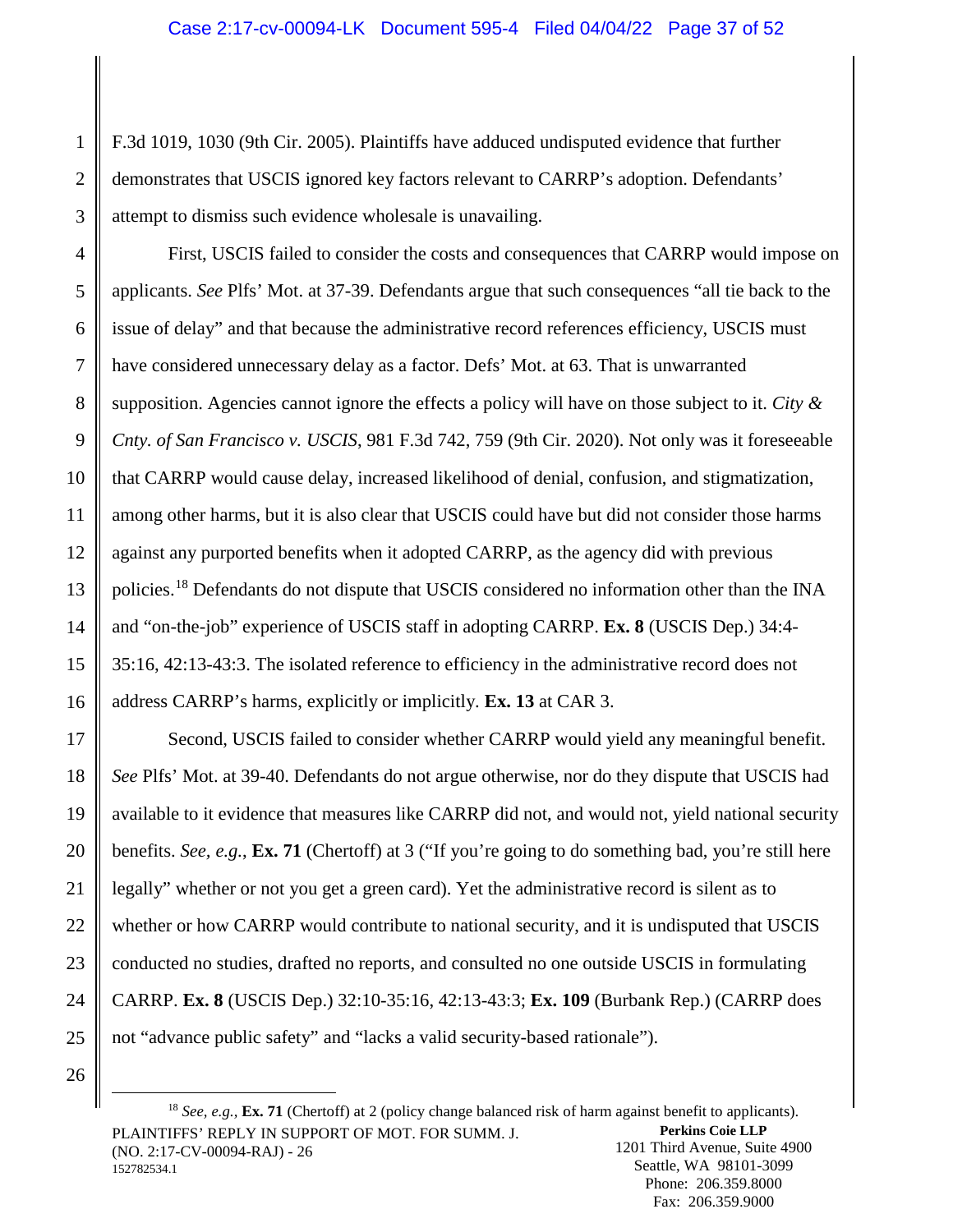Third, USCIS failed to consider research or evidence as to how frequently CARRP would cause applicants to be misidentified as NS concerns and denied critical benefits to which they are entitled. *See* Plfs' Mot. at 40-43. Defendants do not address this failure, and the undisputed evidence demonstrates that USCIS could have consulted information on the unreliability of the "indicators" it relies on for CARRP referrals—but did not. *See, e.g.*, **Ex. 8** (USCIS Dep.) 162:20- 22 (USCIS has made no effort to research or study the reliability of the Watchlist); **Ex. 92** at 1, 19-20 (2006 study detailing pervasive problems with the Watchlist); **Ex. 95** at 10 (2008 DOJ Audit identifying weaknesses and poor quality control in Watchlist procedures); **Ex. 96** at 33-34 (2008 DOJ Audit raising reliability concerns with TECS and FBI Name Check databases).

Thus, the administrative record on its face and additional undisputed evidence demonstrate that USCIS failed to consider important factors relevant to whether CARRP is fair, necessary, or effective. The implementation of CARRP was therefore arbitrary and capricious.

#### **B. CARRP Violates the Procedural Due Process Rights of the Naturalization Class**

Plaintiffs have raised a quintessential procedural due process claim under *Mathews v. Eldridge*, 424 U.S. 319 (1976). "[I]t is an 'immutable' principle of due process 'that where governmental action seriously injures an individual, and the reasonableness of the action depends on fact findings, the evidence used to prove the Government's case must be disclosed to the individual so that he has an opportunity to show that it is untrue.'" *Zerezghi v. USCIS*, 955 F.3d 802, 813 (9th Cir. 2020) (citation omitted). *See also Mattson v. Wolf*, 826 F. App'x 603 (9th Cir. 2020) (same). As discussed above, Defendants provide class members no notice and opportunity to respond to their allegations of NS concerns. Plfs' Mot. at 44; Defs' Mot. at 70.

Defendants contend that no court has "assessed the adequacy of administrative naturalization procedures under *Mathews*." Defs' Mot. at 67. But the Ninth Circuit routinely assesses the adequacy of immigration procedures under *Mathews. See Zerezghi*, 955 F.3d at 810; *Ching v. Mayorkas*, 725 F.3d 1149, 1159 (9th Cir. 2013); *AADC v. Reno*, 70 F.3d 1045, 1061 (9th Cir. 1995). CARRP's treatment of naturalization is subject to standard *Mathews* review.

PLAINTIFFS' REPLY IN SUPPORT OF MOT. FOR SUMM. J. (NO. 2:17-CV-00094-RAJ) - 27 152782534.1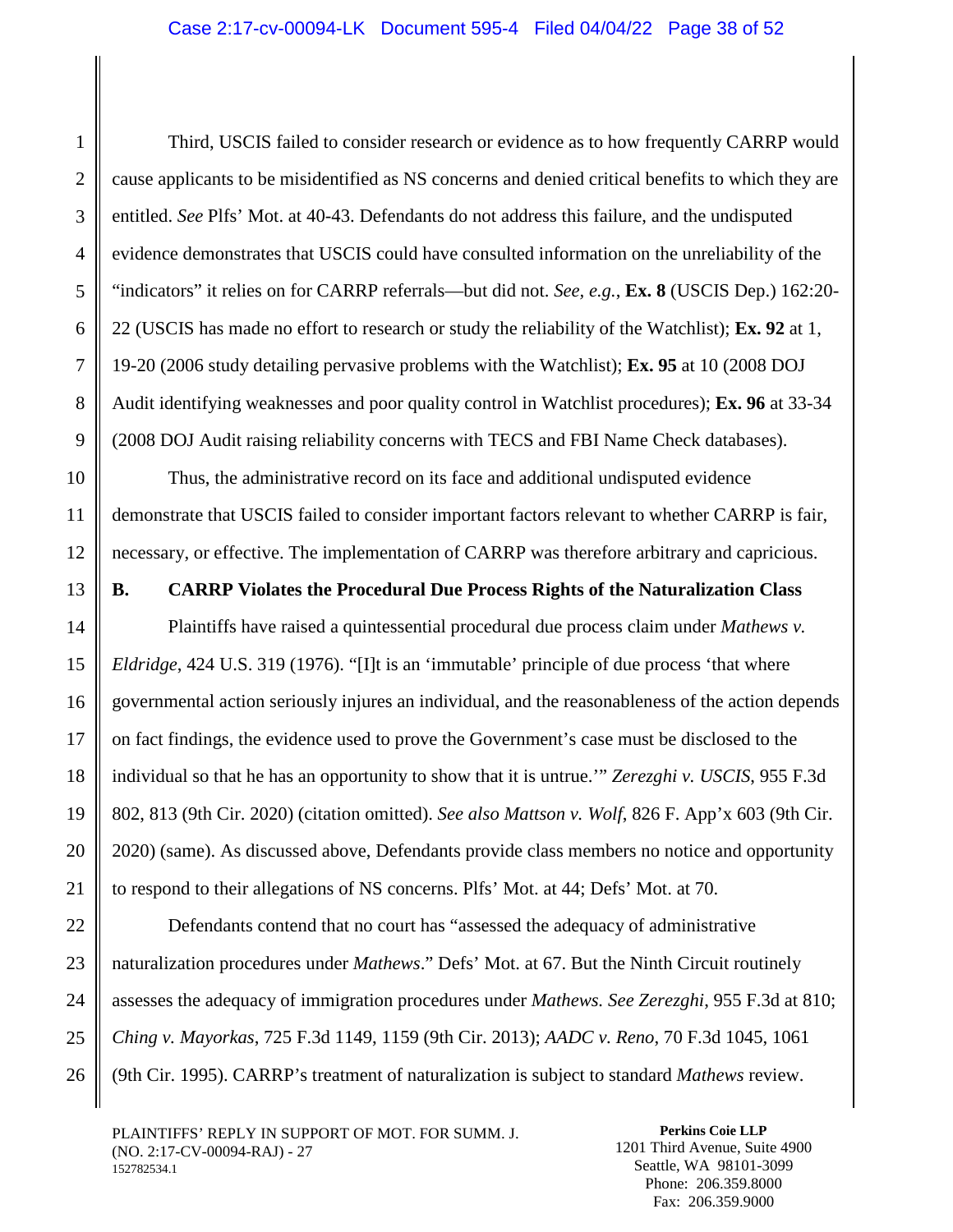#### **1. The Naturalization Class Members' Interests are Significant**

Defendants agree that class members have an interest in "the lawful adjudication of [their] naturalization applications." Defs' Mot. at 68. They only argue that this interest does not extend to the "timely" adjudication of their applications. *Id.* This Court has already rejected that argument. Dkt. 69 at 17 (recognizing that "[p]ace of the adjudication is a byproduct" of Plaintiffs' "allegation that an extra-statutory policy based on discriminatory and illegal criteria is blocking the fair adjudication of immigration benefits"). Class members "have a right to a *prompt* adjudication of their naturalization application[s]," as unlawful delays and denials prevent them from obtaining significant benefits of citizenship for months or years, including the rights to "vote or serve on juries," "travel abroad without fear of being denied re-entry into the United States," obtain "jobs for which they are qualified," obtain social security benefits, and petition for relatives abroad. *Roshandel*, 554 F. Supp. 2d at 1201; Plfs' Mot. at 44-45.

#### **2. CARRP Entails a High Risk of Erroneous Deprivation**

Defendants do not dispute that CARRP entails a high risk of erroneous deprivation caused by its sweeping use of "indicators" to form a concern, its broad and imprecise "articulable link" standard, its use of the over-inclusive Watchlist for automatic referral to CARRP, and its complete lack of notice or any meaningful opportunity to respond to CARRP designations. Pl. Mot. at 45-47. Instead, Defendants incorrectly argue that CARRP "is only a pre-decisional process" that "do[es] not implicate the Due Process Clause." Defs' Mot. at 69. But even a "predecisional process" violates the Due Process Clause where it causes cognizable harm—as CARRP plainly does. *See Greene v. McElroy*, 360 U.S. 474, 496 (1959); *Zerezghi*, 955 F.3d at 809. And CARRP, moreover, is not solely an "administrative investigation [that] adjudicates no legal rights." *S.E.C. v. Jerry T. O'Brien, Inc.*, 467 U.S. 735, 742 (1984); *see* Defs' Mot. at 69. Instead, it indisputably has a significant substantive effect on the adjudication of class members' applications, leading to harmful delays and unlawful denials.

26

Defendants further suggest that the probative value of additional procedural safeguards is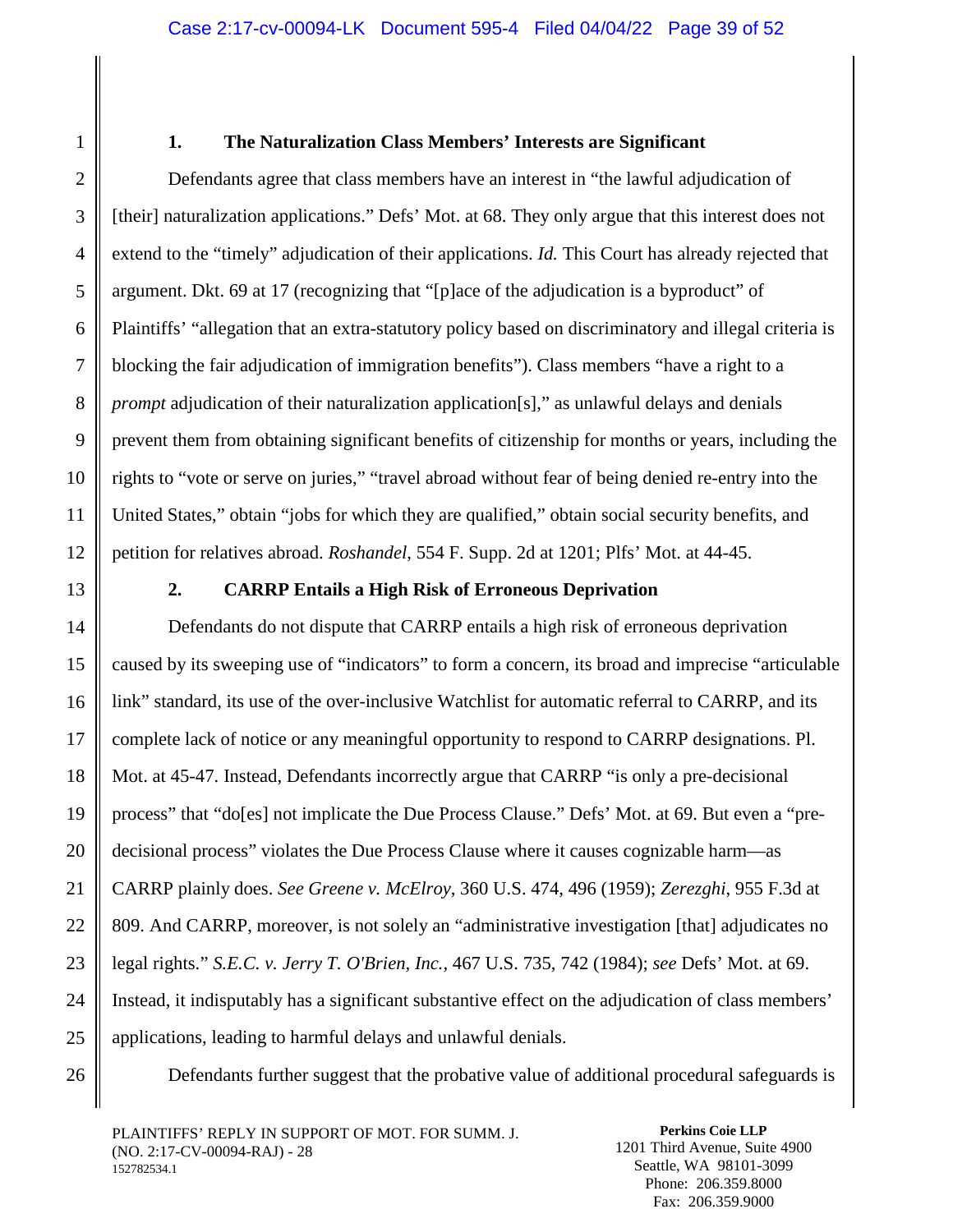#### Case 2:17-cv-00094-LK Document 595-4 Filed 04/04/22 Page 40 of 52

low because class members "have multiple opportunities to respond to USCIS' stated grounds for denying naturalization." Defs' Mot. at 69. But Defendants miss the point. As they admit, Defs' Mot. at 19, the *actual* reason that Plaintiffs' applications are denied is the underlying unresolved NS concern, which Defendants refuse to disclose to class members and to which they cannot respond. *See supra* Part IV.A(3).

Defendants are also wrong that CARRP complies with due process simply because "de novo district court review for denied [naturalization] applications exists under 8 U.S.C. § 1421(c)." Defs' Mot. at 69. Defendants cite no case that holds that the availability of post-hoc federal court review satisfies essential due process requirements of *pre-deprivation* notice and opportunity-to-respond. Process is due before the operative decision is made and harms ensue.

1

2

3

4

5

6

7

8

9

10

11

12

13

14

15

16

17

18

19

20

21

#### **3. Defendants' Burden in Adopting Additional Safeguards is Low**

Finally, Defendants argue that their burden in adopting additional safeguards is high because CARRP "concerns assessing the extent to which NS concerns affect applicants' statutory eligibility for naturalization . . . as well as avoiding interference with other law enforcement investigations." Defs' Mot. at 70. But even taking those arguments at face value, the Ninth Circuit consistently has held such "concerns" do not overcome the due process requirement that the government provide noncitizens with undisclosed derogatory information, even if it is classified or from third agencies or confidential sources. *See, e.g.*, *Kaur v. Holder*, 561 F.3d 957, 962 (9th Cir. 2009) (must disclose "alleged terrorist activities," lists of "targeted victims," and "locations and approximate dates for these alleged activities"); *AADC*, 70 F.3d at 1069 (Government's interest in "protecting its confidential sources involved in the investigation of terrorist organizations" does not outweigh "lack the procedural safeguards that form the core of constitutional due process").

**4. Brown Did Not 'Narrowly Circumscribe' Plaintiffs' Due Process Rights**

Recognizing the weakness of their argument under *Mathews*, Defendants ask this Court to look to *Brown v. Holder*, 763 F.3d 1141 (9th Cir. 2014) for due process guidance, but they

PLAINTIFFS' REPLY IN SUPPORT OF MOT. FOR SUMM. J. (NO. 2:17-CV-00094-RAJ) - 29 152782534.1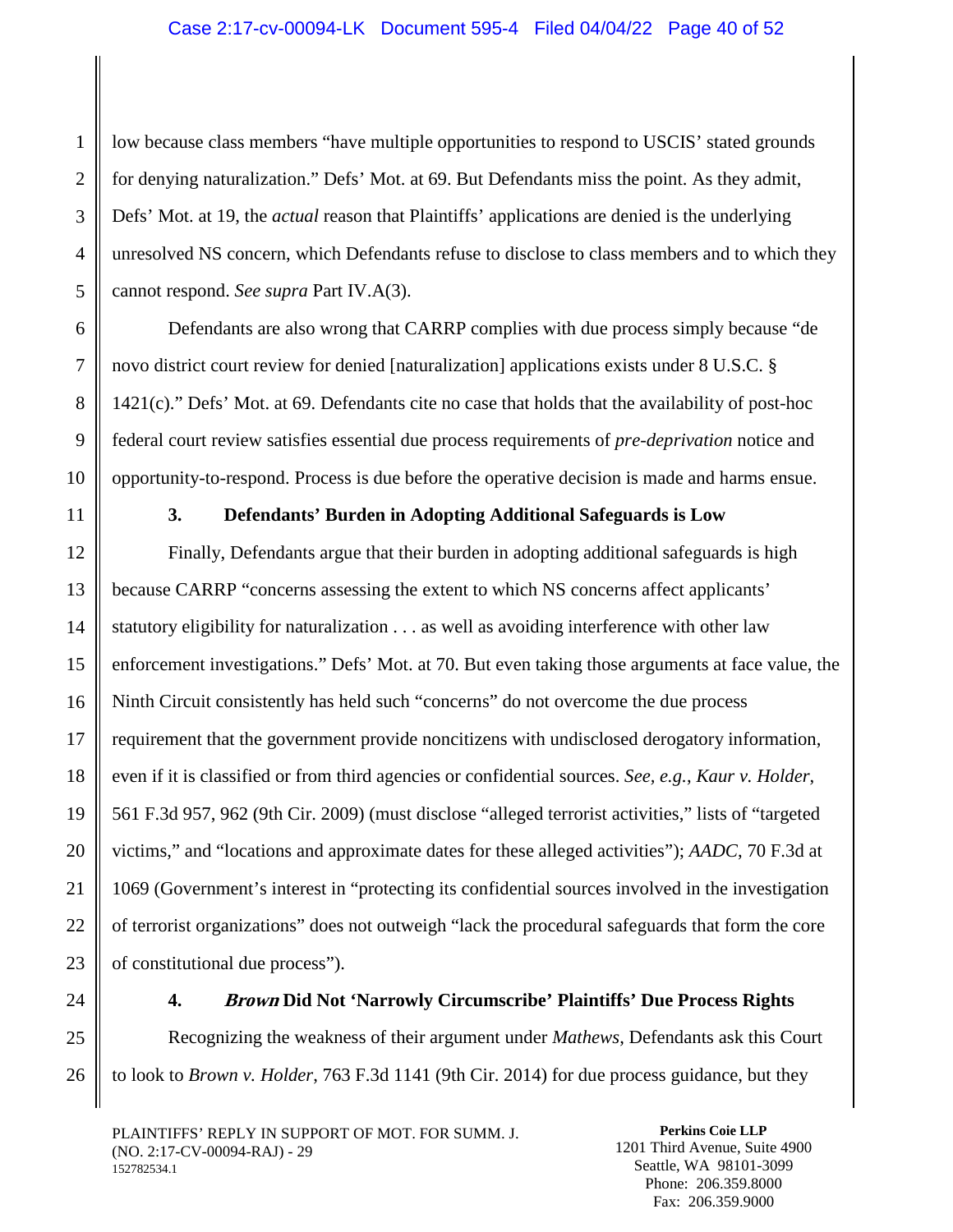#### Case 2:17-cv-00094-LK Document 595-4 Filed 04/04/22 Page 41 of 52

read *Brown* too narrowly. The petitioner in *Brown* had substantively failed to meet the citizenship requirements but claimed governmental misconduct caused the denial. In this context, the court held the petitioner could prove a violation of fundamental due process principles only if the government "arbitrarily and intentionally obstructed his application" or was "motivated by animus or malicious intent." *Id.* at 1150. *Brown* does not hold or remotely suggest that this standard applies to the systemic pre-adjudication procedural due process questions raised here.

Here, unlike in *Brown*, Plaintiffs are not petitioning after denial of relief for which they are not statutorily eligible. They instead challenge Defendants' failure to disclose, and allow response to, the imposition of *additional* requirements and vague "concerns" *beyond that* which the INA mandates while the citizenship determination is pending. *See* Dkt. 69 at 17 (due process claim "centers on [Plaintiffs'] allegation that an extra-statutory policy … is blocking the fair adjudication of immigration benefits of which they are statutorily eligible"). Moreover, unlike *Brown*, Plaintiffs seek not a grant of citizenship but a constitutional process.<sup>19</sup>

Finally, Defendants are wrong that Plaintiffs have failed to show a "systemic" due process violation because "[t]he three individual Plaintiffs who allege claims regarding naturalization … have all been naturalized." Defs' Mot. at 67. This ignores the irreparable harm CARRP causes to the Naturalization Class, not only through denial of applications, but also via unreasonable delays, which unlawfully prevent those eligible from enjoying the many benefits of citizenship. *See* Plfs. Mot. at 16-25. Therefore, even if *Brown*'s general due process standard did apply here, Plaintiffs have shown "that CARRP systemically interferes with naturalization applications intentionally or with deliberate indifference." Defs' Mot. at  $67.^{20}$ 

<sup>&</sup>lt;sup>19</sup> *Zhu v. DHS* is similarly inapposite both because of the plaintiff's failure to satisfy the statutory requirements for naturalization and his failure to "allege a denial of adequate procedural protections." No. 18-cv-00489, 2019 WL 4261167, at \*4 (W.D. Wash. Sept. 9, 2019).

**Perkins Coie LLP** 1201 Third Avenue, Suite 4900 Seattle, WA 98101-3099 PLAINTIFFS' REPLY IN SUPPORT OF MOT. FOR SUMM. J. (NO. 2:17-CV-00094-RAJ) - 30 152782534.1  $20$  Even if it were required, Plaintiffs have also demonstrated "that CARRP unlawfully discriminates or is motivated by animus" in violation of the Equal Protection Clause. Defs' Mot. at 67-68; *see* Pl Mot. at 48-50.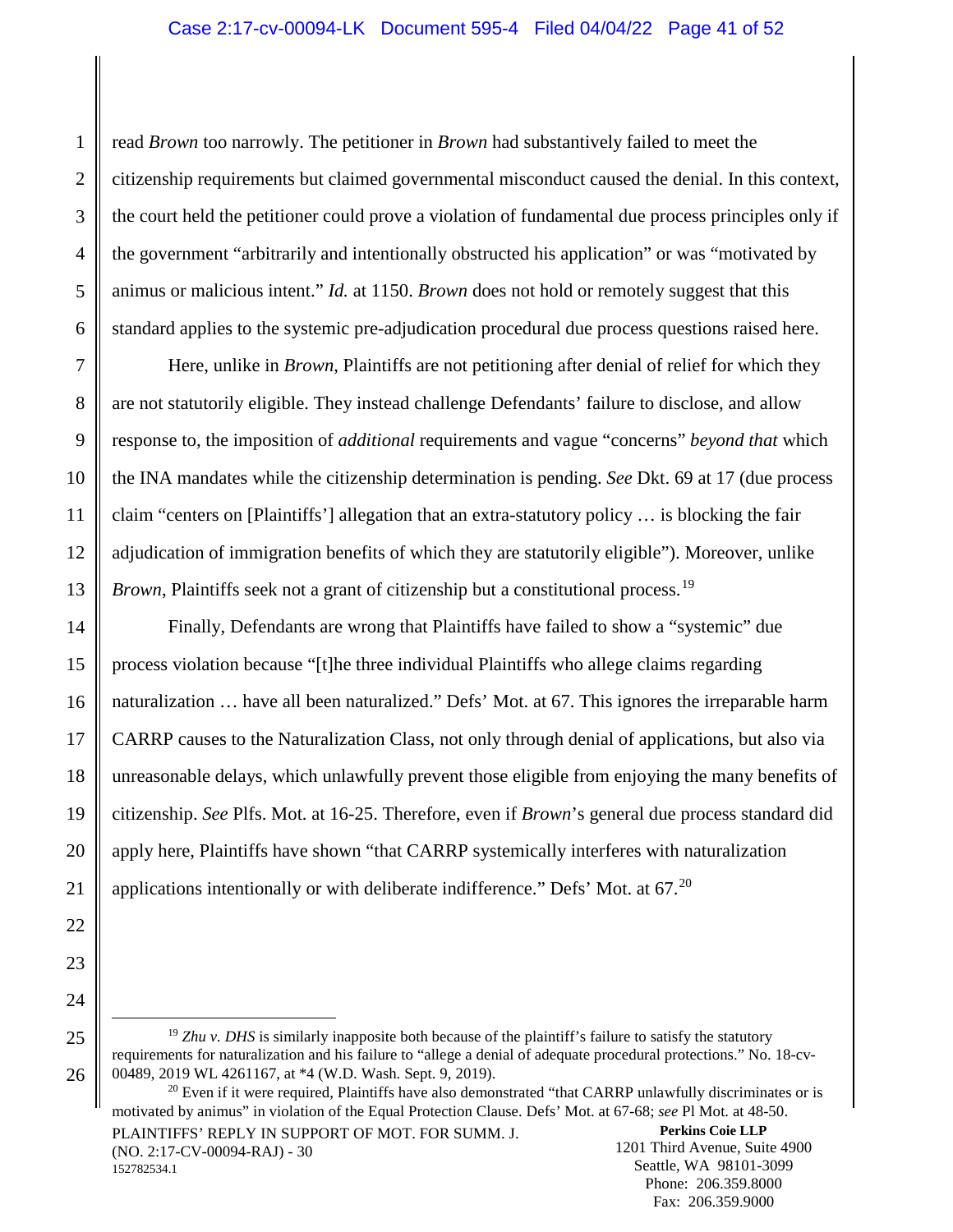#### C. **CARRP Denies Class Members Equal Protection**

1.

#### **Arlington Heights Supplies the Relevant Standard**

Where, as here, a plaintiff challenges a facially neutral law or policy on equal-protection grounds, the court must decide whether the evidence, including circumstantial evidence, shows that intent to discriminate was "a motivating factor" behind the law or policy. Vill. of Arlington Heights v. Metro. Hous. Dev. Corp., 429 U.S. 252, 266 (1977); see also, e.g., Tiwari v. Mattis, 363 F. Supp. 3d 1154, 1167 (W.D. Wash. 2019). If the court concludes, based on this multifactor inquiry, that intent to discriminate based on a suspect characteristic motivated the challenged law or policy, strict scrutiny applies. Id.

Defendants appear to mostly agree that *Arlington Heights* governs the equal protection claim here. See Defs' Mot. at 39–51, 53–55. To the extent they suggest that CARRP is subject to the different standard articulated in *Trump v. Hawaii*, 138 S. Ct. 2392, 2419 (2018), they are wrong. Defs' Mot. at 52–53. The Ninth Circuit has rejected that argument in cases involving immigration benefits for U.S. residents. Ramos v. Wolf, 975 F.3d 872, 896 (9th Cir. 2020). Defendants' claim that "Ramos does not apply" because the present case involves "national security concerns" misunderstands the holding. Defs' Mot. at 53 n.7. As in Ramos, this case involves the administration of a statute to "foreign nationals who have lawfully resided in the United States for some time," not a presidential executive order governing admission into the country, to which the courts have accorded greater deference. Ramos, 975 F.3d at 896.<sup>21</sup>

26

 $2.$ 

#### The Undisputed Facts Establish that Discriminatory Intent was a Motivating **Factor in CARRP's Design and Implementation**

The undisputed facts establish that discrimination based on national origin, religion, or both were motivating factors in CARRP's design and implementation. At a minimum, Plaintiffs

<sup>&</sup>lt;sup>21</sup> Defendants similarly attempt to deflect all the evidence of discrimination inherent in CARRP by asking this Court to "presume" they are not violating class members' constitutional rights. Defs' Mot. 45, 48. Plaintiffs are unaware of, and Defendants do not cite, any case applying a "presumption of regularity" to agency action in the context of an equal-protection challenge. If such a presumption applied here in the way Defendants posit, no agency action could serve as circumstantial evidence of discriminatory intent and Arlington Heights would be a nullity.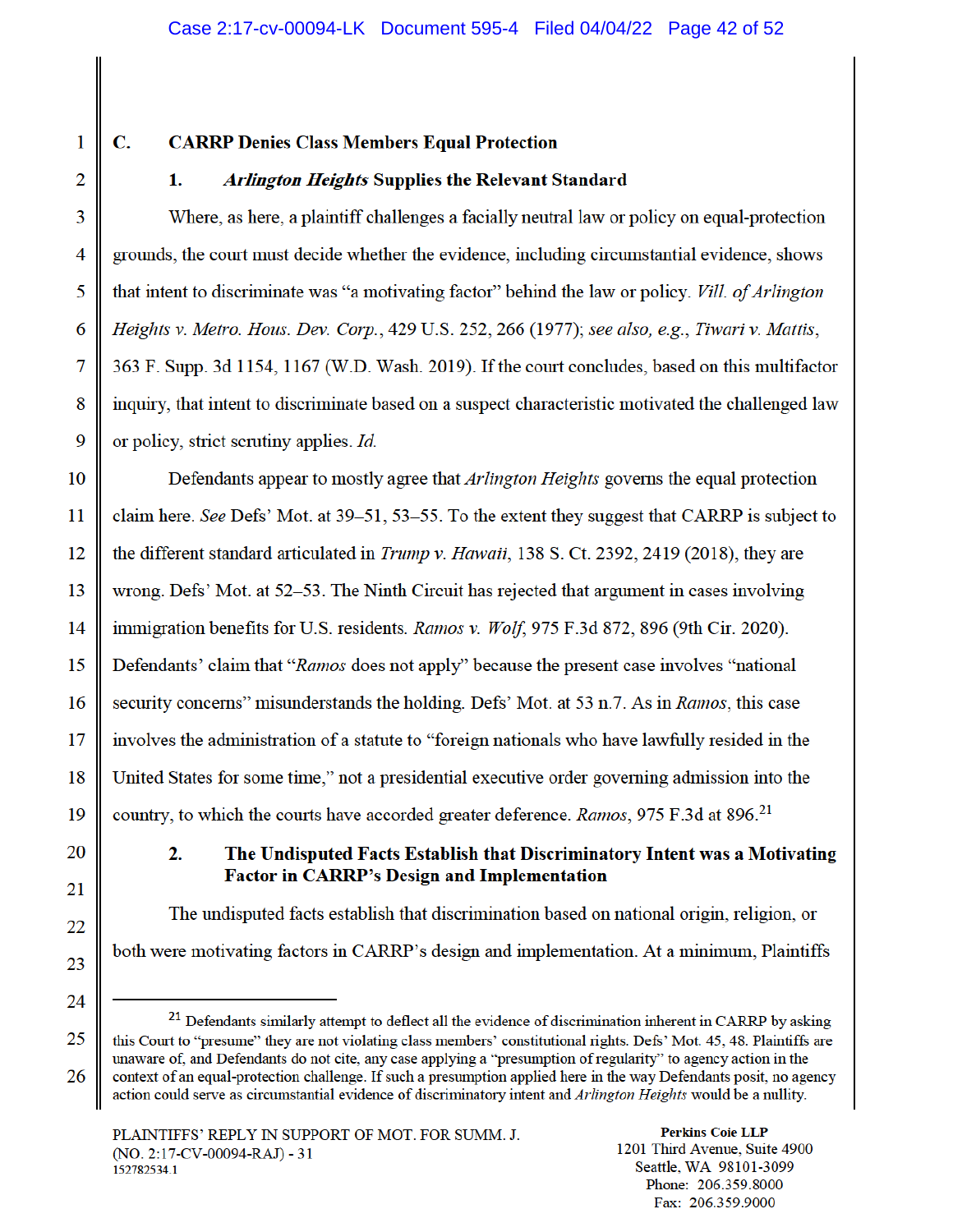raise a genuine dispute as to whether CARRP's design and implementation are driven, at least in part, by discriminatory intent. *See Arce v. Douglas*, 793 F.3d 968, 977-78 (9th Cir. 2015).

**a. Gross disparate impact.** There is no dispute that USCIS refers class members from Muslim-majority countries to CARRP at ten to twelve times the rate of applicants from other countries. Plfs' Mot. 48-49; *see also id.* at 12 (most applicants in CARRP are from Muslimmajority countries). This "gross disparity" is enough alone to establish that discriminatory intent was a motivating factor in CARRP's design and implementation. *The Comm. Concerning Cmty. Improvement v. City of Modesto*, 583 F.3d 690, 703 (9th Cir. 2009). At a minimum, this gross disparate impact is strong evidence of discriminatory intent. *Reno v. Bossier Par. Sch. Bd.*, 520 U.S. 471, 489 (1997) (whether a challenged government action "bears more heavily" on a suspect class is "[t]he important starting point"); *accord Tiwari*, 363 F. Supp. 3d at 1167.

Defendants' attempts to rationalize CARRP's undisputed disparate impact as nondiscriminatory fail. First, Defendants claim that CARRP's disparate impact is simply reflective of the purportedly higher rate of terrorist events in majority Muslim countries. Defs' Mot. 44. Their sole support for this assertion is the regression analysis of their statistical expert, Dr. Siskin, which is unreliable and inadmissible because it relies on fundamentally unsound data and assumptions. Dkt. 463 at 6-12; Dkt. 503 at 3-6. Even if admissible, it deserves no weight.

Second, Defendants argue that CARRP's disparate impact is constitutionally insignificant because only a "minute fraction" of people who apply for benefits are subject to CARRP. Defs' Mot. 43. But a government program that discriminates based on a suspect class cannot evade equal-protection scrutiny merely because "the discrimination is not complete." *Tiwari*, 363 F. Supp. 3d at 1164. Moreover, CARRP affects thousands of people who are entitled to the protections of the Fifth Amendment.

Third, Defendants argue that, in CARRP, applicants from Muslim-majority countries are approved at approximately the same rate, within approximately the same time, as applicants from other countries. Defs' Mot. 44. But again, Plaintiffs are not required to show that CARRP harms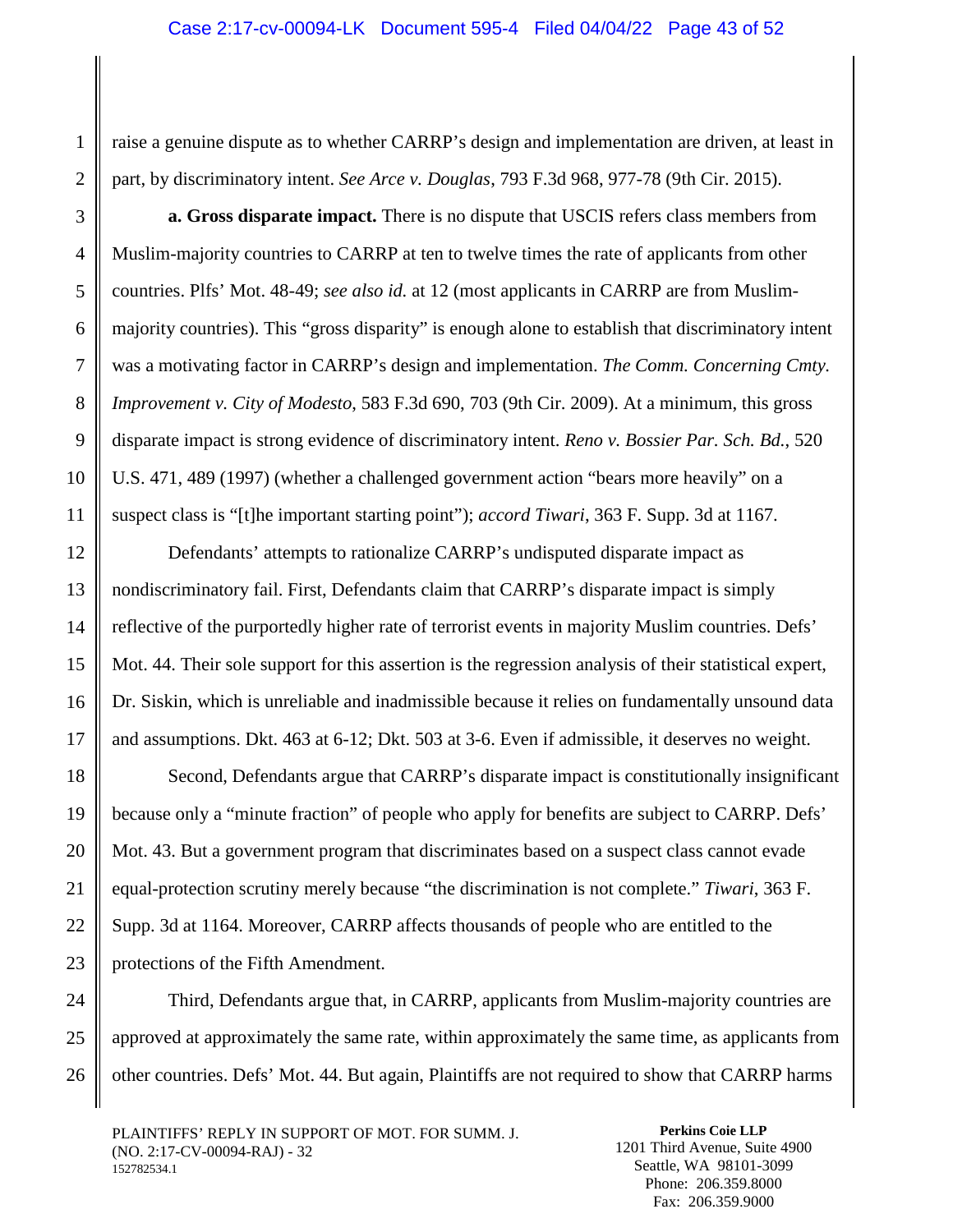applicants from Muslim-majority countries at every possible juncture; it is sufficient that CARRP is harmful to *everyone* subjected to it, and that applicants from Muslim-majority countries are placed in CARRP at a vastly disproportionate rate.

Fourth, Defendants argue that CARRP's disparate impact does not evince discriminatory intent because most referrals to CARRP are based on third-agency information. Defs' Mot. 44- 45. But USCIS alone decides whether the third-agency information warrants CARRP treatment. *See* Dkt. 463 at 4-6; *see also* Defs' Mot. 29-37.

**b.** discrimination. Tellingly, Defendants do not dispute that for years USCIS treated nationality from

. Plfs' Mot. at 49. This by itself is evidence that CARRP was designed to have a discriminatory impact. Defendants respond instead that no court has held unconstitutional USCIS's focus on . Defs' Mot. at 46. But the fact that USCIS considered nationalities to be indicators of NS concerns was revealed for the first time in this case—and still is not publicly known. National origin targeting is further baked into CARRP guidance that still governs today because it treats 'reside[nce] in' or 'travel through' 'areas of known terrorist activity' as NS concern indicators. Plfs' Mot. at 11, 49.

**c. Historical context.** Defendants do not dispute that CARRP emerged from the same historical milieu as other post-9/11 programs, like NSEERS, that targeted Muslims for enhanced scrutiny by federal immigration officials. Plfs' Mot. 49. They argue only that two post-9/11 programs were upheld in federal court. Defs' Mot. at 46. But *Elhady v. Kable*, 993 F.3d 208, 228 (4th Cir. 2021), analyzed procedural due process, not equal protection. And in *Rajah v. Mukasey*, 544 F.3d 427, 439 (2d Cir. 2008), the court never applied strict scrutiny, and thus rejected the plaintiffs' selective-enforcement defense to deportation. Neither case speaks to the relevant point here that the government's post-9/11 immigration programs targeted Muslims.

. Plfs' Mot. at 12, 49-50; *see also id.* at 19

PLAINTIFFS' REPLY IN SUPPORT OF MOT. FOR SUMM. J. (NO. 2:17-CV-00094-RAJ) - 33 152782534.1

**d.**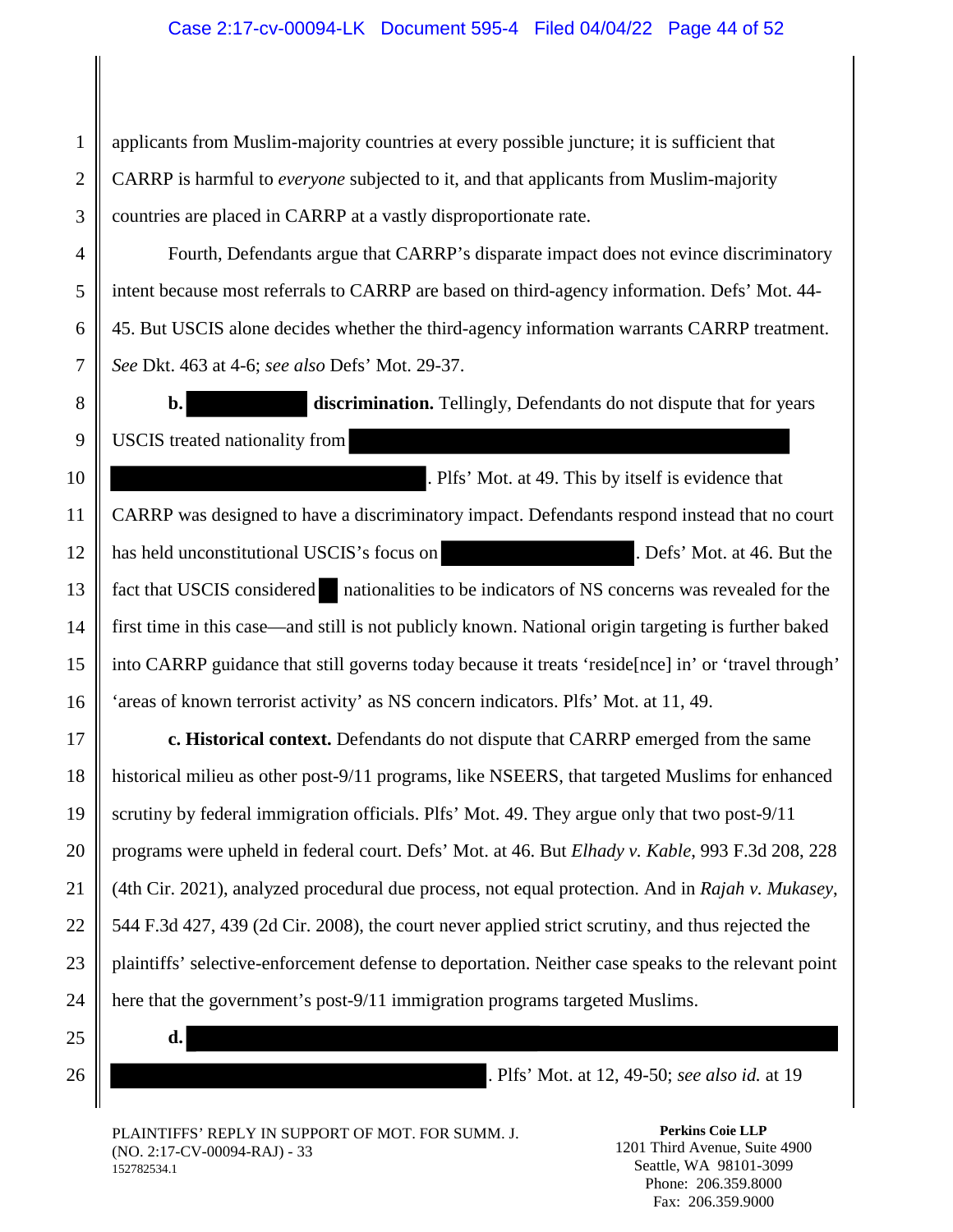#### Case 2:17-cv-00094-LK Document 595-4 Filed 04/04/22 Page 45 of 52

| . Price v. INS, 962 F.2d 836,                                                                                                                                                                             |
|-----------------------------------------------------------------------------------------------------------------------------------------------------------------------------------------------------------|
| 843-44 (9th Cir. 1991).                                                                                                                                                                                   |
|                                                                                                                                                                                                           |
| of CARRP applicants, who are mostly                                                                                                                                                                       |
| from majority-Muslim countries, $22$                                                                                                                                                                      |
| . Defendants' attempts to minimize and isolate each fact misses the point: the question                                                                                                                   |
| is whether "an invidious discriminatory purpose" is inferable from "the totality of the relevant                                                                                                          |
| facts." Washington v. Davis, 426 U.S. 229, 242 (1976) (emphasis added). Here, it clearly is.                                                                                                              |
|                                                                                                                                                                                                           |
|                                                                                                                                                                                                           |
|                                                                                                                                                                                                           |
|                                                                                                                                                                                                           |
|                                                                                                                                                                                                           |
|                                                                                                                                                                                                           |
| . Cf. Ex. 9 (Arastu Rep.) Ex. C at 1118-20                                                                                                                                                                |
| Ex. 108                                                                                                                                                                                                   |
| (Johansen-Mendez Rep.) [84]                                                                                                                                                                               |
| $; id. \P86$                                                                                                                                                                                              |
|                                                                                                                                                                                                           |
| . Defendants' own witness, Nadia Daud, a                                                                                                                                                                  |
| USCIS adjudicator, described at her deposition                                                                                                                                                            |
|                                                                                                                                                                                                           |
| <sup>22</sup> Nearly 70% of the naturalization applicant USCIS subjects to CARRP are from Muslim-majority<br>countries, even though they make up only 17% of the general applicant pool. Plfs' Mot at 12. |
| <b>Perkins Coie LLP</b><br>PLAINTIFFS' REPLY IN SUPPORT OF MOT. FOR SUMM. J.<br>1201 Third Avenue, Suite 4900<br>(NO. 2:17-CV-00094-RAJ) - 34<br>Seattle, WA 98101-3099<br>152782534.1                    |

Seattle, WA 98101-3099 Phone: 206.359.8000 Fax: 206.359.9000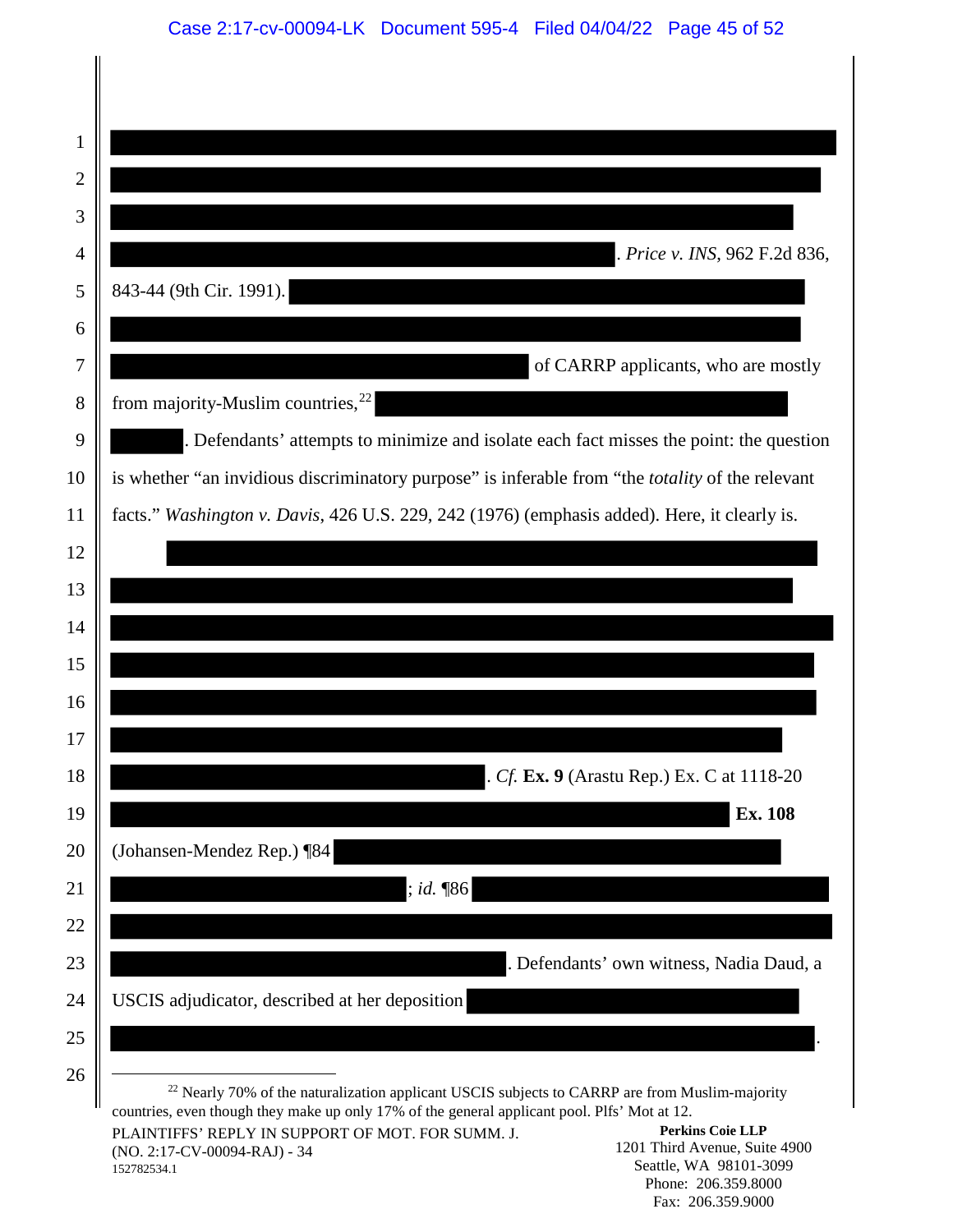#### Case 2:17-cv-00094-LK Document 595-4 Filed 04/04/22 Page 46 of 52



152782534.1

Seattle, WA 98101-3099 Phone: 206.359.8000 Fax: 206.359.9000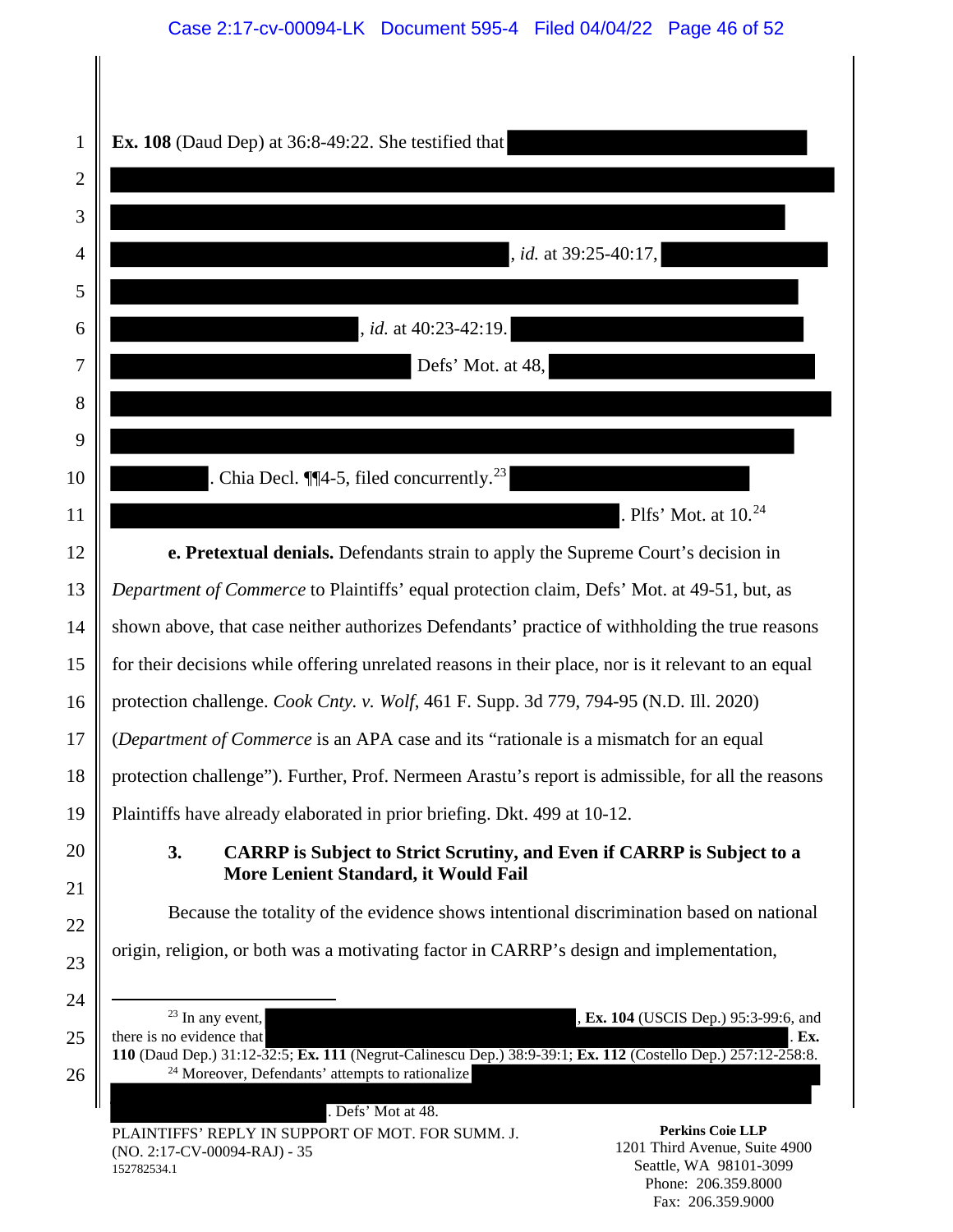CARRP is subject to strict scrutiny. *See Tiwari*, 363 F. Supp. 3d at 1166-67; *see also Ball v. Massanari*, 254 F.3d 817, 823 (9th Cir. 2001). It cannot survive strict scrutiny because it is not precisely tailored to serve a compelling government interest. *See* Plfs' Mot. 50.

Defendants concede that they are not entitled to summary judgment if CARRP is subject to strict scrutiny. Defs' Mot. 54-55. They claim that strict scrutiny does not apply because the federal government may "draw distinctions among non-citizens along protected lines subject only to rational basis review." Defs' Mot. 54-55. Defendants cite no support for that proposition and rely entirely on Ninth Circuit law applying rational-basis review to an immigration regulation that "[did] *not* target any religious group." *Ruiz-Diaz v. United States*, 703 F.3d 483, 486 (9th Cir. 2012) (emphasis added). CARRP, by contrast, does involve invidious targeting.

Regardless, CARRP would fail even under rational-basis review. Withholding adjudication of U.S. residents' applications for immigration benefits for prolonged periods because of an extra-statutory NS concern bears no rational relation to national security interests—as this Court has previously made clear. *Ali v. Mukasey*, No. C07-1030, 2008 WL 682257, at \*4 (W.D. Wash. Mar. 7, 2008); *see also* Plfs' Mot. 35, 50. Defendants fail to meaningfully engage with *Ali* and the closely related *Singh v. Still*, 470 F. Supp. 2d 1064, 1070- 71 (N.D. Cal. 2007). *See* Plfs' Mot. at 35. And while Defendants assert that CARRP withstands rational-basis review because Congress sought to enhance "national security removal grounds in response to 9/11," Defs' Mot. at 53, they fail to mention that Congress repeatedly rejected proposals to expand the INA to authorize CARRP-like vetting. Plfs' Mot. at 3. There is neither Congressional authorization nor a rational basis for CARRP.

#### **D. Defendants May Not Use the Law Enforcement Privilege as a Shield and a Sword**

During discovery, Defendants used the law enforcement privilege as a shield to avoid disclosure of a range of relevant evidence. Now, they improperly seek to use that privilege as a sword to defeat and win summary judgment. A party "may not abuse the privilege by asserting claims the opposing party cannot adequately dispute unless it has access to the privileged

**Perkins Coie LLP** 1201 Third Avenue, Suite 4900 Seattle, WA 98101-3099 Phone: 206.359.8000 Fax: 206.359.9000

1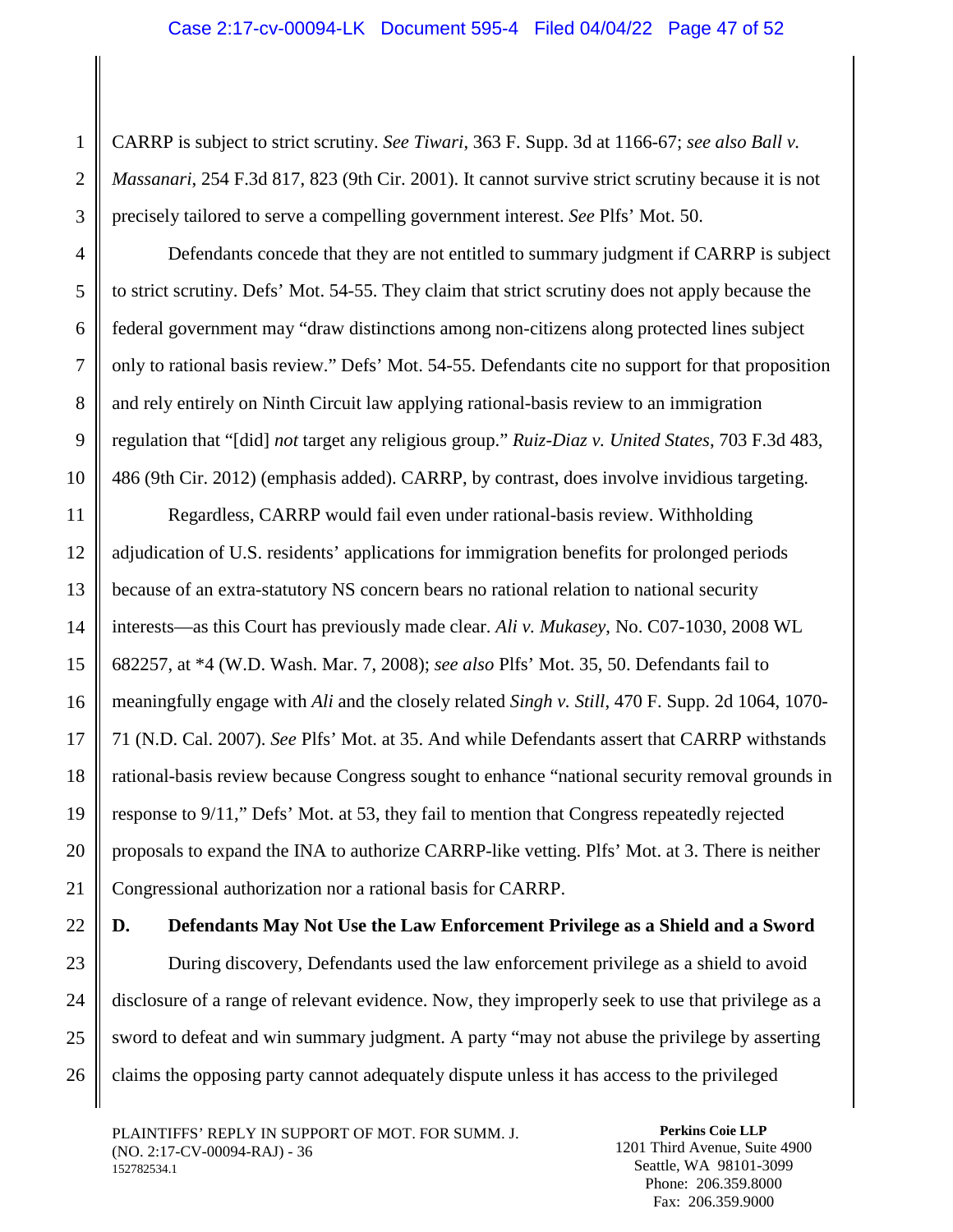materials." *Bittaker v. Woodford*, 331 F.3d 715, 719 (9th Cir. 2003) (referring to the swordshield rule as "the fairness principle"). A holder of the privilege has a choice: "If you want to litigate this claim, then you must waive your privilege to the extent necessary to give your opponent a fair opportunity to defend against it." *Id.* at 720. Here, Defendants defend CARRP by seeking to rely on the very categories of information they withheld from Plaintiffs as privileged.

In discovery, Defendants withheld all information that touched on third-agency security checks and information, and cooperation and communication with USCIS. Third Pasquarella Decl. ¶3, filed concurrently. They also withheld information on why and how USCIS concluded Plaintiffs and other class members were NS concerns, and how CARRP caused long delays, and in some cases, pretextual denials in their cases. *Id.* ¶4.

Defendants now seek to weaponize the withheld information, making broad yet vague claims that USCIS's NS concern designations are legitimate, and not discriminatory or misconstrued, because they rely primarily on law enforcement information. Undisputed evidence in the record on CARRP and its implementation roundly refutes these claims, demonstrating they are based on profiling, inferences, and unsubstantiated suspicions that have no bearing on eligibility. Plfs' Mot. at 8-15, 40-43. Defendants' protests to the contrary may not be credited because Defendants withheld the information that would allow Plaintiffs to test their assertions. Similarly, Defendants claim that 8 C.F.R. § 103.2(b)(18) authorizes them to withhold adjudication of CARRP cases, including at the request of third agencies, Defs' Mot. at 35, but Defendants withheld all information that would permit Plaintiffs to test whether delays under CARRP were based on proper invocation of this regulation, including in Plaintiffs' own cases. Third Pasquarella Decl. ¶5. Moreover, Defendants repeatedly claim that CARRP is just a process that does not dictate adjudicative results or lead to unreasonable delay in individual cases, Defs' Mot. at 17, but they withhold the very evidence in individual cases that would demonstrate how CARRP's rules lead to pretextual denials and years of inaction. Third Pasquarella Decl. ¶4. Defendants also withheld evidence about how USCIS impermissibly allows law

PLAINTIFFS' REPLY IN SUPPORT OF MOT. FOR SUMM. J. (NO. 2:17-CV-00094-RAJ) - 37 152782534.1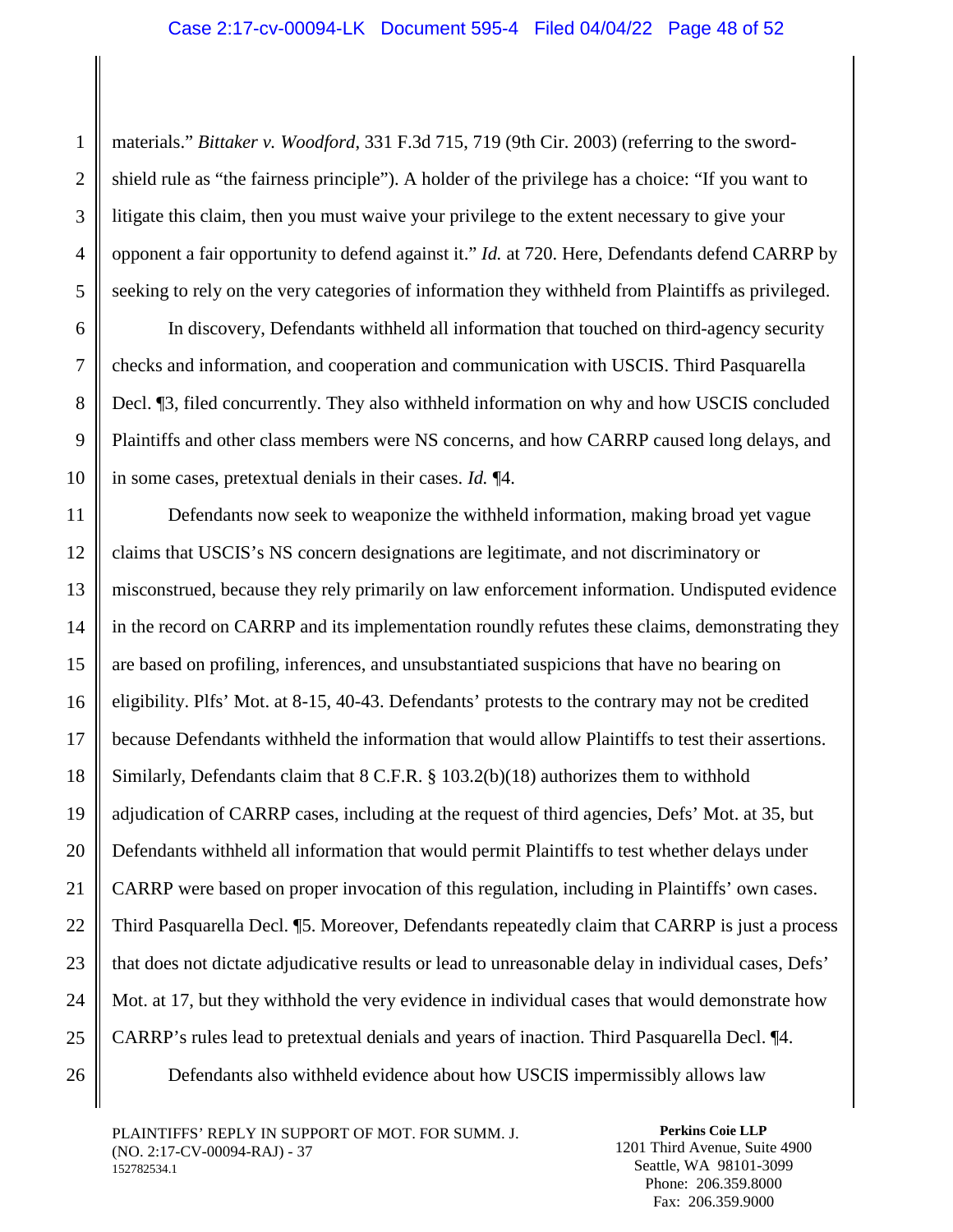enforcement agencies to influence its adjudication process. For example, USCIS permits law enforcement agencies to request that a benefit be denied or to "object" to the approval of a benefit, *see* Defs' Mot. at 13; Plfs' Mot. at 22-23, **Ex. 113** (FOIA doc) at 269-70, and claim they "heavily rel[y]" on the "feedback" of law enforcement in adjudicative decisions, Defs' Mot. at 13, yet they withheld all evidence of this "feedback" and how it influences their decision-making and violates the INA. Third Pasquarella Decl. ¶6. In Plaintiff Ostadhassan's case, the evidence suggests the FBI influenced USCIS not to grant his application after he refused to voluntarily talk with the FBI. Plfs' Mot. at 19. If that was the basis for Defendants' denial, it would be unlawful and further prove

#### Third Pasquarella Decl. ¶7.

Plaintiffs have proved their claims based on the undisputed evidence presented in this motion. The Court should not credit Defendants' characterizations of categories of evidence they withheld from Plaintiffs. If the Court is to consider such evidence, it would have to defer or deny Defendants' summary judgment motion, deem Defendants to have waived privilege, and permit Plaintiffs discovery into those matters. *See* Fed. R. Civ. P. 56(d) (when facts unavailable to nonmovant a court may "defer considering the motion or deny it" to allow time for discovery).

#### **E. Objections to Defendants' Evidence**

Plaintiffs move to strike two categories of evidence submitted by Defendants that are inadmissible. First, Defendants' exhibits 4, 5, 14, and 19 are inadmissible under Federal Rule of Civil Procedure 26(e). These exhibits contain an "updated" version of the CARRP training modules that Defendants transparently sanitized in response to Plaintiffs' challenges and disclosed one year after the close of discovery. Hyatt Decl. ¶3. Rule 26(e) permits supplementation of a disclosure "if the party learns that in some material respect the disclosure ... is incomplete or incorrect, and if the additional or corrective information has not otherwise been made known to the other parties during the discovery process or in writing." *Luke v. Family Care* 

**Perkins Coie LLP** 1201 Third Avenue, Suite 4900 Seattle, WA 98101-3099 Phone: 206.359.8000 Fax: 206.359.9000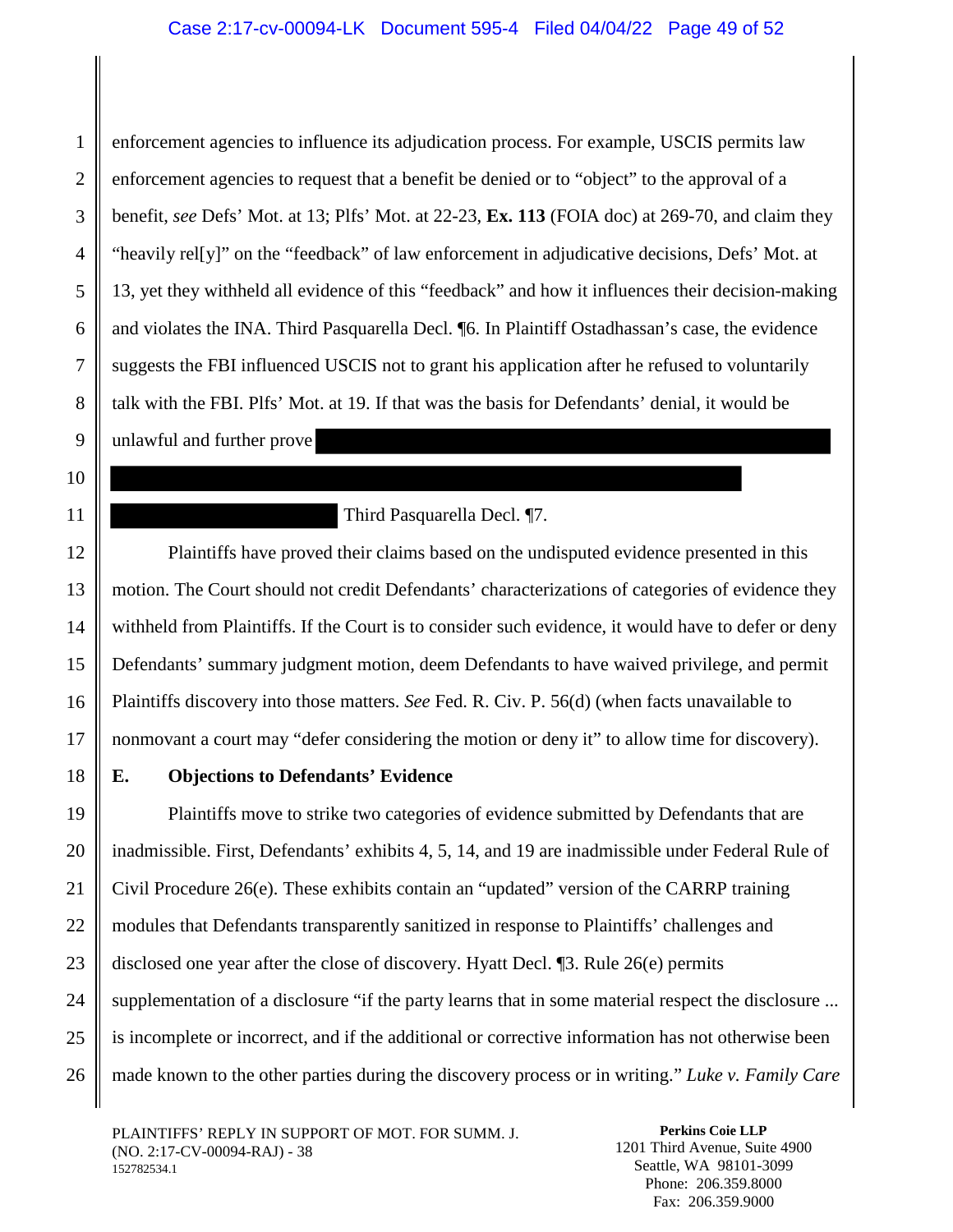*and Urgent Med. Clinics*, 323 F. App'x. 496, 500 (9th Cir. 2009). It does not permit a party "who wishes to revise her disclosures in light of her opponent's challenges to the analysis and conclusions therein" to add "them to her advantage after the court's deadline for doing so has passed." *Id*.

Fact discovery closed on November 29, 2019, and Plaintiffs took Defendants' 30(b)(6) deposition on September 3, 2020. Hyatt Decl. ¶2. At the 30(b)(6) deposition, USCIS confirmed that the 2017 version of the training modules was still the operative version, **Ex. 104** (USCIS Dep.) 24:21-25:4, and that the 2017 version in the administrative record appeared accurate. *Id.* at 75:2-6; *see also id.* at 70:19-71:18, 73:15-74:7 (confirming 2017 modules used for basic CARRP training). When asked if there had been any updates to the 2017 training slides, USCIS answered definitively: "No." *Id.* 75:8-11. Yet on November 9, 2020, Defendants disclosed to Plaintiffs a supposed "updated" version of the training modules dated September 2020. Hyatt Decl. ¶2. In this "updated" version, Defendants scrubbed the language that demonstrates USCIS teaches officers to deny eligible applicants based on unresolved NS concerns, and adds self-serving statements aimed at defeating Plaintiffs' claims. For example, Defendants changed the 2017 training instruction to "Resolve the [NS] concern, or deny the case," to read "Resolve the concern and/or adjudicate the case." Hyatt Decl. ¶4, Ex. A at 4 (comparing slides); *see* **Ex. 16** at DEF-00116759.0146; Defs' Ex. 19 at DEF-00431935. And although the "update" does not change the NS indicators which instruct officers to consider national origin and religion, *see*  Plfs' Mot. at 11-12, they added the statement: "Please note that protected characteristics, such as national origin or religion, ARE NOT indicators of NS Concerns" to the 2020 training manuals. Hyatt Decl. ¶6, Ex. C at 15 (comparing slides). This directive does not appear anywhere in the pre-2020 training modules. *See, e.g.,* **Ex. 6** (2017 version); **Ex. 64** (2015 version). Defendants made many more semantic changes like these clearly for no other purpose than to alter the evidence and avoid Plaintiffs' claims. To aid the Court's review, Plaintiffs provide hereto sideby-side demonstratives to help identify the changes Defendants made. Hyatt Decl. ¶¶4-7, Exs. A-

PLAINTIFFS' REPLY IN SUPPORT OF MOT. FOR SUMM. J. (NO. 2:17-CV-00094-RAJ) - 39 152782534.1

**Perkins Coie LLP** 1201 Third Avenue, Suite 4900 Seattle, WA 98101-3099 Phone: 206.359.8000 Fax: 206.359.9000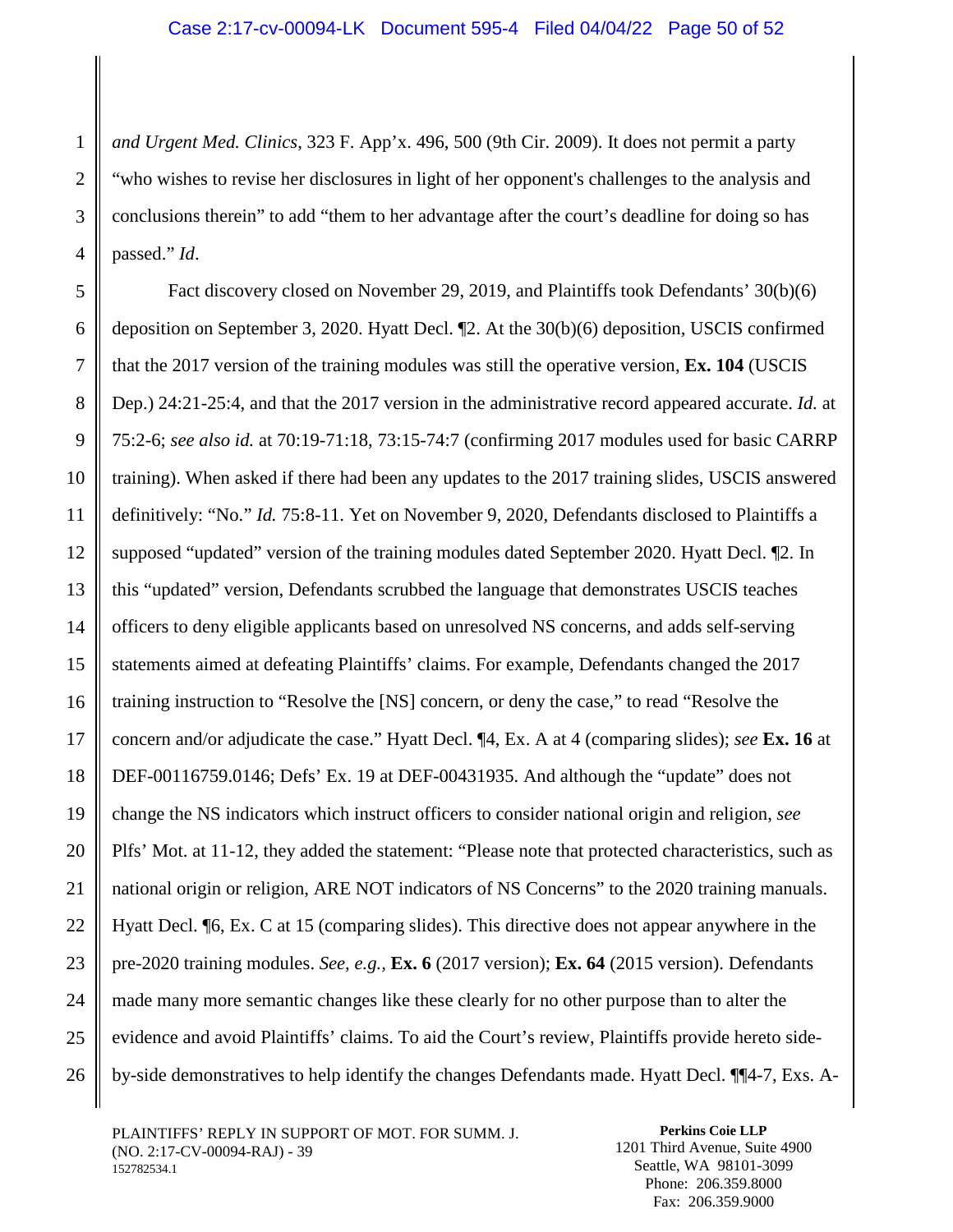1 D.

2

3

4

5

6

7

8

9

10

11

12

13

14

15

16

17

18

19

20

21

22

Because Defendants' disclosure was untimely and made only to "revise" the evidence in light of Plaintiffs' claims, the Court should strike Defendants' exhibits 4, 5, 14, and 19 under Federal Rule of Civil Procedure 37, and the agency testimony that relies on these exhibits, because Defendants cannot prove that its untimely disclosure was substantially justified or harmless. *Yeti by Molly, Ltd. v. Deckers Outdoor Corp.*, 259 F.3d 1101, 1106-07 (9th Cir. 2001). Even if they are not stricken, they should be given no weight, as it is undisputed that Defendants do not retrain officers based on updates to their training modules, **Ex. 8** (USCIS Dep.) 75:21- 77:9, and Defendants have not conducted the CARRP in-person training that uses these modules during the Covid-19 pandemic. **Ex. 8** (USCIS Dep.) 71:5-14.

Second, Plaintiffs move to strike Defendants' submission of the rebuttal report of Kelli Ann Burriesci. Pursuant to Federal Rule of Civil Procedure 26(a)(2)(D)(ii), Defendants only disclosed Ms. Burriesci as a rebuttal witness to Plaintiffs' law enforcement experts. Here, they do not offer her testimony to rebut or contradict any evidence proffered by Plaintiffs' experts, but instead as new, affirmative evidence in support of their case-in-chief. Defs' Mot. at 8, 9, 54. This is improper, and her report should be stricken. *See People v. Kinder Morgan Energy Partners, L.P.*, 159 F. Supp. 3d 1182, 1991-93 (S.D. Cal. 2016) (excluding rebuttal expert testimony offered to support case-in-chief at summary judgment); *Huawei Techs., Co, Ltd v. Samsung Elecs. Co, Ltd.*, 340 F. Supp. 3d 934, 995 (N.D. Cal. 2018) (same).

#### **V. CONCLUSION**

For the foregoing reasons, the Court should grant Plaintiffs' motion for summary judgment on behalf of Plaintiff Mehdi Ostadhassan and the certified classes.